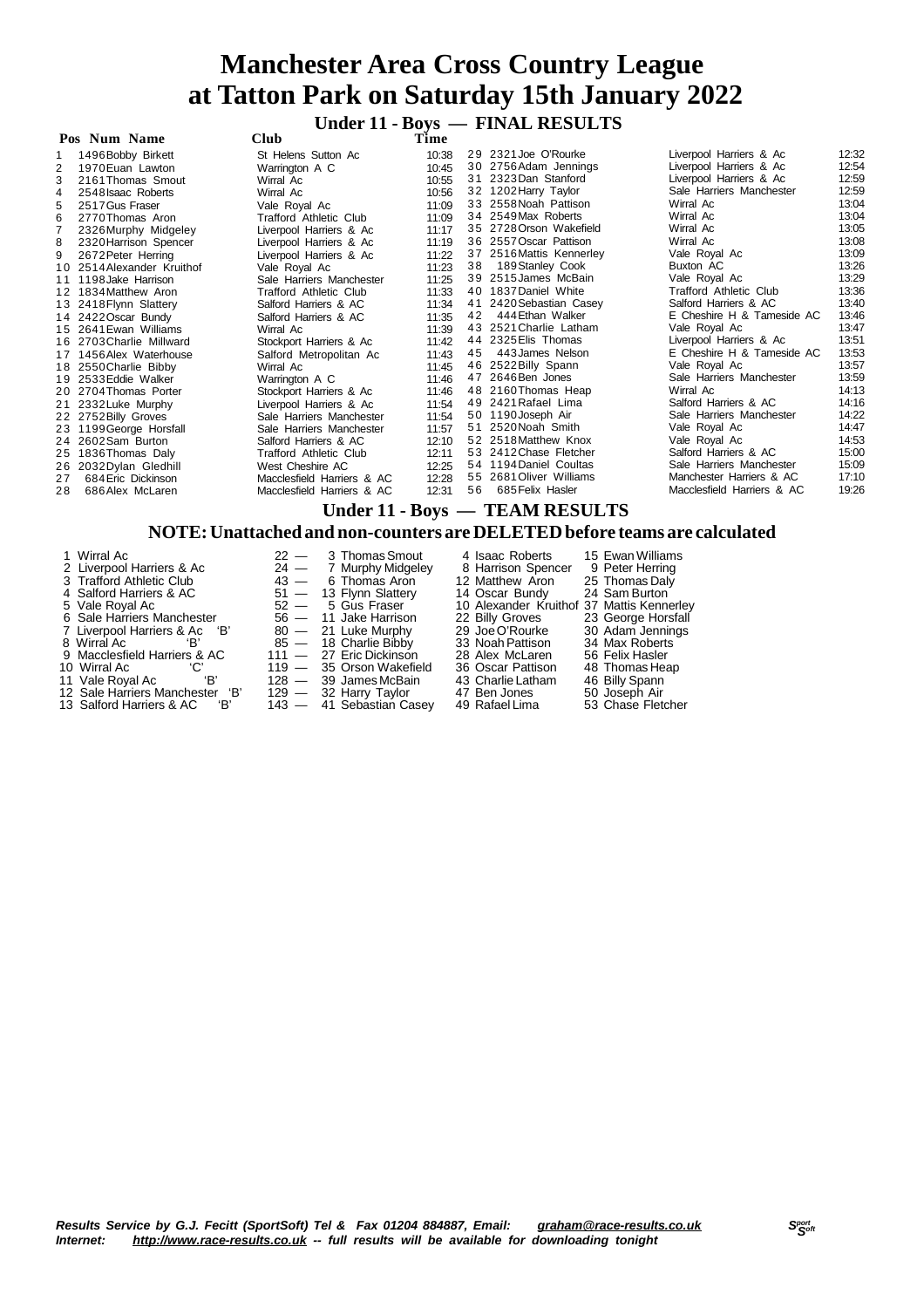**Under 11 - Girls — FINAL RESULTS**

|    | Pos Num Name              | <b>Club</b>                | Time           |    |                              |                            |       |
|----|---------------------------|----------------------------|----------------|----|------------------------------|----------------------------|-------|
|    | 1460 Beatrix Soper        | Salford Metropolitan Ac    | 11:10          |    | 29 1459 Olivia Ramirez Nevas | Salford Metropolitan Ac    | 13:21 |
|    | 2544 Isobel Beddow        | Wirral Ac                  | 11:36          | 30 | 450 Imogen McBurnie          | E Cheshire H & Tameside AC | 13:37 |
| 3  | 2459Megan Boyer           | Trafford Athletic Club     | 11:50          |    | 31 2606 Abbie Fitzgerald     | Stockport Harriers & Ac    | 13:44 |
| 4  | 1211 Grace Hill           | Sale Harriers Manchester   | 11:51          |    | 32 2396 Lily Loynd           | Sale Harriers Manchester   | 13:46 |
| 5  | 2545 Eve Beddow           | Wirral Ac                  | 11:52          | 33 | 191 Evie Willis              | Buxton AC                  | 13:48 |
| 6  | 2648 Beau Rawcliffe       | Liverpool Harriers & Ac    | 11:54          |    | 34 2301 Elizabeth Sniedzina  | Liverpool Harriers & Ac    | 14:00 |
|    | 1185 Maddy Appleby        | Sale Harriers Manchester   | 11:56          |    | 35 1975 Grace Rashud         | Warrington A C             | 14:01 |
| 8  | 2712 Isabel Gill          | Trafford Athletic Club     | 11:58          |    | 36 2034 Anna Birkett-Evans   | West Cheshire AC           | 14:02 |
| 9  | 2496 Lily Coates          | Vale Royal Ac              | 12:00          | 37 | 688 Martha Wood              | Macclesfield Harriers & AC | 14:02 |
|    | 10 2309 Esme Cameron      | Liverpool Harriers & Ac    | 12:00          |    | 38 2307 Elsie O'Doherty      | Liverpool Harriers & Ac    | 14:02 |
|    | 2303 Bonita Kewley        | Liverpool Harriers & Ac    | 12:02          |    | 39 2758 Tess Mullen          | Unattached                 | 14:05 |
|    | 12 2302 Evie Worrall      | Liverpool Harriers & Ac    | 12:11          |    | 40 2731 Minnie Sturgeon      | Wirral Ac                  | 14:06 |
| 13 | 445 Demi Baxter           | E Cheshire H & Tameside AC | 12:12          |    | 41 2716 Olivia Tickell       | Vale Royal Ac              | 14:14 |
|    | 14 2525 Evie-May Williams | Warrington A C             | 12:15          |    | 42 2764 Olivia Jones         | E Cheshire H & Tameside AC | 14:15 |
|    | 15 2644 Isabella Parry    | Liverpool Harriers & Ac    | 12:17          |    | 43 2306 Eva Spink            | Liverpool Harriers & Ac    | 14:29 |
|    | 16 2526 Amelie Johnson    | Warrington A C             | 12:17          |    | 44 1209Eve Dowling           | Sale Harriers Manchester   | 14:31 |
|    | 17 1974 Eva Hayes         | Warrington A C             | 12:20          |    | 45 1499 Lily McKeegan        | St Helens Sutton Ac        | 14:33 |
|    | 18 2757 Maisie Williams   | Liverpool Harriers & Ac    | 12:26          |    | 46 1047 Roisin Jordan        | Oldham & Royton H & Ac     | 14:34 |
|    | 19 1214 Hollie McHugh     | Sale Harriers Manchester   | 12:34          |    | 47 2398 Isabella Holden      | Sale Harriers Manchester   | 14:36 |
|    | 20 1498 Alex Ball         | St Helens Sutton Ac        | 12:36          |    | 48 1210 Lois Heale           | Sale Harriers Manchester   | 14:43 |
|    | 21 2645 Maisie McGuirk    | Liverpool Harriers & Ac    | 12:39          |    | 49 2683 Elise Rowe           | Manchester Harriers & AC   | 14:56 |
| 22 | 447 Molly Holness         | E Cheshire H & Tameside AC | 12:54          |    | 50 2527 April Rimmer         | Warrington A C             | 15:06 |
|    | 23 1191 Isla Anderson     | Sale Harriers Manchester   | 13:03          | 51 | 190 Hannah Cudahy            | Buxton AC                  | 15:14 |
|    | 24 1500 Niamh Whittaker   | St Helens Sutton Ac        | 13:05          |    | 52 2397 Amaya Ratnarajah     | Sale Harriers Manchester   | 15:19 |
|    | 25 2497 Mia Broughton     | Vale Royal Ac              | 13:11          |    | 53 2312 Alys Lalley          | Liverpool Harriers & Ac    | 15:46 |
|    | 26 1212 Madison Knight    | Sale Harriers Manchester   | 13:13          | 54 | 687 Holly Walker             | Macclesfield Harriers & AC | 15:57 |
|    | 27 2313 Pearl Faye        | Liverpool Harriers & Ac    | 13:18          | 55 | 451 Erin Royle               | E Cheshire H & Tameside AC | 16:24 |
|    | 28 2314 Honor Peers       | Liverpool Harriers & Ac    | 13:21          |    | 56 2673 Elsie Evans          | Liverpool Harriers & Ac    | 18:07 |
|    |                           | $I_{\text{badon}}$ 11      | $\bigcap$ inle |    | <b>TE AM DECHI TC</b>        |                            |       |

### **Under 11 - Girls — TEAM RESULTS**

#### **NOTE:Unattached and non-counters are DELETEDbefore teams are calculated**

- 1 Liverpool Harriers & Ac 27 6 Beau Rawcliffe 10 EsmeCameron 11 Bonita Kewley Sale Harriers Manchester 30 4 Grace Hill 7 Maddy Appleby 19 HollieMcHugh
- 
- 
- 
- 
- 
- 
- 
- 
- 12 Sale Harriers Manchester 'C'
- Liverpool Harriers & Ac 'B' 45 12 Evie Worrall 15 Isabella Parry 18 MaisieWilliams 4 Wirral Ac 46  $-$  2 Isobel Beddow 5 Eve Beddow 39 Minnie Sturgeon 5 Warrington A C  $\begin{array}{cccc} 47 & - & 14 & \text{Evie-May Williams} & 16 & \text{Amelle Johnson} & 17 & \text{Eva Hayes} \\ 6 & \text{E Cheshire H & Tameside AC} & 65 & - & 13 & \text{Demi Baxter} & 22 & \text{Molly Holmes} & 30 & \text{Imogen McBurnie} \\ 7 & \text{Vale Royal Ac} & 74 & - & 9 & \text{Lily Coates} & 25 & \text{Mia Broughton} & 40 & \text{Olivia Tickell} \\ 8 & \text{Liverpool Harrises & Ac} & \text{C'} & 76 & -$  E Cheshire H & Tameside AC 65 — 13 Demi Baxter 22 Molly Holness 30 ImogenMcBurnie Vale Royal Ac 74 — 9 Lily Coates 25 Mia Broughton 40 OliviaTickell 8 Liverpool Harriers & Ac 'C' 76 — 21 MaisieMcGuirk 27 Pearl Faye 28 Honor Peers Sale Harriers Manchester 'B' 81 — 23 Isla Anderson 26 Madison Knight 32 Lily Loynd St Helens Sutton Ac 88 — 20 Alex Ball 24 NiamhWhittaker 44 Lily McKeegan
	-
	-

11 Discreptor Trainings Manchester 'B' 114 — 23 Isla Anderson<br>11 St Helens Sutton Ac 28 - 20 Alex Ball 24 Niamh Whittaker 44 Lily McKeegan<br>11 Liverpool Harriers & Ac 'D' 114 — 34 Elizabeth Sniedzina 38 Elsie O'Doherty 42 E

- Results Service by G.J. Fecitt (SportSoft) Tel & Fax 01204 884887, Email: [graham@race-results.co.uk](mailto:graham@race-results.co.uk)<br>Internet: http://www.race-results.co.uk -- full results will be available for downloading topight *Internet: <http://www.race-results.co.uk> -- full results will be available for downloading tonight*
	-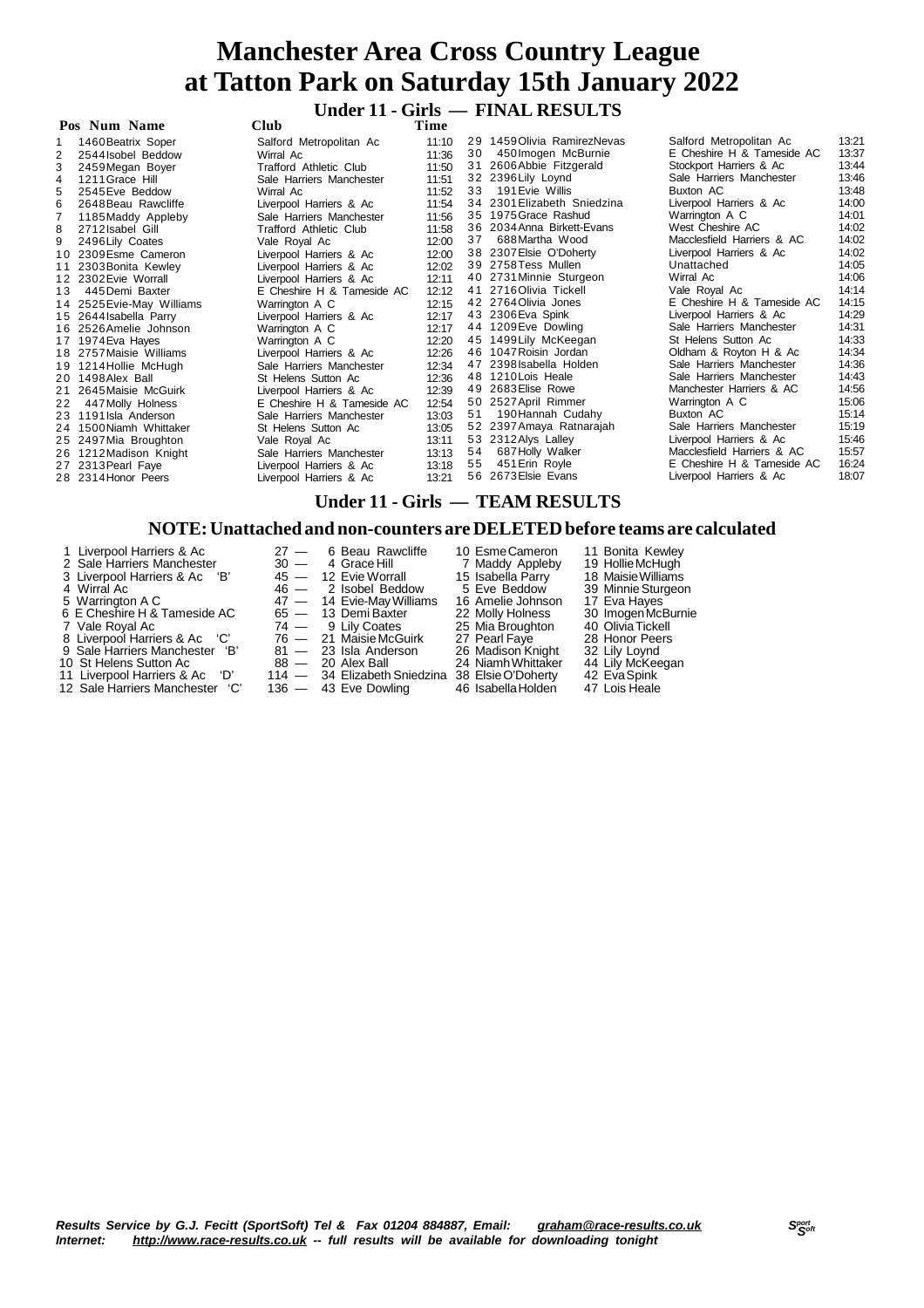### **Under 13 - Boys — FINAL RESULTS**

|                | Pos Num Name             | <b>Club</b>                   | Time  |    |                                |                               |       |
|----------------|--------------------------|-------------------------------|-------|----|--------------------------------|-------------------------------|-------|
| 1              | 1369 Evan Grime          | Salford Harriers & AC         | 12:18 |    | 40 1505 Riley Underhill        | St Helens Sutton Ac           | 14:07 |
| 2              | 2167 Joshua Hatton       | Wirral Ac                     | 12:29 |    | 41 2777 James Binks            | Wirral Ac                     | 14:09 |
| 3              | 603 Sonny Cassell        | Liverpool Harriers & Ac       | 12:32 |    | 42 2621 Thomas Harris          | <b>Trafford Athletic Club</b> | 14:16 |
| 4              | 1844 Ben Keeley          | <b>Trafford Athletic Club</b> | 12:36 |    | 43 2775 Harry Webley           | Manchester Harriers & AC      | 14:19 |
| 5              | 1226 Liam O'Brien        | Sale Harriers Manchester      | 12:38 |    | 44 1367E Figgins-Barrett       | Salford Harriers & AC         | 14:22 |
| 6              | 607 Charlie Rigby        | Liverpool Harriers & Ac       | 12:40 |    | 45 2600 Conor McManus          | Sale Harriers Manchester      | 14:25 |
| $\overline{7}$ | 1229 Jake Royle          | Sale Harriers Manchester      | 12:40 |    | 46 1661 Campbell Johnson       | Stockport Harriers & Ac       | 14:39 |
| 8              | 1665 Arthur Wolstenholme | Stockport Harriers & Ac       | 12:42 |    | 47 2254 Alexander Edwards      | Altrincham & District AC      | 14:48 |
| 9              | 1841 Finlay Dobson Emmas | Trafford Athletic Club        | 12:43 |    | 48 2651 Harry Skeer            | Salford Metropolitan Ac       | 14:53 |
| 10             | 608 Max Taylor           | Liverpool Harriers & Ac       | 12:46 |    | 49 1840 Joseph Cowles          | <b>Trafford Athletic Club</b> | 14:54 |
|                | 11 1225 Daniel Oakes     | Sale Harriers Manchester      | 12:48 |    | 50 2753 Elliot Taylor          | Warrington A C                | 14:55 |
|                | 12 1845 Evan Lewis       | <b>Trafford Athletic Club</b> | 12:49 |    | 51 2765 Tom Jenkins            | Vale Royal Ac                 | 14:59 |
| 13             | 455 Alfie Manser         | E Cheshire H & Tameside AC    | 12:54 |    | 52 2718 Samuel Woolley         | Vale Royal Ac                 | 15:03 |
| 14             | 689 Jared Dickinson      | Macclesfield Harriers & AC    | 12:55 |    | 53 1371 Archie Simons          | Salford Harriers & AC         | 15:04 |
|                | 15 2358 Jake Ireland     | Macclesfield Harriers & AC    | 12:56 | 54 | 453 Joseph Horner              | E Cheshire H & Tameside AC    | 15:05 |
| 16             | 2035 Thomas Rimmer       | West Cheshire AC              | 12:58 |    | 55 2563 Atticus Jones          | Trafford Athletic Club        | 15:07 |
|                | 17 2166 Malachi Harty    | Wirral Ac                     | 12:58 | 56 | 604 Ewan Cole                  | Liverpool Harriers & Ac       | 15:10 |
| 18             | 780 Christopher Parikh   | Manchester Harriers & AC      | 13:01 | 57 | 457 Sebastian Stewart          | E Cheshire H & Tameside AC    | 15:18 |
|                | 19 1221 Alex Fraser      | Sale Harriers Manchester      | 13:05 | 58 | 454 Samuel Horner              | E Cheshire H & Tameside AC    | 15:20 |
|                | 20 1851 Adrian White     | Trafford Athletic Club        | 13:10 | 59 | 978 Kieran Peatfield           | Marple Runners                | 15:22 |
| 21             | 452 Marshall Fleet       | E Cheshire H & Tameside AC    | 13:12 |    | 60 1464 Jack Broadhurst        | Salford Metropolitan Ac       | 15:29 |
|                | 22 2771 Pio Aron         | Trafford Athletic Club        | 13:13 |    | 61 1465 Noah Cronshaw          | Salford Metropolitan Ac       | 15:38 |
|                | 23 1228 Joshua Rogers    | Sale Harriers Manchester      | 13:14 | 62 | 456 Maxwell Ormston            | E Cheshire H & Tameside AC    | 15:38 |
|                | 24 2359 Bobby Tomlinson  | Macclesfield Harriers & AC    | 13:15 |    | 63 1503 Harry Griffiths        | St Helens Sutton Ac           | 15:51 |
|                | 25 1227 Isaac Reed       | Sale Harriers Manchester      | 13:20 |    | 64 1454 Alfie Lavelle          | Salford Metropolitan Ac       | 16:00 |
|                | 26 1222 Ben Gardner      | Sale Harriers Manchester      | 13:30 |    | 65 2774 Sem Menghis            | <b>Trafford Athletic Club</b> | 16:04 |
|                | 27 2620 Oscar Gascoine   | Trafford Athletic Club        | 13:32 |    | 66 1370 Ryley Holden           | Salford Harriers & AC         | 16:08 |
| 28             | 691 Thomas Wood          | Macclesfield Harriers & AC    | 13:34 |    | 67 1848 Toby Morrello          | Trafford Athletic Club        | 16:38 |
|                | 29 1230 Ed Spark         | Sale Harriers Manchester      | 13:35 |    | 68 1502 Benjamin Genner        | St Helens Sutton Ac           | 16:52 |
|                | 30 1663Zach Rose         | Stockport Harriers & Ac       | 13:38 |    | 69 2371 Tomek Kinder           | Manchester Harriers & AC      | 16:55 |
|                | 31 2508 Zack Cocksedge   | Vale Royal Ac                 | 13:42 |    | 70 1462 Luca Barooah           | Salford Metropolitan Ac       | 16:57 |
|                | 32 1664 Will Walton      | Stockport Harriers & Ac       | 13:43 |    | 71 1224 William McIntyre       | Sale Harriers Manchester      | 17:10 |
|                | 33 1662 William Jones    | Stockport Harriers & Ac       | 13:49 |    | 72 1660J Harwood-Bretnall      | Stockport Harriers & Ac       | 17:13 |
|                | 34 1504 Dylan Roberts    | St Helens Sutton Ac           | 13:54 |    | 73 1204 Hugo Withington        | Sale Harriers Manchester      | 17:13 |
|                | 35 2281 Oliver Walker    | E Cheshire H & Tameside AC    | 13:55 |    | 74 1978 Thomas Darbyshire      | Warrington A C                | 17:24 |
|                | 36 2609Sam Hill          | Stockport Harriers & Ac       | 13:57 |    | 75 1463 Sebastion Barooah      | Salford Metropolitan Ac       | 17:40 |
|                | 37 2510 Ethan Price      | Vale Royal Ac                 | 14:00 |    | 76 1223 James Lucas            | Sale Harriers Manchester      | 18:25 |
|                | 38 1506 Luke Wilson      | St Helens Sutton Ac           | 14:00 |    | 77 2717 Noah Anderson          | Vale Royal Ac                 | 18:43 |
|                | 39 2705 Samual Peak      | Stockport Harriers & Ac       | 14:02 |    |                                |                               |       |
|                |                          |                               |       |    | Under 13 - Boys — TEAM RESULTS |                               |       |

| 1 Liverpool Harriers & Ac         |        | 19 - 3 Sonny Cassell                    | 6 Charlie Rigby                       | 10 Max Taylor        |
|-----------------------------------|--------|-----------------------------------------|---------------------------------------|----------------------|
| 2 Sale Harriers Manchester        | $23 -$ | 5 Liam O'Brien                          | 7 Jake Royle                          | 11 Daniel Oakes      |
| 3 Trafford Athletic Club          | $25 -$ | 4 Ben Keeley                            | 9 Finlay DobsonEmmas12                | Evan Lewis           |
| 4 Macclesfield Harriers & AC      | $53 -$ | 14 Jared Dickinson                      | 15 Jake Ireland                       | 24 Bobby Tomlinson   |
| 5 Wirral Ac                       | $60 -$ | 2 Joshua Hatton                         | 17 Malachi Harty                      | 41 James Binks       |
| 6 Sale Harriers Manchester 'B'    |        | $67 - 19$ Alex Fraser                   | 23 Joshua Rogers                      | 25 Isaac Reed        |
| 7 Trafford Athletic Club 'B'      | $69 -$ | 20 Adrian White                         | 22 Pio Aron                           | 27 Oscar Gascoine    |
| 8 E Cheshire H & Tameside AC      |        | $69 - 13$ Alfie Manser                  | 21 Marshall Fleet                     | 35 Oliver Walker     |
| 9 Stockport Harriers & Ac         |        | 70 - 8 Arthur Wolstenholme 30 Zach Rose |                                       | 32 Will Walton       |
| 10 Salford Harriers & AC          |        | 98 - 1 Evan Grime                       | 44 E Figgins-Barrett                  | 53 Archie Simons     |
| 11 Sale Harriers Manchester 'C'   |        | $100 - 26$ Ben Gardner                  | 29 Ed Spark                           | 45 Conor McManus     |
| 12 Stockport Harriers & Ac<br>ʻB' |        | 108 - 33 William Jones                  | 36 SamHill                            | 39 Samual Peak       |
| 13 St Helens Sutton Ac            |        | $112 - 34$ Dylan Roberts                | 38 Luke Wilson                        | 40 Riley Underhill   |
| 14 Vale Royal Ac                  |        | 119 - 31 Zack Cocksedge                 | 37 Ethan Price                        | 51 Tom Jenkins       |
| 15 Manchester Harriers & AC       |        | 130 - 18 Christopher Parikh             | 43 Harry Webley                       | 69 Tomek Kinder      |
| 16 Trafford Athletic Club<br>C'   | 146 —  | 42 Thomas Harris                        | 49 Joseph Cowles                      | 55 Atticus Jones     |
| 17 E Cheshire H & Tameside AC 'B' |        | 169 - 54 Joseph Horner                  | 57 Sebastian Stewart 58 Samuel Horner |                      |
| 18 Salford Metropolitan Ac        |        | 169 - 48 Harry Skeer                    | 60 Jack Broadhurst                    | 61 Noah Cronshaw     |
| 19 Salford Metropolitan Ac 'R'    |        | alleve I and Alfree I avely             | 70 Luca Barooah.                      | 75 Sebastion Barooab |

- 20 Sale Harriers Manchester 'D'
- 

209 — 64 Alfie Lavelle 70 Luca Barooah 76 Sebastion Bar<br>220 — 71 William McIntyre 73 Hugo Withington 76 James Lucas

Results Service by G.J. Fecitt (SportSoft) Tel & Fax 01204 884887, Email: <u>[graham@race-results.co.uk](mailto:graham@race-results.co.uk)</u> S<sup>oon</sup><br>Internet: <u><http://www.race-results.co.uk></u> -- full results will be available for downloading tonight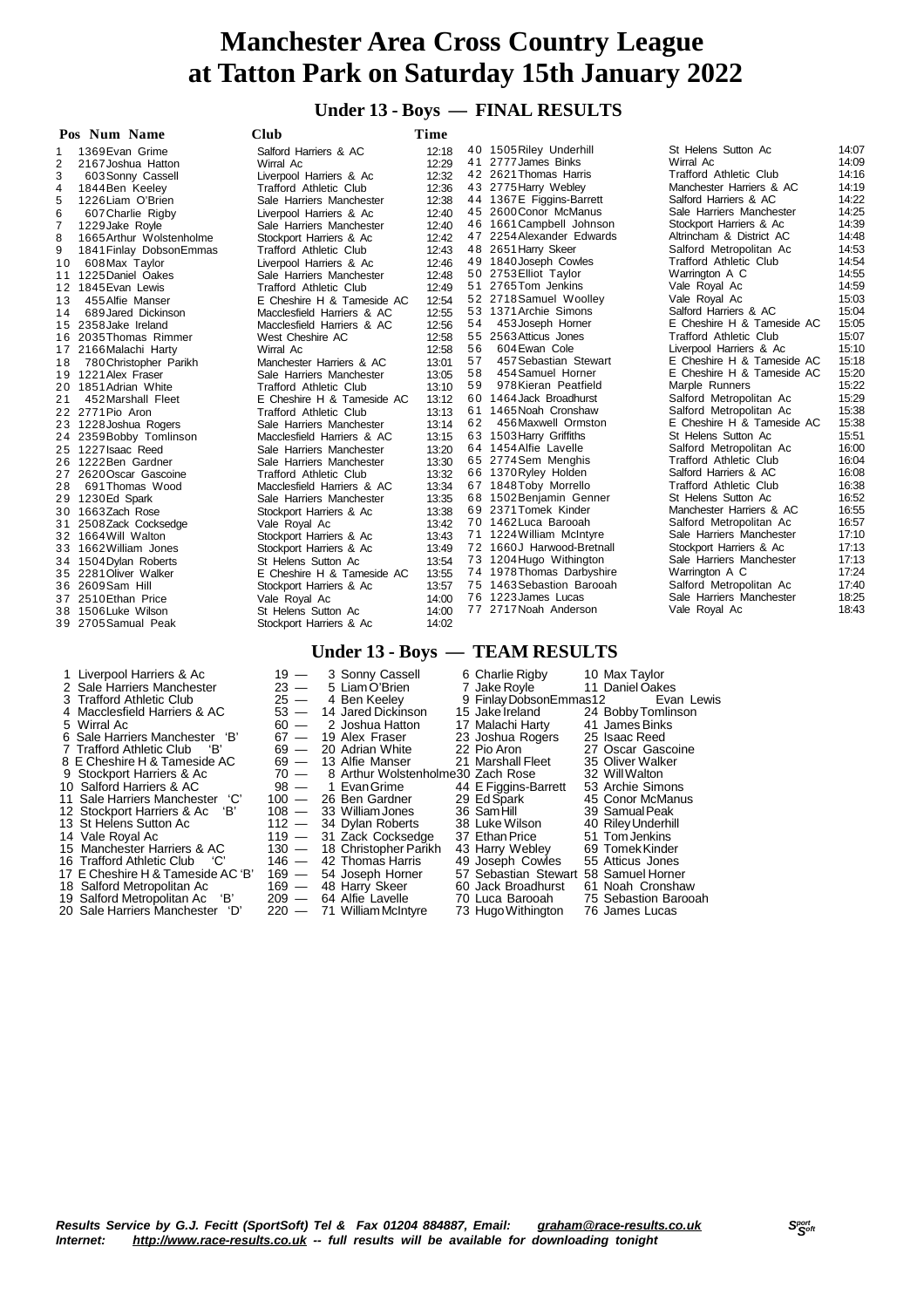### **Under 13 - Girls — FINAL RESULTS**

#### **Pos Num Name Club Time** 1 616Bailey Hughes Liverpool Harriers & Ac 13:11 2 1238Isobel Hall Sale Harriers Manchester 13:14 3 613 Isabella Doran Liverpool Harriers<br>4 605 Erin Fav **Liverpool Harriers** 4 605 Erin Fay **Liverpool Harriers**<br>5 1245 Oonagh McManus Sale Harriers Man 5 1245Oonagh McManus Sale Harriers Man<br>6 1377Sophia Nation Salford Harriers & 6 1377 Sophia Nation **1986 1377 Sophia Nation**<br>17 2179 Isla Pastor **Mirral Ac** 7 2179Isla Pastor Wirral Ac 13:45 1239Imogen Hill 9 1671 Molly Mills Stockport Harriers<br>10 1943 Nancy Carrington Vale Roval Ac 1 0 1943Nancy Carrington Vale Royal Ac 13:52 1 1 1372Sasha Bartalotta Salford Harriers & AC 13:55 12 1242Sienna Jones Sale Harriers Manchester 14:04<br>13 626 Millie Wick Charlester 14:04:05 (National Harriers 13 626 Millie Wick Liverpool Harriers<br>14 621 Rebecca Murphy Liverpool Harriers 14 621 Rebecca Murphy<br>15 1983 Ellie Barker 1 5 1983Ellie Barker Warrington A C 14:14 16 2183 Holly Webster **Wirral Ac** 14:17 1 1 2 1 1668 Lucy Jones<br>1 7 1668 Lucy Jones Stockport Harriers<br>1 8 2719 Imporent Ward Vale Royal Ac 1 8 2719 Imogen Ward Vale Royal Ac<br>19 623 Lillian Rotheram Liverpool Harriers 1 623 Lillian Rotheram Liverpool<br>1 1 1766 Leila Vesey Mirral Ac 20 2766Leila Vesey Wirral Ac 21 1985Cara Gregory Warrington A C 21 1985Cara Gregory Warrington A C 22 2490Ella Harvey Warrington A C 2 2490 Ella Harvey Vale Roy<br>23 2761 Ella Cowan Wirral Ac 2 2761 Ella Cowan Mirral Ac 12:33<br>2 2761 Ella Cowan Wirral Ac 1853 Ursula Bailey Trafford Athletic C 24 1853Ursula Bailey Trafford Athletic C<br>25 2755Nicole Anders St Helens Sutton 2 5 2755 Nicole Anders St Helens Sutton (25 2755 Nicole Anders St Helens Sutton )<br>26 1250 Hannah Squibbs Sale Harriers Man 1250 Hannah Squibbs 27 194Erin Colebrook Buxton AC<br>28 2776Eva Mion Running Bear 28 2776 Eva Mion **Running Bear 12:39 Automaker 29 12:36 Night** Pope Running Bear 12:49<br>29 12:36 Niamh Cope 14:49 Sale Harriers Man 29 1236 Niamh Cope 30 1247Lola Richardson Sale Harriers Manchester 14:59 Sale Harriers Manchester 14:59<br>31 618 Isabel Kavanagh Cherchester 14:599 Saleman Saleman 618 Isabel Kavanagh Liverpool Harriers & Accord Liverpool Harriers & Accord Bowden Trafford Athletic C 32 1854 Rachel Bowden Trafford Athletic C<br>33 1252 Amber Webb Sale Harriers Man 33 1252 Amber Webb 3 4 1233Phoebe Carroll Sale Harriers Manchester 15:11 3 5 2173Ellie Fraser Wirral Ac 15:12 3 6 1670Rebecca Knight Stockport Harriers & Ac 15:22 3 7 1374Isla Cammish Salford Harriers & AC 15:42 3 8 1982Sarah Ashcroft Warrington A C 15:43 3 9 2487Alba March Vale Royal Ac 15:47 4 0 459Amelia Jones E Cheshire H & Tameside AC 15:48 4 1 2713Ana Coronado Trafford Athletic Club 15:58 4 2 1378Imogen Pattison Salford Harriers & AC 15:59 4 3 2488Leah Smith Vale Royal Ac 16:00 4 4 2489Olivia Proudlove Vale Royal Ac 16:00 4 5 2772Semrawit Tekle Trafford Athletic Club 16:06 4 6 2524Sophie Parkinson Warrington A C 16:06 4 7 1673Felicity Thelwell Stockport Harriers & Ac 16:10 4 8 461Ava Royle E Cheshire H & Tameside AC 16:12 49 193Rachel Cudahy Buxton AC 16:13 5 0 1855Sadie McCormack Trafford Athletic Club 16:18 5 1 1376Isabelle Hope Salford Harriers & AC 16:20 5 2 2560May Leeson Wirral Ac 16:21 5 3 1375Eliza Doyle Salford Harriers & AC 16:22 5 4 460Anna Rooke E Cheshire H & Tameside AC 16:23 5 5 463Meadow Wright E Cheshire H & Tameside AC 16:23 5 6 609Grace Bomba Liverpool Harriers & Ac 16:27 57 1984 O Clarke-Malone **Warrington A C** 16:39 5 8 2594Millie Ryder Manchester Harriers & AC 16:44 5 9 1234Manaal Christmas Sale Harriers Manchester 16:47 6 0 897Anna Thomas Manchester Triathlon Club 16:59 61 1251 Libby Tucker **Sale Harriers Manchester** 17:17 62 2433 Sophie Quaranta St Helens Sutton Ac 17:27 6 3 611Georgia Cowley Liverpool Harriers & Ac 17:32 6 4 1244Olivia Manson Sale Harriers Manchester 17:53 6 5 1669Jennifer Kennedy Stockport Harriers & Ac 17:56 Vale Royal Ac 18:40

- 
- 
- 
- 
- 
- 
- 
- 
- 
- 17 Sale Harriers Manchester 'D' 184 59 ManaalChristmas 61 Libby Tucker 64 Olivia Manson

| & Ac    | 13:11    | 34   | 1233 Phoebe Carroll     |
|---------|----------|------|-------------------------|
| chester | 13:14    | 35   | 2173 Ellie Fraser       |
| & Ac    | 13:21    |      | 36 1670 Rebecca Knight  |
| & Ac    | 13:25    | 37   | 1374 Isla Cammish       |
| chester | 13:34    | 38   | 1982 Sarah Ashcroft     |
| АC      | 13:40    |      | 39 2487 Alba March      |
|         | 13:45    | 40   | 459 Amelia Jones        |
| chester | 13:46    | 41   | 2713Ana Coronado        |
| & Ac    | 13:51    | 42   | 1378 Imogen Pattison    |
|         | 13:52    | 43   | 2488 Leah Smith         |
| AC      | 13:55 44 |      | 2489 Olivia Proudlove   |
| chester | 14:04    | 45   | 2772 Semrawit Tekle     |
| & Ac    | 14:04    | 46   | 2524 Sophie Parkinson   |
| & Ac    | 14:13    | 47   | 1673 Felicity Thelwell  |
|         | 14:14    | 48   | 461 Ava Royle           |
|         | 14:17    | 49   | 193 Rachel Cudahy       |
| & Ac    | 14:20    | 50   | 1855 Sadie McCormack    |
|         | 14:20    | 51   | 1376 Isabelle Hope      |
| & Ac    | 14:23    | 52   | 2560 May Leeson         |
|         | 14:27    | 53   | 1375 Eliza Doyle        |
|         | 14:29    | 54   | 460 Anna Rooke          |
|         | 14:32    |      | 55 463 Meadow Wright    |
|         | 14:33    | 56   | 609 Grace Bomba         |
| Club    | 14:33    | 57   | 1984O Clarke-Malone     |
| Aс      | 14:43    | 58   | 2594 Millie Ryder       |
| chester | 14:45    | 59   | 1234 Manaal Christmas   |
|         | 14:46    | 60   | 897 Anna Thomas         |
|         | 14:49    | 61   | 1251 Libby Tucker       |
| chester | 14:59    | 62   | 2433 Sophie Quaranta    |
| chester | 14:59    | 63 - | 611 Georgia Cowley      |
| & Ac    | 14:59    | 64   | 1244 Olivia Manson      |
| Club    | 15:00    |      | 65 1669Jennifer Kennedy |
| chester | 15:00    | 66   | 2513 Alexis Evers       |
|         |          |      |                         |

#### **Under 13 - Girls — TEAM RESULTS**

1 Liverpool Harriers & Ac  $15 - 1$  Bailey Hughes  $3$  Isabella Doran  $4$  Erin Fay  $2$  Sale Harriers Manchester  $15 - 2$  Isobel Hall  $3$  Wirral Ac  $43 - 7$  Isla Pastor  $16$  Holly Webster  $20$  Leila Vesey 2 Sale Harriers Manchester  $15 - 2$  Isobel Hall 5 Oonagh McManus 8 Imogen Hill 3 Wirral Ac 43 — 7 Isla Pastor 16 Holly Webster 20 Leila Vesey 4 Liverpool Harriers & Ac 'B' 46 — 13 MillieWick 14 Rebecca Murphy 19 LillianRotheram 5 Vale Royal Ac  $=$  50  $-$  10 Nancy Carrington 18 Imogen Ward  $=$  22 Ella Harvey 4 Liverpool Harriers & Ac 'B'  $\begin{array}{ccc} 46 & -13 \text{ Miller Wick} & 14 \text{ Rebecca Murphy} & 19 \text{ Lillian Rothéram} \\ 5 \text{ Vale Royal Ac} & 50 & -10 \text{ Nancy Carrington} & 18 \text{ ImageNard} & 22 \text{ Ella Harvey} \\ 6 \text{ Salford Harris & 54 & -6 \text{ Sophia Nation} & 11 \text{ Sasha Bartalotta} & 37 \text{ IslaCamminh} \\ 7 \text{ Stockport Harris & 46 & -62 & -9 \text{ MollyMills} & 17 \text{ Lucy Jones} & 36 \text{ Rebecca Knight} \\ \end{array$ 7 Stockport Harriers & Ac 62 — 9 Molly Mills 17 Lucy Jones 36 Rebecca Kn<br>8 Sale Harriers Manchester 'B' 67 — 12 Sienna Jones 26 Hannah Squibbs 29 Niamh Cope 8 Sale Harriers Manchester 'B' 67 - 12 Sienna Jones 26 Hannah Squib<br>9 Warrington A C 74 - 15 Ellie Barker 21 Cara Gregory 9 Warrington A C 74 — 15 Ellie Barker 21 Cara Gregory 38 Sarah Ashcroft<br>97 — 30 Lola Richardson 33 Amber Webb 34 Phoebe Carroll<br>97 — 24 Ursula Bailey 32 Rachel Bowden 41 Ana Coronado 10 Sale Harriers Manchester 'C' 97 - 30 Lola Richardson 33 Amber Webb 31 Trafford Athletic Club 97 - 24 Ursula Bailey 32 Rachel Bowden 11 Trafford Athletic Club 97 — 24 Ursula Bailey 32 Rachel Bowley 32 Rachel Bowley 32 Rachel Bowley 41 October 41 Ana Coronado 41 Ana Coronado 41 Ana Coronado 41 Ana Coronado 41 Ana Coronado 41 Ana Coronado 41 Ana Coronado 12 Wirral Ac 'B' 110 — 23 Ella Cowan 35 Ellie Fraser 52 May Leeson<br>13 Vale Royal Ac 'B' 126 — 39 Alba March 43 Leah Smith 44 Olivia Proudl 126 — 39 Alba March <sup>43</sup> Leah Smith 44 Olivia Proudlove<br>142 — 40 Amelia Jones 48 Ava Royle 54 Anna Rooke 14 E Cheshire H & Tameside AC  $142 - 40$  Amelia Jones 48 Ava Royle 54 Anna Rook<br>15 Salford Harriers & AC 'B' 146 - 42 Imogen Pattison 51 Isabelle Hope 53 Eliza Doyle 15 Salford Harriers & AC 'B' 146 — 42 Imogen Pattison 51 Isabelle Hope 53 Eliza Doyle<br>16 Liverpool Harriers & Ac 'C' 150 — 31 Isabel Kavanagh 56 Grace Bomba 63 Georgia Cowley<br>17 Sale Harriers Manchester 'D' 184 — 59 Manaal 16 Liverpool Harriers & Ac 'C' 150 — 31 Isabel Kavanagh 56 Grace Bomba 63 Georgia Cowley

| <b>210 I IQIIIGIS IVIQIIUIGSIGI</b> | 1 J. I I |
|-------------------------------------|----------|
| 'irral Ac                           | 15:12    |
| ockport Harriers & Ac               | 15:22    |
| alford Harriers & AC                | 15:42    |
| arrington A C                       | 15:43    |
| ale Royal Ac                        | 15:47    |
| Cheshire H & Tameside AC            | 15:48    |
| afford Athletic Club                | 15:58    |
| alford Harriers & AC                | 15:59    |
| ale Royal Ac                        | 16:00    |
| ale Royal Ac                        | 16:00    |
| afford Athletic Club                | 16:06    |
| arrington A C                       | 16:06    |
| ockport Harriers & Ac               | 16:10    |
| Cheshire H & Tameside AC            | 16:12    |
| uxton AC                            | 16:13    |
| afford Athletic Club                | 16:18    |
| alford Harriers & AC                | 16:20    |
| 'irral Ac                           | 16:21    |
| alford Harriers & AC                | 16:22    |
| Cheshire H & Tameside AC            | 16:23    |
| Cheshire H & Tameside AC            | 16:23    |
| verpool Harriers & Ac               | 16:27    |
| arrington A C                       | 16:39    |
| anchester Harriers & AC             | 16:44    |
| ale Harriers Manchester             | 16:47    |
| anchester Triathlon Club            | 16:59    |
| ale Harriers Manchester             | 17:17    |
| Helens Sutton Ac                    | 17:27    |
| verpool Harriers & Ac               | 17:32    |
| ale Harriers Manchester             | 17:53    |
| ockport Harriers & Ac               | 17:56    |
| ale Devel As                        | 10.10    |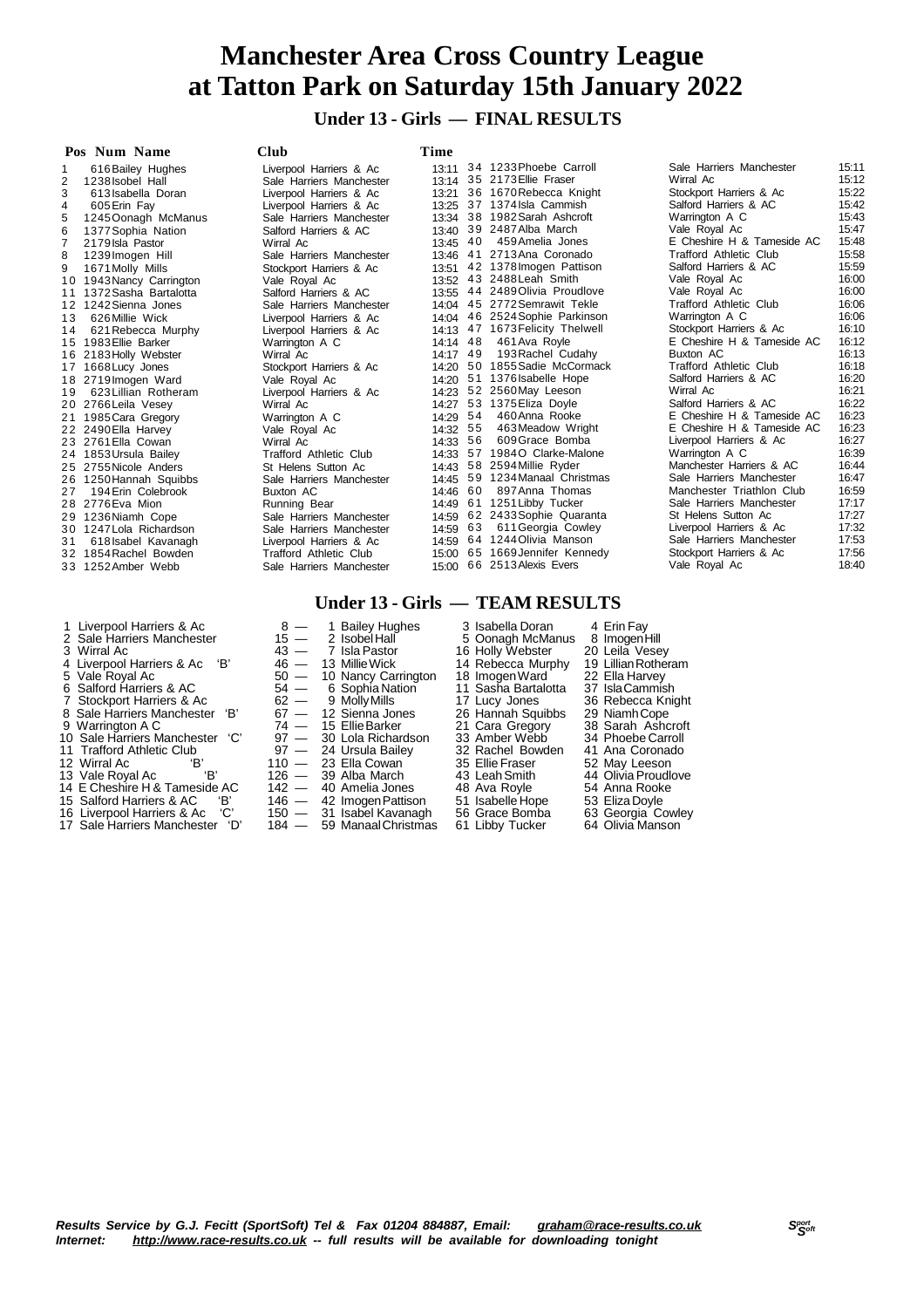### **Under 15 - Boys — FINAL RESULTS (\$=non-counter)**

### **Under 15 - Boys — TEAM RESULTS**

#### **NOTE:Unattached and non-counters are DELETEDbefore teams are calculated**

| 1 Wirral Ac<br>2 Liverpool Harriers & Ac<br>3 Trafford Athletic Club<br>4 Salford Harriers & AC<br>5 St Helens Sutton Ac<br>6 Stockport Harriers & Ac<br>7 Sale Harriers Manchester<br>8 Warrington A C<br>9 Liverpool Harriers & Ac 'B'<br>10 Trafford Athletic Club 'B'<br>'В'<br>11 Salford Harriers & AC<br>12 Stockport Harriers & Ac 'B' | $32 -$<br>$56 -$ | $12 - 2$ Louis Hatton<br>3 Max Webster<br>$35 - 1$ Freddie Meredith<br>5 Alfie Simons<br>63 — 8 Gabriel Mullen<br>$64 - 13$ Felix Benson<br>66 - 11 Finlay Goddard<br>$84 - 12$ Jacob Pryor<br>95 - 20 Ben Leatherbarrow 35 Bobby Burney<br>$99 - 21$ James Walton<br>$104 - 31$ Samuel Barlow<br>128 - 37 Oliver Thornhill | 4 Ben Williams<br>10 Riley Malone<br>16 Josh Watson<br>24 Jamie Barber<br>25 Liam Johnson<br>17 William Bailey<br>22 James O'Brien<br>29 Thomas Welsby<br>28 Jay Hutchinson<br>32 Fintan Kehoe<br>39 Sam Elliott | 6 Jack Heap<br>19 Tom Byrne<br>18 Matthew Gardner<br>27 Alfie Bundy<br>30 William Vose<br>34 Joel Hulley<br>33 Samuel Pearce<br>43 Thomas Dawson<br>40 Dan Adams<br>50 Zack Watson<br>41 Joseph Cammish<br>52 Elliot Jones |
|------------------------------------------------------------------------------------------------------------------------------------------------------------------------------------------------------------------------------------------------------------------------------------------------------------------------------------------------|------------------|-----------------------------------------------------------------------------------------------------------------------------------------------------------------------------------------------------------------------------------------------------------------------------------------------------------------------------|------------------------------------------------------------------------------------------------------------------------------------------------------------------------------------------------------------------|----------------------------------------------------------------------------------------------------------------------------------------------------------------------------------------------------------------------------|
| 13 Sale Harriers Manchester 'B'                                                                                                                                                                                                                                                                                                                |                  | $130 - 36$ Joseph Spark                                                                                                                                                                                                                                                                                                     | 45 Alfie Clare                                                                                                                                                                                                   | 49 Joseph Moody                                                                                                                                                                                                            |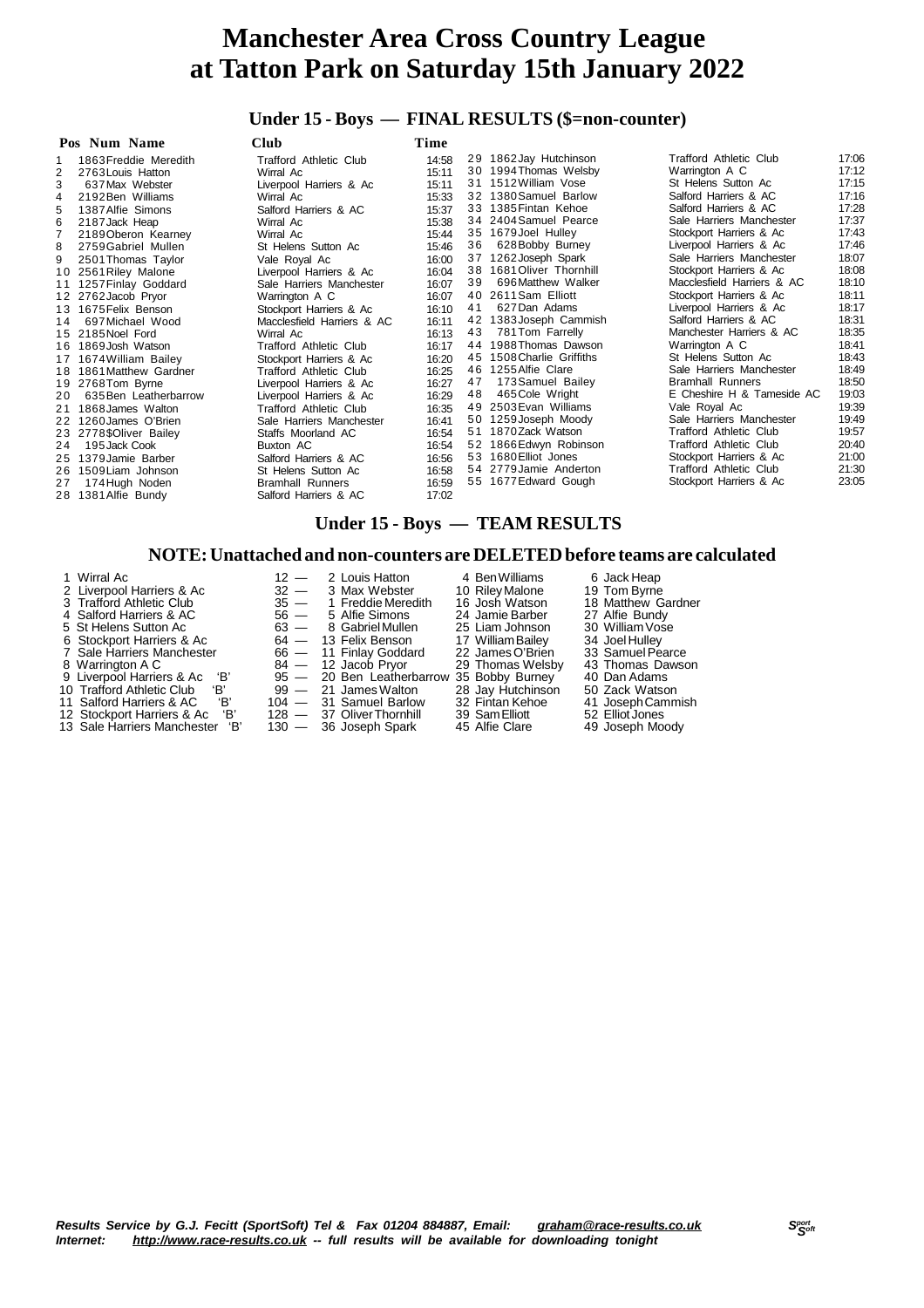### **Under 15 - Girls — FINAL RESULTS (\$=non-counter)**

| Pos Num Name<br>Club |                         | Time                          |       |    |                           |                               |       |
|----------------------|-------------------------|-------------------------------|-------|----|---------------------------|-------------------------------|-------|
|                      | 1693 Freya Murdoch      | Stockport Harriers & Ac       | 16:09 |    | 30 1271 Madison Holt      | Sale Harriers Manchester      | 19:15 |
| 2                    | 1999 Imogen Wharton     | Warrington A C                | 16:32 |    | 31 1514 Lily Birkett      | St Helens Sutton Ac           | 19:20 |
|                      | 2041 Jessica Lark       | West Cheshire AC              | 16:58 |    | 32 1472 Esme Sly          | Salford Metropolitan Ac       | 19:26 |
|                      | 1267\$Sara Clough       | <b>Trafford Athletic Club</b> | 17:00 |    | 33 1684 Aisling Brooks    | Stockport Harriers & Ac       | 19:28 |
|                      | 1390 Sophia Roiditis    | Salford Harriers & AC         | 17:03 |    | 34 1875 Martha McCormack  | Trafford Athletic Club        | 19:37 |
| 6                    | 2196 Megumi Hoshiko     | Wirral Ac                     | 17:07 |    | 35 2203 Emily Speedie     | Wirral Ac                     | 19:40 |
|                      | 1263 Isabella Appleby   | Sale Harriers Manchester      | 17:08 |    | 36 1878 Isobel Thomas     | <b>Trafford Athletic Club</b> | 19:54 |
| 8                    | 1266\$Ava Clough        | <b>Trafford Athletic Club</b> | 17:24 |    | 37 1871 Daisy Atkiss      | <b>Trafford Athletic Club</b> | 19:55 |
| 9                    | 1389 Marissa Caldwell   | Salford Harriers & AC         | 17:28 | 38 | 468 Alice Cunningham      | E Cheshire H & Tameside AC    | 19:56 |
| 10                   | 1393 Jasmine Wright     | Salford Harriers & AC         | 17:38 |    | 39 2610 Caitlin Hill      | Stockport Harriers & Ac       | 20:20 |
|                      | 1694 Rosie Philbin      | Stockport Harriers & Ac       | 17:39 |    | 40 1872 Sophie Bowman     | <b>Trafford Athletic Club</b> | 20:27 |
| 12                   | 1691 Niamh Mackintosh   | Stockport Harriers & Ac       | 17:47 | 41 | 1682 Alexa Billman        | Stockport Harriers & Ac       | 20:32 |
| 13                   | 1685 Ella Buckley       | Stockport Harriers & Ac       | 17:47 |    | 42 2636 Anna Smith        | Vale Royal Ac                 | 20:48 |
| 14                   | 52 Eleanor Nicholson    | Altrincham & District AC      | 17:52 |    | 43 2720 Lavinia Burke     | Vale Royal Ac                 | 21:00 |
| 15                   | 1392 Darcy Slattery     | Salford Harriers & AC         | 17:57 |    | 44 2781 Sophie Armitage   | Sale Harriers Manchester      | 21:20 |
| 16.                  | 2201 Evie Smith         | Wirral Ac                     | 18:04 |    | 45 1946 Alexandra Sayers  | Vale Royal Ac                 | 21:23 |
| 17                   | 2445 Ellena Walker      | Stockport Harriers & Ac       | 18:11 | 46 | 197 Rebecca Cudahy        | Buxton AC                     | 21:33 |
| 18                   | 2202 Sarah Smith        | Wirral Ac                     | 18:15 | 47 | 469 Harri Fleet           | E Cheshire H & Tameside AC    | 21:33 |
|                      | 1998 Alice Nicholson    | Warrington A C                | 18:19 | 48 | 471 Maria Rooke           | E Cheshire H & Tameside AC    | 21:37 |
| 20                   | 2204 Sarah Theobald     | Wirral Ac                     | 18:33 | 49 | 1945 Ruby Carrington      | Vale Royal Ac                 | 21:39 |
| 21                   | 1391 Amber Davidson     | Salford Harriers & AC         | 18:42 |    | 50 2346 Martha Ireland    | Macclesfield Harriers & AC    | 21:50 |
| 22                   | 638 Beatrix Cole        | Liverpool Harriers & Ac       | 18:45 |    | 51 1877 Rosa Morrello     | <b>Trafford Athletic Club</b> | 21:59 |
| 23                   | 1690 Gracie Hunt        | Stockport Harriers & Ac       | 18:48 |    | 52 1874 Fav Lewis         | Trafford Athletic Club        | 22:15 |
| 24                   | 1683 Rosie Bradshaw     | Stockport Harriers & Ac       | 18:51 |    | 53 1513 Rezija Armstrong  | St Helens Sutton Ac           | 22:32 |
| 25                   | 2767 Sophie Haslam      | West Cheshire AC              | 18:56 |    | 54 1265 Na'ilah Christmas | Sale Harriers Manchester      | 22:39 |
|                      | 26 2042 Isabella Rimmer | West Cheshire AC              | 18:56 |    | 55 1696 Lola Sanderson    | Stockport Harriers & Ac       | 22:43 |
| 27                   | 1388 Isabella Backhouse | Salford Harriers & AC         | 18:59 |    | 56 2623Diana Talib        | <b>Trafford Athletic Club</b> | 22:50 |
|                      | 28 2193 Hannah Brearton | Wirral Ac                     | 19:02 |    | 57 2706 Georgia Garside   | Stockport Harriers & Ac       | 22:52 |
|                      | 29 2194 Sophie Fludger  | Wirral Ac                     | 19:05 |    | 58 1470 Charlotte Gee     | Salford Metropolitan Ac       | 23:08 |

#### **Under 15 - Girls — TEAM RESULTS**

#### **NOTE:Unattached and non-counters are DELETEDbefore teams are calculated**

- 
- 
- 
- 
- 
- 
- 
- Sale Harriers Manchester 76 6 Isabella Appleby 28 Madison Holt 42 SophieArmitage
- Stockport Harriers & Ac 'C' 90 22 Rosie Bradshaw 31 Aisling Brooks 37 CaitlinHill
- 
- 
- 
- 13 Trafford Athletic Club 'B' 137 38 Sophie Bowman 49 Rosa Morrello 50 Fay Lewis
- 14 Stockport Harriers & Ac 'D' 147 39 Alexa Billman 53 Lola Sanderson 55 Georgia Garside

1 Salford Harriers & AC 19 — 4 Sophia Roiditis 7 Marissa Caldwell 8 Jasmine Wright<br>2 Stockport Harriers & Ac 20 — 1 Freya Murdoch 9 Rosie Philbin 10 Niamh Mackintosh<br>3 Wirral Ac 35 — 5 Megumi Hoshiko 14 Evie Smith 16 Sarah 2 Stockport Harriers & Ac 20 — 1 Freya Murdoch 9 Rosie Philbin 10 Niamh Mackintosh<br>3 Wirral Ac 35 — 5 Megumi Hoshiko 14 Evie Smith 16 Sarah Smith 4 Stockport Harriers & Ac 'B' 47 - 11 Ella Buckley 15 Ellena Walker 21 Gracie Hunt<br>5 West Cheshire AC 50 - 3 Jessica Lark 23 Sophie Haslam 24 Isabella Rimmer<br>6 Salford Harriers & AC 'B' 57 -- 13 Darcy Slattery 19 Amber Dav 5 West Cheshire AC 50 — 3 Jessica Lark 23 Sophie Haslam<br>6 Salford Harriers & AC 'B' 57 — 13 Darcy Slattery 19 Amber Davidson Salford Harriers & AC 'B' 57 — 13 Darcy Slattery 19 Amber Davidson 25 Isabella Backhouse Wirral Ac 'B' 71 — 18 Sarah Theobald 26 Hannah Brearton 27 Sophie Fludger 10 Stockport Harriers & Ac  $^{\circ}$  (C'  $^{\circ}$  90  $-$  22 Rosie Bradshaw 31 Aisling Brooks 37 Caitlin Hill<br>
10 Trafford Athletic Club 101  $-$  32 Martha McCormack 34 Isobel Thomas 35 Daisy Atkiss<br>
11 Vale Royal Ac 124  $-$  40 A 11 Vale Royal Ac 124 - 124 - 40 Anna Smith 11 Vale Royal Ac 13 Alexandra Sayers<br>12 E Cheshire H & Tameside AC 127 - 36 Alice Cunningham 15 Harri Fleet 46 Maria Rooke 12 E Cheshire H & Tameside AC 127 — 36 Alice Cunningham 45 Harri Fleet 46 Maria Rook<br>13 Trafford Athletic Club 18' 137 — 38 Sophie Bowman 49 Rosa Morrello 50 Fay Lewis

- 
- 
-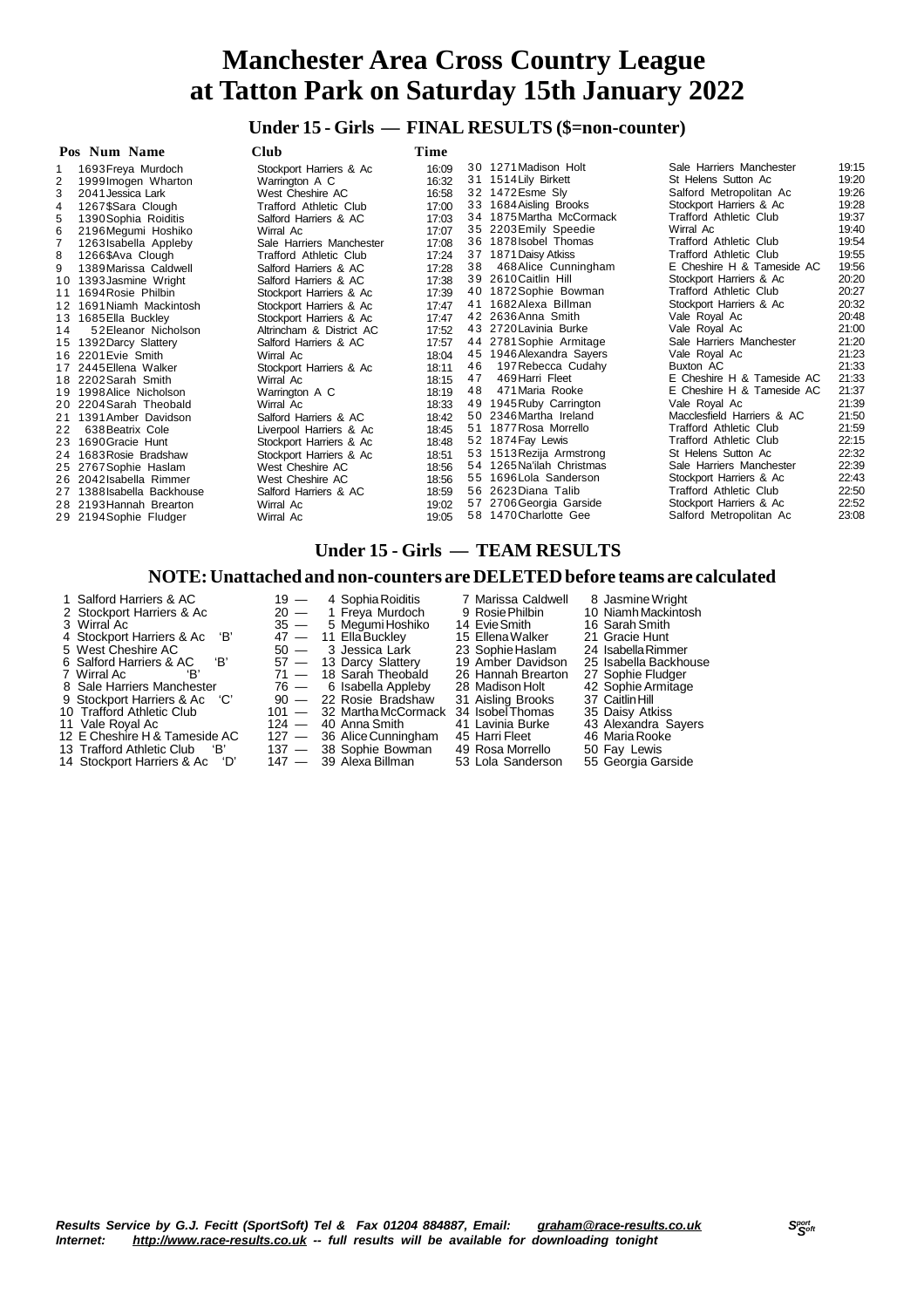### *Under* **17** *Men* **EINAL DECULTE**

|                                                                     | Under $\Gamma$ - Men $-$ FINAL RESULIS                                                                                                                                                                                                                                                                   |     |                                                                                                                                                                                                                                                                                                   |                                                                                                                         |                                                                                                                  |          |                                                                                                                                                                                                                                                                                              |  |                                                                                                                            |                                                                                                                                                                                                                                                                                                                        |                                                                                                 |
|---------------------------------------------------------------------|----------------------------------------------------------------------------------------------------------------------------------------------------------------------------------------------------------------------------------------------------------------------------------------------------------|-----|---------------------------------------------------------------------------------------------------------------------------------------------------------------------------------------------------------------------------------------------------------------------------------------------------|-------------------------------------------------------------------------------------------------------------------------|------------------------------------------------------------------------------------------------------------------|----------|----------------------------------------------------------------------------------------------------------------------------------------------------------------------------------------------------------------------------------------------------------------------------------------------|--|----------------------------------------------------------------------------------------------------------------------------|------------------------------------------------------------------------------------------------------------------------------------------------------------------------------------------------------------------------------------------------------------------------------------------------------------------------|-------------------------------------------------------------------------------------------------|
| 1<br>$\overline{2}$<br>3<br>4<br>5<br>6<br>$\overline{7}$<br>8<br>9 | Pos Num Name<br>2044 Jamie Richardson<br>1701 Henry Pickard<br>1699Tom Clark<br>1700 Thomas Manton<br>1885 Louie McCormack<br>1886 William Parker<br>1395 Ethan Nation<br>2212 William Sutcliffe<br>1698 Jack Catterall<br>10 2043 Sammy Hollins<br>11 2782 Joseph Deighton<br>12 1279 Charlie Tittensor |     | Club<br>West Cheshire AC<br>Stockport Harriers & Ac<br>Stockport Harriers & Ac<br>Stockport Harriers & Ac<br><b>Trafford Athletic Club</b><br><b>Trafford Athletic Club</b><br>Salford Harriers & AC<br>Wirral Ac<br>Stockport Harriers & Ac<br>West Cheshire AC<br><b>Trafford Athletic Club</b> | Sale Harriers Manchester                                                                                                | Time<br>18:56<br>19:14<br>19:18<br>19:23<br>19:44<br>19:57<br>20:04<br>20:15<br>20:28<br>20:29<br>20:31<br>20:40 |          | 13 2045 Henry Robinson<br>14 1882 Jack Haworth<br>15 1278 Jack Spark<br>16 1275 George Noble<br>17 2416 Lewis Brown<br>18 1396 Freddie Oldfield<br>19 2559 Fraser Mackie<br>20 2784 Rohan Jensen<br>21 1273J ColquhounLynn<br>22 1880 Joseph Daly<br>23 1887 Jamie Robertson                 |  |                                                                                                                            | West Cheshire AC<br><b>Trafford Athletic Club</b><br>Sale Harriers Manchester<br>Sale Harriers Manchester<br>Salford Harriers & AC<br>Salford Harriers & AC<br>Manchester Harriers & AC<br>Macclesfield Harriers & AC<br>Sale Harriers Manchester<br><b>Trafford Athletic Club</b><br><b>Trafford Athletic Club</b>    | 20:54<br>21:00<br>21:13<br>21:13<br>21:14<br>21:16<br>21:23<br>21:32<br>21:45<br>23:06<br>23:16 |
|                                                                     |                                                                                                                                                                                                                                                                                                          |     |                                                                                                                                                                                                                                                                                                   | Under 17 - Men - TEAM RESULTS                                                                                           |                                                                                                                  |          |                                                                                                                                                                                                                                                                                              |  |                                                                                                                            |                                                                                                                                                                                                                                                                                                                        |                                                                                                 |
| 1<br>4<br>5                                                         | Stockport Harriers & Ac<br>2 Trafford Athletic Club<br>3 West Cheshire AC<br>Salford Harriers & AC<br>Sale Harriers Manchester<br>6 Trafford Athletic Club                                                                                                                                               | 'В' | $9 -$<br>$22 -$<br>$24 -$<br>$42 -$<br>$43 -$<br>$59 -$                                                                                                                                                                                                                                           | 2 Henry Pickard<br>5 Louie McCormack<br>1 Jamie Richardson<br>7 Ethan Nation<br>12 Charlie Tittensor<br>14 Jack Haworth |                                                                                                                  |          | 3 Tom Clark<br>6 William Parker<br>10 Sammy Hollins<br>17 Lewis Brown<br>15 Jack Spark<br>22 Joseph Daly                                                                                                                                                                                     |  | 4 Thomas Manton<br>11 Joseph Deighton<br>13 Henry Robinson<br>18 Freddie Oldfield<br>16 George Noble<br>23 Jamie Robertson |                                                                                                                                                                                                                                                                                                                        |                                                                                                 |
|                                                                     | Under 17 - Ladies - FINAL RESULTS                                                                                                                                                                                                                                                                        |     |                                                                                                                                                                                                                                                                                                   |                                                                                                                         |                                                                                                                  |          |                                                                                                                                                                                                                                                                                              |  |                                                                                                                            |                                                                                                                                                                                                                                                                                                                        |                                                                                                 |
|                                                                     | Pos Num Name                                                                                                                                                                                                                                                                                             |     | Club                                                                                                                                                                                                                                                                                              |                                                                                                                         | Time                                                                                                             |          |                                                                                                                                                                                                                                                                                              |  |                                                                                                                            |                                                                                                                                                                                                                                                                                                                        |                                                                                                 |
| 1<br>2<br>3<br>4<br>5<br>6<br>$\overline{7}$<br>8<br>9              | 473 Emilia Platt<br>1895 Freya Griffiths<br>2294 Grace Tobin<br>1703 Isabelle Stutchfield<br>2046 Jodi Bemand<br>2780 Nicola Mason<br>2241 Olesia Winder<br>474 Aliesha Smith<br>2217 Emma Theobald<br>10 2001 Joy Ashcroft-Carter<br>11 1399 Matilda Byrnes                                             |     | <b>Trafford Athletic Club</b><br>Liverpool Harriers & Ac<br>Stockport Harriers & Ac<br>West Cheshire AC<br>Salford Harriers & AC<br>Wirral Ac<br>Warrington A C<br>Salford Harriers & AC                                                                                                          | E Cheshire H & Tameside AC<br>Sale Harriers Manchester<br>E Cheshire H & Tameside AC                                    | 21:15<br>22:44<br>23:26<br>23:47<br>23:52<br>23:59<br>24:05<br>24:08<br>24:29<br>24:55<br>25:11                  | 16<br>20 | 12 2754 Elizabeth Hill<br>13 1705 Isabel Brundrett<br>14 1285 Carmen Safranauskas<br>25:30<br>15 1894 Cleo Bentall<br>648 Emma Gittens<br>17 1520 Taylor Massey<br>18 1400 Isobel Cammish<br>19 1398 Greta Brooks<br>782 Violet Claxton<br>21 2006 Molly Wormald<br>22 2047 Henrietta Duffey |  |                                                                                                                            | Sale Harriers Manchester<br>Stockport Harriers & Ac<br>Sale Harriers Manchester<br><b>Trafford Athletic Club</b><br>Liverpool Harriers & Ac<br>St Helens Sutton Ac<br>Salford Harriers & AC<br>Salford Harriers & AC<br>Manchester Harriers & AC<br>Warrington A C<br>West Cheshire AC                                 | 25:14<br>25:24<br>25:44<br>26:24<br>26:54<br>27:15<br>28:17<br>28:31<br>29:27<br>30:06          |
|                                                                     |                                                                                                                                                                                                                                                                                                          |     |                                                                                                                                                                                                                                                                                                   | Under 17 - Ladies — TEAM RESULTS                                                                                        |                                                                                                                  |          |                                                                                                                                                                                                                                                                                              |  |                                                                                                                            |                                                                                                                                                                                                                                                                                                                        |                                                                                                 |
|                                                                     | 1 Sale Harriers Manchester<br>2 Salford Harriers & AC                                                                                                                                                                                                                                                    |     | $33 -$<br>$35 -$                                                                                                                                                                                                                                                                                  | 7 Olesia Winder<br>6 Nicola Mason                                                                                       |                                                                                                                  |          | 12 Elizabeth Hill<br>11 Matilda Byrnes                                                                                                                                                                                                                                                       |  | 14 Carmen Safranauskas<br>18 Isobel Cammish                                                                                |                                                                                                                                                                                                                                                                                                                        |                                                                                                 |
|                                                                     |                                                                                                                                                                                                                                                                                                          |     |                                                                                                                                                                                                                                                                                                   |                                                                                                                         |                                                                                                                  |          | Senior Ladies aged 17 to 19                                                                                                                                                                                                                                                                  |  |                                                                                                                            |                                                                                                                                                                                                                                                                                                                        |                                                                                                 |
| 1<br>$\overline{2}$<br>3<br>4<br>5<br>6<br>7<br>8                   | Pos Num Name Cat/Pos<br>798 Bethany Reid<br>1407 Emily Russell<br>198 Amy Whelan<br>1404 Evie Collier<br>1294 Lucy Armitage<br>2013 Ellen Turnbull<br>1715 Megan Phillips<br>2783Milly Lever                                                                                                             |     | Club<br>L <sub>20</sub> 2 Salford Harriers & AC<br>L20 3 Buxton AC<br>L20 4 Salford Harriers & AC<br>L20 5 Sale Harriers Manchester<br>L <sub>20</sub> 6 Warrington A C<br>L20 7 Stockport Harriers & Ac<br>L20 8 Horwich R M I Harriers                                                          | L20 1 Manchester Metropolitan Uni                                                                                       | Time<br>34:51<br>34:51<br>35:03<br>35:04<br>36:01<br>36:25<br>37:58<br>39:24                                     | 9<br>12  | 10 1912 Elizabeth Heslop<br>797 Grace Mitchell<br>13 1714 Lydia Hulley<br>14 1713 Esther Hulley                                                                                                                                                                                              |  |                                                                                                                            | 2650 Ellie Colquhoun Lynn L20 9 Sale Harriers Manchester<br>L2010 University Of Manchester<br>11 1052 Megan Bartholomew L2011 Oldham & Royton H & Ac<br>L2012 Manchester Metropolitan Uni<br>L2013 Stockport Harriers & Ac<br>L2014 Stockport Harriers & Ac<br>15 1051 Lauren Bartholomew L2015 Oldham & Royton H & Ac | 40:03<br>40:11<br>42:44<br>43:01<br>44:20<br>44:23<br>45:31                                     |
|                                                                     |                                                                                                                                                                                                                                                                                                          |     |                                                                                                                                                                                                                                                                                                   | Senior Ladies aged 17 to 19 - TEAM RESULTS                                                                              |                                                                                                                  |          |                                                                                                                                                                                                                                                                                              |  |                                                                                                                            |                                                                                                                                                                                                                                                                                                                        |                                                                                                 |
|                                                                     |                                                                                                                                                                                                                                                                                                          |     |                                                                                                                                                                                                                                                                                                   |                                                                                                                         |                                                                                                                  |          |                                                                                                                                                                                                                                                                                              |  |                                                                                                                            | NOTE: Unattached and non-counters are DELETED before teams are calculated                                                                                                                                                                                                                                              |                                                                                                 |
|                                                                     | 1 Stockport Harriers & Ac                                                                                                                                                                                                                                                                                |     | $34 -$                                                                                                                                                                                                                                                                                            | 7 Megan Phillips                                                                                                        |                                                                                                                  |          | 13 Lydia Hulley                                                                                                                                                                                                                                                                              |  | 14 Esther Hulley                                                                                                           |                                                                                                                                                                                                                                                                                                                        |                                                                                                 |
|                                                                     |                                                                                                                                                                                                                                                                                                          |     |                                                                                                                                                                                                                                                                                                   |                                                                                                                         |                                                                                                                  |          | Senior Men aged 17 to 19                                                                                                                                                                                                                                                                     |  |                                                                                                                            |                                                                                                                                                                                                                                                                                                                        |                                                                                                 |
|                                                                     | Pos Num Name Cat/Pos                                                                                                                                                                                                                                                                                     |     | Club                                                                                                                                                                                                                                                                                              |                                                                                                                         | Time                                                                                                             |          |                                                                                                                                                                                                                                                                                              |  |                                                                                                                            |                                                                                                                                                                                                                                                                                                                        |                                                                                                 |
|                                                                     | 2007 Joseph Buckley<br>1706 Edward Corden<br>27200Com Cilcon                                                                                                                                                                                                                                             |     | U20 1 Warrington A C<br>U20 2 Stockport Harriers & Ac                                                                                                                                                                                                                                             | 1120 3 Pothorbom Horriore And AC                                                                                        | 32:25<br>32:37<br>$20 - 55$                                                                                      |          | 11 2353 Laurence Manley<br>12 1707 Harry Ellwood<br>13 1521 Michael Brussels                                                                                                                                                                                                                 |  |                                                                                                                            | U2011 Macclesfield Harriers & AC<br>U2012 Stockport Harriers & Ac<br>U2013 St Helens Sutton Ac                                                                                                                                                                                                                         | 35:56<br>37:12<br>37:46                                                                         |

|                       | <b>Conjor Mon good 17 to 10</b>   |       | TE AM DECHI TC                       |                                   |               |
|-----------------------|-----------------------------------|-------|--------------------------------------|-----------------------------------|---------------|
| 10 2238 Charlie Smith | U2010 Manchester Metropolitan Uni | 35:42 |                                      |                                   |               |
| 9 1710 Tobin Rose     | U20 9 Stockport Harriers & Ac     | 35:19 | 20 1476 Ben Stanley                  | U2020 Salford Metropolitan Ac     | 44:21         |
| 8 569Toby Middleton   | U20 8 Horwich R M I Harriers      | 34:42 | 19 2715 George Wright                | U2019 Trafford Athletic Club      | 43:05         |
| 7 650 Charlie Teare   | U20 7 Liverpool Harriers & Ac     | 34:11 | 18 2377 Harri Jackson                | U2018 Manchester Metropolitan Uni | 39:54         |
|                       |                                   |       | 17 1907 Louis Hudson                 | U2017 University Of Manchester    | 39:05         |
| 6 2739\$Joshua Wragg  | U20 6 Rotherham Harriers And AC   | 33:55 | 16 2471 George Glennon               | U2016 Trafford Athletic Club      | 38:52         |
| 5 2414 Joshua Dutton  | U20 5 Salford Harriers & AC       | 33:42 | 15 475 Michael Obi                   | U2015 E Cheshire H & Tameside AC  | 38:40         |
| 4 2138 Daniel Hayes   | U <sub>20</sub> 4 Wirral Ac       | 33:04 | 14 2803 Alex Macfarlane              | U2014 Stockport Harriers & Ac     | 37:49         |
| 3 2738\$Sam Gilson    | U20 3 Rotherham Harriers And AC   | 32:55 | <b>USSERS</b> INTERNATIONAL PRODUCTS | <b>UZU I JULITURIS OUTION AC</b>  | <u>JI. TU</u> |

#### **Senior Men aged 17 to 19 — TEAM RESULTS NOTE:Unattached and non-counters are DELETEDbefore teams are calculated**

Stockport Harriers & Ac 19 — 2 Edward Corden 7 Tobin Rose 10 Harry Ellwood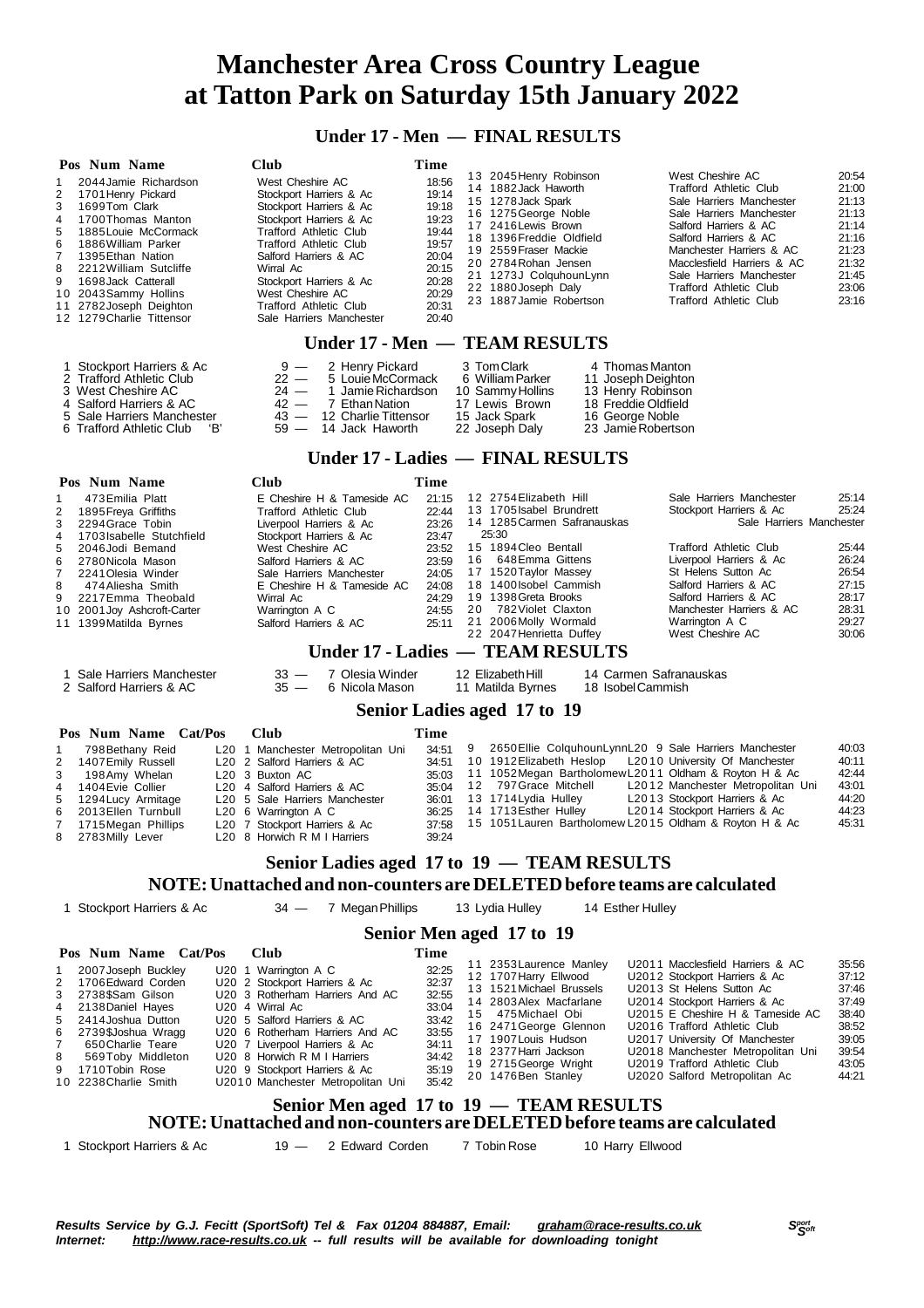**Senior Ladies aged 20 to 34**

| Pos Num Name Cat/Pos                   | Club                                                        | Time           |          |                                               |                                                     |                |
|----------------------------------------|-------------------------------------------------------------|----------------|----------|-----------------------------------------------|-----------------------------------------------------|----------------|
| 1187 Sophie Wood<br>1                  | Sale Harriers Manchester                                    | 30:24          | 39       | 314 Alex Buckley                              | <b>Chorlton Runners</b>                             | 38:57          |
| 2<br>1188 Alice Wright                 | Sale Harriers Manchester                                    | 31:02          | 40       | 76Sally Dewhirst                              | Belle Vue Racers                                    | 39:09          |
| 3<br>2145 Naomi Alleyne                | Wirral Ac                                                   | 31:53          |          | 41 2740\$Siobhan Massey                       | St Helens Sutton Ac                                 | 39:25          |
| 4<br>2224 \$Helen Warburton            | Gosforth Harriers                                           | 32:48          | 42       | 378 Kerry Burke                               | <b>Didsbury Runners</b>                             | 39:39          |
| 5<br>2030 Kate Titlow                  | West Cheshire AC                                            | 32:59          | 43       | 325 Nicola Dobra                              | Chorlton Runners                                    | 39:53          |
| 6<br>2737\$Leah Peploe                 | Leigh Harriers & Ac                                         | 33:21          |          | 44 2699 Aimee Baines                          | Start2jog                                           | 40:16          |
| 7<br>1356 Amelia Beaman                | Salford Harriers & AC                                       | 33:52          |          | 45 2624 Amyrose Cauley                        | <b>Trafford Athletic Club</b>                       | 40:47          |
| 8<br>2393 Calvi Thompson               | Sale Harriers Manchester                                    | 33:56          | 46       | 889 Natasha Sutherland                        | Manchester Triathlon Club                           | 40:54          |
| 9<br>313 Rachel Brown                  | <b>Chorlton Runners</b>                                     | 34:01          | 47       | 384 Georgina Gillot                           | <b>Didsbury Runners</b>                             | 41:00          |
| 10 1180R Rozhdestvenskaya              | Sale Harriers Manchester                                    | 34:08          | 48       | 322 Eryl Davies                               | Chorlton Runners                                    | 41:06          |
| 11 2785 Laura Barber                   | Sale Harriers Manchester                                    | 34:27          |          | 49 1575 Jess Mohan                            | Start2jog                                           | 41:32          |
| 12 2105 Mattie Edwards                 | <b>Wilmslow Striders</b>                                    | 34:41          | 50       | 667 Sian Gulliver                             | Macclesfield Harriers & AC                          | 42:18          |
| 13<br>925 Heather Hughes               | Manchester Ymca Harriers                                    | 34:56          | 51       | 321 Alys Davies                               | <b>Chorlton Runners</b>                             | 42:35          |
| 14 2786 Amy Jackson                    | Manchester Metropolitan Uni                                 | 35:00          |          | 52 1578 Jade Peacock                          | Start2jog                                           | 42:38          |
| 15 1935 Hollie Carrington              | Vale Royal Ac                                               | 35:01          |          | 53 2243 Imogen SpectorHill                    | Macclesfield Harriers & AC                          | 42:42          |
| 16 1442 Chloe Elliott                  | Salford Metropolitan Ac                                     | 35:13          | 54       | 335 Rachel McVittie                           | <b>Chorlton Runners</b>                             | 42:42          |
| 17 1184 Jane Thomas                    | Sale Harriers Manchester                                    | 35:27          |          | 55 2791 Rebekah Livsey                        | Stockport Harriers & Ac                             | 43:17          |
| 18 1083 Rowen Pymm                     | Saddleworth Runners Club                                    | 35:40          |          | 56 2087 Holly Lucas                           | Wilmslow Running Club                               | 43:45<br>44:04 |
| 353 Siobhan Woods<br>19                | <b>Chorlton Runners</b>                                     | 35:58          | 57<br>58 | 918 Katie Baker<br>737 Vanessa Rowell         | Manchester Ymca Harriers<br>Manchester Frontrunners | 44:10          |
| 20 1833Zoe Storr                       | <b>Trafford Athletic Club</b>                               | 36:02          | 59       | 873 Charlotte Marr                            | Manchester Triathlon Club                           | 44:28          |
| 21 1638 Emilia Gajda                   | Stockport Harriers & Ac                                     | 36:04          | 60       | 377 Hanna Burgess                             | Didsbury Runners                                    | 44:53          |
| 22<br>440 Hayley Simpson               | E Cheshire H & Tameside AC                                  | 36:07          |          | 61 1579 Katie Rawlinson                       | Start2jog                                           | 44:59          |
| 23 1061 Lucy Gleave                    | Running Bear                                                | 36:10          |          | 62 1639 Sarah Goring                          | Stockport Harriers & Ac                             | 45:01          |
| 324 Gabrielle Day<br>24                | Chorlton Runners                                            | 36:38          |          | 63 2792 Emma Kerwin                           | Belle Vue Racers                                    | 45:59          |
| 25 1654 Faye Waterhouse                | Stockport Harriers & Ac                                     | 36:51          | 64       | 593 Natalie Duncombe                          | Knutsford Tri Club                                  | 46:20          |
| 857 Fiona Blagg<br>26                  | Manchester Triathlon Club                                   | 37:00          | 65       | 859 Emma Brabazon                             | Manchester Triathlon Club                           | 46:30          |
| 27 1831 Melanie Monks                  | <b>Trafford Athletic Club</b>                               | 37:08          |          | 66 1569 Kaylea Haynes                         | Start2jog                                           | 46:49          |
| 28 1084 Alice Willson                  | Saddleworth Runners Club                                    | 37:11          | 67       | 804 Frances Barrand                           | Manchester Triathlon Club                           | 47:00          |
| 29 2444 Imogen Nutter                  | Stockport Harriers & Ac                                     | 37:20          | 68       | 885 Sarah Roberts                             | Manchester Triathlon Club                           | 47:03          |
| 30 1934 Lucy Burch                     | Vale Royal Ac                                               | 37:24          |          | 69 2126 Christina Hodges                      | <b>Winston Runners</b>                              | 47:56          |
| 31 1645 Ruth Mackenzie                 | Stockport Harriers & Ac                                     | 37:56          | 70       | 895 Lauren Williamson                         | Manchester Triathlon Club                           | 48:38          |
| 32 1168 Sarah Goulden                  | Sale Harriers Manchester                                    | 37:59          | 71       | 677 Daisy Pickles                             | Macclesfield Harriers & AC                          | 49:13          |
| 33 2697 Bethany Saunders               | Salford Metropolitan Ac                                     | 38:06          | 72       | 88 Ellie Tee                                  | Belle Vue Racers                                    | 51:49          |
| 34 1968 Faye Lawton<br>679 Shan Preece | Warrington A C                                              | 38:23<br>38:30 |          | 73 1547 Bethany Forber                        | St Helens Tri                                       | 52:17          |
| 35<br>36 1822 Ruth Beresford           | Macclesfield Harriers & AC<br><b>Trafford Athletic Club</b> | 38:48          |          | 74 1452 Amy Stanley                           | Salford Metropolitan Ac                             | 53:22          |
| 37 1830 Kate Meeson                    | <b>Trafford Athletic Club</b>                               | 38:55          | 75       | 393 Laura Negus                               | Didsbury Runners                                    | 54:40          |
| 38 2150 Aileen Kearney                 | Wirral Ac                                                   | 38:55          |          | 76 2686 Louise Ewbank                         | Marple Runners                                      | 57:08          |
|                                        |                                                             |                |          |                                               |                                                     |                |
|                                        |                                                             |                |          | Senior Ladies (Vets) aged 35 to 39            |                                                     |                |
| Pos Num Name Cat/Pos                   | <b>Club</b>                                                 | Time           |          |                                               |                                                     |                |
| 2092 Nicola Reece<br>1                 | L35 1 Wilmslow Running Club                                 | 33:13          |          | 23 2656 Rachel Thomas                         | L3523 Salford Metropolitan Ac                       | 42:36          |
| 2<br>2627 Joanne Dawes                 | L35 2 Trafford Athletic Club                                | 33.49          | 24       | 135 Afy Afrouz                                | L3524 Bramhall Runners                              | 42:58          |
| 3<br>2338 Faye Sharpley                | L35 3 Macclesfield Harriers & AC                            | 34:25          |          | 25 1161 Helen Carter                          | L3525 Sale Harriers Manchester                      | 42:59          |
| 4<br>2456 Elizabeth Ellyard            | L35 4 Trafford Athletic Club                                | 35:01          |          | 26 1937 Melanie Johnson                       | L3526 Vale Royal Ac                                 | 43:20          |
| 5<br>152 Samantha Jones                | L35 5 Bramhall Runners                                      | 35:03          | 27       | 858 Rachel Bowden                             | L3527 Manchester Triathlon Club                     | 43:59          |
| 1358 Sarah Carroll<br>6                | L35 6 Salford Harriers & AC                                 | 35:05          | 28       | 670 Saranya Hasler                            | L3528 Macclesfield Harriers & AC                    | 45:20          |
| 2789 Cara O'Brien<br>$\overline{7}$    | L35 7 Manchester Harriers & AC                              | 35:25          |          | 29 1759 Adelle Holt                           | L3529 Styal Running Club                            | 45:32          |
| 8<br>1082 Rowena Leary                 | L35 8 Saddleworth Runners Club                              | 36:02          |          | 30 1023 Janine Jordan                         | L3530 Middleton Harriers AC                         | 46:49          |
| 9<br>1360 Laura Coucill                | L35 9 Salford Harriers & AC                                 | 36:30          |          | 31 2690 Caroline Barrett                      | L3531 Sale Harriers Manchester                      | 47:15          |
| 136 Sara Barron<br>10                  | L3510 Bramhall Runners                                      | 37:35          | 32       | 968 Chelsea Mears-Graham L3532 Marple Runners |                                                     | 48:31          |
| 1821 Louise Ambler<br>11               | L3511 Trafford Athletic Club                                | 38:00          | 33       | 952 Laura Ahearn                              | L3533 Marple Runners                                | 50:00          |
| 12<br>310 Leona Beaumont               | L3512 Chorlton Runners                                      | 38:04          |          | 34 1794 Hannah Lee                            | L3534 Swinton Running Club                          | 50:12          |
| 13 2711 Amy McConville                 | L3513 Styal Running Club                                    | 38:31          |          | 35 2256 Aimee Woolley                         | L3535 Belle Vue Racers                              | 52:14          |

12 310 Leona Beaumont L3512 Chorlton Runners 38:04<br>13 2711 Amy McConville L3513 Styal Running Club 38:31 1 3 2711 Amy McConville L35 1 3 3 13 2711 Amy McConville L35 1 3 Styal Running Club 38:31 14 732 Rachel Kenyon L35 14 Manchester Frontrunners 38:36<br>15 734 Claire Naylor L35 15 Manchester Frontrunners 38:40 15 734 Claire Naylor L35 15 Manchester Frontrunners 38:40<br>16 339 Sarah Renshaw 135 16 Chorlton Runners 38:44 L3516 Chorlton Runners

17 921 Hannah Brierley L35 17 Manchester Ymca Harriers 38:46<br>18 1045 Jodie Tinker L35 18 Oldham & Rovton H & Ac 38:52 1 8 1045Jodie Tinker L35 1 8 Oldham & Royton H & Ac 38:52 1 9 311Alexa Besnard L35 1 9 Chorlton Runners 38:54 20 2799Anna Aspinall L35 20 Goyt Valley Striders 40:09<br>21 1489Sarah Birkett L35 21 St Helens Sutton Ac 40:57 21 1489 Sarah Birkett L35 21 St Helens Sutton Ac 40:57<br>22 1077 Rebecca Canaway L35 22 Saddleworth Runners Club 41:43 22 1077 Rebecca Canaway L35 22 Saddleworth Runners Club

L35 35 Belle Vue Racers 52:14<br>135 36 Chorlton Runners 52:38

L3543 Manchester Harriers & AC 58:58

36 334Carly Lyes L3536 Chorlton Runners<br>37 2605Charlotte Gage L3537 Start2jog

42 75Jennifer Crocker L3542 Belle Vue Racers<br>43 2595Tracy Farrell L3543 Manchester Harrier

 7 2605Charlotte Gage L35 3 7 Start2jog 53:01 3 8 4 4Claire Irons L35 3 8 Altrincham & District AC 54:32 9 2695Karan Ford L35 3 9 Salford Metropolitan Ac 54:58 0 2670Mary Waudby L35 4 0 Dragons Running Club (sale) 55:16 41 2382 Rachel Myers L35 41 Marple Runners 57:33<br>42 75 Jennifer Crocker L35 42 Belle Vue Racers 58:42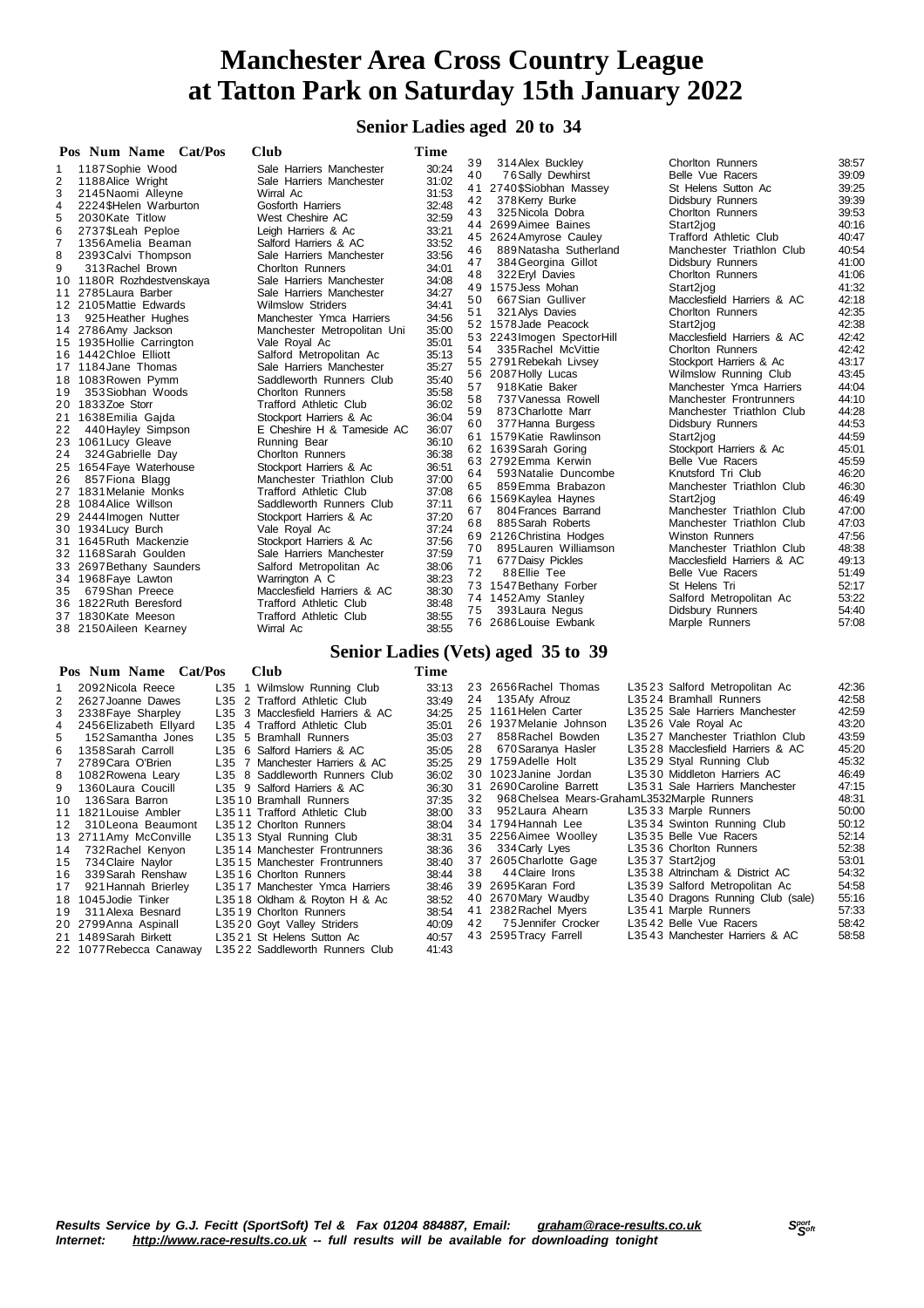### **Senior Ladies (Vets) aged 40 to 44**

|    | Pos Num Name Cat/Pos     | Club                              | Time  |    |                           |                                                          |         |
|----|--------------------------|-----------------------------------|-------|----|---------------------------|----------------------------------------------------------|---------|
|    | 2483 Sarah Murphy        | L40 1 Vale Royal Ac               | 33:03 | 32 | 171 Karen Wileman         | L4032 Bramhall Runners                                   | 42:39   |
| 2  | 2089Diane McVey          | L40 2 Wilmslow Running Club       | 33:54 |    | 33 1742 Dawn Fenton       | L4033 Stockport Tri Club                                 | 42:48   |
| 3  | 2798 Lucy Cooke          | L40 3 Goyt Valley Striders        | 34.49 | 34 | 974 Katrina Stephens      | L4034 Marple Runners                                     | 42:57   |
| 4  | 2153 Sarah Phelan        | L40 4 Wirral Ac                   | 34:59 | 35 | 1631 Amy Barter           | L4035 Stockport Harriers & Ac                            | 43:16   |
| 5  | 1632 Belinda Brennan     | L40 5 Stockport Harriers & Ac     | 35:23 | 36 | 729 Jacqui Baines         | L4036 Manchester Frontrunners                            | 43:16   |
| 6  | 874 Deirdre McCarthy     | L40 6 Manchester Triathlon Club   | 36:11 | 37 | 870 Helen Hyder           | L4037 Manchester Triathlon Club                          | 43:22   |
| 7  | 1156 Hayley Ashby        | L40 7 Sale Harriers Manchester    | 36:26 | 38 | 294 Alison Wainwright     | L4038 Chorlton Runners                                   | 43:23   |
| 8  | 1169 Harriet Hamilton    | L40 8 Sale Harriers Manchester    | 36:30 | 39 | 759 Caroline Baba         | L4039 Manchester Harriers & AC                           | 43:26   |
| 9  | 187 Samantha Willis      | L40 9 Buxton AC                   | 36:41 |    | 40 2342 Jennie Martin     | L4040 Macclesfield Harriers & AC                         | 43:39   |
|    | 10 2120 Laura Bell       | L4010 Winston Runners             | 36:49 |    | 41 1735 Charlotte Black   | L4041 Stockport Tri Club                                 | 43:42   |
|    | 11 1182 Suzanne Smith    | L4011 Sale Harriers Manchester    | 37:18 | 42 | 79N Hamilton-Rainey       | L4042 Belle Vue Racers                                   | 43:48   |
|    | 12 2642 Helen Kini       | L4012 Wirral Ac                   | 37:29 |    | 43 1791 Julie Hamilton    | L4043 Swinton Running Club                               | 44:17   |
|    | 13 1178 Sian Rowley      | L4013 Sale Harriers Manchester    | 37:45 |    | 44 1788 Rachel Billington | L4044 Swinton Running Club                               | 44:43   |
|    | 14 1942 Claire Thompson  | L4014 Vale Royal Ac               | 37:46 | 45 | 73 Yana Anderton          | L4045 Belle Vue Racers                                   | 44:44   |
|    | 15 2788 Frances Kenney   | L4015 Wilmslow Running Club       | 38:15 | 46 | 966 Emma Loveridge        | L4046 Marple Runners                                     | 45:13   |
| 16 | 376 Laura Brown          | L4016 Didsbury Runners            | 38:24 | 47 |                           | 886 Morse Claudia Robles L4047 Manchester Triathlon Club | 45:18   |
|    | 17 1797 Rebecca Mills    | L4017 Swinton Running Club        | 38:27 | 48 | 763 Lindsey Farrelly      | L4048 Manchester Harriers & AC                           | 45:35   |
|    | 18 2678 Rachael Lawrance | L4018 Macclesfield Harriers & AC  | 39:00 | 49 |                           | 1044 Elizabeth Thompson L4049 Oldham & Royton H & Ac     | 46:01   |
|    | 19 2585 Rebecca Day      | L4019 Goyt Valley Striders        | 39:21 | 50 | 592 Grace Crawford        | L4050 Knutsford Tri Club                                 | 46:42   |
| 20 | 856 Sophie Barnett       | L4020 Manchester Triathlon Club   | 39:23 | 51 | 154 Kata Kolozsvary       | L4051 Bramhall Runners                                   | 47:46   |
| 21 | 524S Fanthorpe-Smith     | L4021 Goyt Valley Striders        | 39:36 | 52 | 2124 Jayne Cordingley     | L4052 Winston Runners                                    | 47:54   |
|    | 22 1798 Helen Nation     | L4022 Swinton Running Club        | 39:41 | 53 | 352 Marlena White         | L4053 Chorlton Runners                                   | 48:11   |
| 23 | 879 Jenny Outhwaite      | L4023 Manchester Triathlon Club   | 39:42 | 54 | 132 Louise Abedin         | L4054 Bramhall Runners                                   | 48:12   |
| 24 | 730 Jane Fletcher        | L4024 Manchester Frontrunners     | 40:29 | 55 | 963 Taylor Giacoma        | L4055 Marple Runners                                     | 48:27   |
| 25 | 965 Victoria Jackson     | L4025 Marple Runners              | 40:45 | 56 | 320 Caroline Crosswell    | L4056 Chorlton Runners                                   | 49:36   |
|    | 26 2128 Jennifer Lutton  | L4026 Winston Runners             | 40:55 | 57 | 397 Anna Thurston         | L4057 Didsbury Runners                                   | 50:02   |
| 27 | 327 Sally Grimwood       | L4027 Chorlton Runners            | 40:57 | 58 | 953 Emily Bamford         | L4058 Marple Runners                                     | 51:58   |
|    | 28 2709 Lexy Denton      | L4028 Styal Running Club          | 41:16 | 59 | 2434 Sheena Shearman      | L4059 St Helens Tri                                      | 52:17   |
|    | 29 1744 Clare Pickford   | L4029 Stockport Tri Club          | 41:41 | 60 | 731 Mel Johnson           | L4060 Manchester Frontrunners                            | 53:54   |
|    | 30 2669 Claire Gwyer     | L4030 Dragons Running Club (sale) | 42:03 | 61 | 2700 Jennie Bradshaw      | L4061 Start2jog                                          | 1:01:23 |
|    | 31 1172 Amelie Latham    | L4031 Sale Harriers Manchester    | 42:22 |    |                           |                                                          |         |

## **Senior Ladies (Vets) aged 45 to 49**

|    |                           |         |                                  |       |    | $\frac{1}{2}$                                              |                                   |       |
|----|---------------------------|---------|----------------------------------|-------|----|------------------------------------------------------------|-----------------------------------|-------|
|    | Pos Num Name Cat/Pos      |         | <b>Club</b>                      | Time  |    |                                                            |                                   |       |
| 1  | 1155 Helen Armitage       | $L45$ 1 | Sale Harriers Manchester         | 34:53 | 31 | 415 Joanne Healy                                           | L4531 Dragons Running Club (sale) | 42:37 |
| 2  | 666 Kristy Gill           |         | L45 2 Macclesfield Harriers & AC | 35:16 |    | 32 1740 Christine Dewsbury                                 | L4532 Stockport Tri Club          | 42:40 |
| 3  | 2081 Louisa Harrison      |         | L45 3 Wilmslow Running Club      | 35:49 | 33 | 306 Emma Banister                                          | L4533 Chorlton Runners            | 42:44 |
| 4  | 1162Anne Chinoy           |         | L45 4 Sale Harriers Manchester   | 35:54 |    | 34 1447 Laura Mercer                                       | L4534 Salford Metropolitan Ac     | 42:51 |
| 5  | 2085 Sharon Johnstone     |         | L45 5 Wilmslow Running Club      | 36:59 | 35 | 90 Rachel Watson                                           | L4535 Belle Vue Racers            | 43:01 |
| 6  | 1649 Jennie Pickard       |         | L45 6 Stockport Harriers & Ac    | 37:02 | 36 | 977 Helena Tinker                                          | L4536 Marple Runners              | 43:03 |
|    | 345 Katalin Szabo         |         | L45 7 Chorlton Runners           | 37:04 | 37 | 182 Joanne Cudahy                                          | L4537 Buxton AC                   | 43:08 |
| 8  | 2151 Sarah Kearney        |         | L45 8 Wirral Ac                  | 37:34 |    | 38 1636 Lindsey Crombleholme L4538 Stockport Harriers & Ac |                                   | 43:25 |
| 9  | 1009 Joanna Adamson       |         | L45 9 Middleton Harriers AC      | 37:50 | 39 | 344 Katie Syrett                                           | L4539 Chorlton Runners            | 43:34 |
| 10 | 892 Jude Wall             |         | L4510 Manchester Triathlon Club  | 38:22 |    | 40 1041 Angela Hart                                        | L4540 Oldham & Royton H & Ac      | 43:46 |
|    | 11 1443 Amanda Hurndall   |         | L4511 Salford Metropolitan Ac    | 38:35 |    | 41 1175 Carla Ousey                                        | L4541 Sale Harriers Manchester    | 43:49 |
|    | 12 1795 Lauren Marsden    |         | L4512 Swinton Running Club       | 38:57 | 42 | 74 Karen Charters                                          | L4542 Belle Vue Racers            | 44:49 |
| 13 | 681 Sue Stockdale         |         | L4513 Macclesfield Harriers & AC | 39.31 |    | 43 2133 Gaynor Williams                                    | L4543 Winston Runners             | 45:32 |
|    | 14 2158 Bree Sutcliffe    |         | L4514 Wirral Ac                  | 39:33 |    | 44 2122 Edyta Burgess                                      | L4544 Winston Runners             | 45:37 |
|    | 15 1648 Ruth Murdoch      |         | L4515 Stockport Harriers & Ac    | 39:38 |    | 45 2800 Julia Carter                                       | L4545 Goyt Valley Striders        | 45:37 |
|    | 16 1448 Belinda Neild     |         | L4516 Salford Metropolitan Ac    | 39:40 |    | 46 2710 Sara Harris                                        | L4546 Styal Running Club          | 46:17 |
|    | 17 2027 Eleanor Robinson  |         | L4517 West Cheshire AC           | 40:19 | 47 | 89Sarah Walsh                                              | L4547 Belle Vue Racers            | 47:13 |
| 18 | 923 Zulma Edmondson       |         | L4518 Manchester Ymca Harriers   | 40:49 | 48 | 958 Melanie Commins                                        | L4548 Marple Runners              | 47:45 |
|    | 19 2438 Harriet Rimington |         | L4519 Stockport Harriers & Ac    | 41:14 | 49 | 382 Chapala Dey                                            | L4549 Didsbury Runners            | 48:09 |
|    | 20 1568 Tracey Griffin    |         | L4520 Start2jog                  | 41:21 | 50 | 416 Anne Kelly                                             | L4550 Dragons Running Club (sale) | 48:17 |
|    | 21 2154 Anne Rosbottom    |         | L4521 Wirral Ac                  | 41:26 | 51 | 1570 Helen Holmes                                          | L4551 Start2jog                   | 48:26 |
| 22 | 961 Elise Evans           |         | L4522 Marple Runners             | 41:30 | 52 | 414 Jane Damerum                                           | L4552 Dragons Running Club (sale) | 48:55 |
|    | 23 1641 Jennifer Hulley   |         | L4523 Stockport Harriers & Ac    | 41:44 | 53 | 157 Rosemarie McArdle                                      | L4553 Bramhall Runners            | 49:27 |
|    | 24 2721 Jeanette Pope     |         | L4524 Vale Roval Ac              | 41:51 | 54 | 394 Isabelle Qamar                                         | L4554 Didsbury Runners            | 49:31 |
|    | 25 1078 Suzanne Darke     |         | L4525 Saddleworth Runners Club   | 41.53 |    | 55 2121 Helen Blissett                                     | L4555 Winston Runners             | 50:51 |
| 26 | 172 Emma Young            |         | L4526 Bramhall Runners           | 42:01 | 56 | 137 Sarah Beattie                                          | L4556 Bramhall Runners            | 52:06 |
|    | 27 1166 Sinead Ferguson   |         | L4527 Sale Harriers Manchester   | 42:13 | 57 | 853 Gillian Aspin                                          | L4557 Manchester Triathlon Club   | 53:11 |
|    | 28 2568 Angela Tegg       |         | L4528 West Cheshire AC           | 42:14 |    | 58 1782 Andy Smith                                         | L4558 Swinton Running Club        | 56:03 |
| 29 | 976 Sarah Stutchfield     |         | L4529 Marple Runners             | 42:20 |    | 59 2615 Annabell Hunt                                      | L4559 Stockport Harriers & Ac     | 56:23 |
| 30 | 139 Caroline Canty        |         | L4530 Bramhall Runners           | 42:26 |    | 60 1449 Joanna Nixon                                       | L4560 Salford Metropolitan Ac     | 57:06 |
|    |                           |         |                                  |       |    | 61 1567 Karon Edmunds                                      | L4561 Start2jog                   | 59:47 |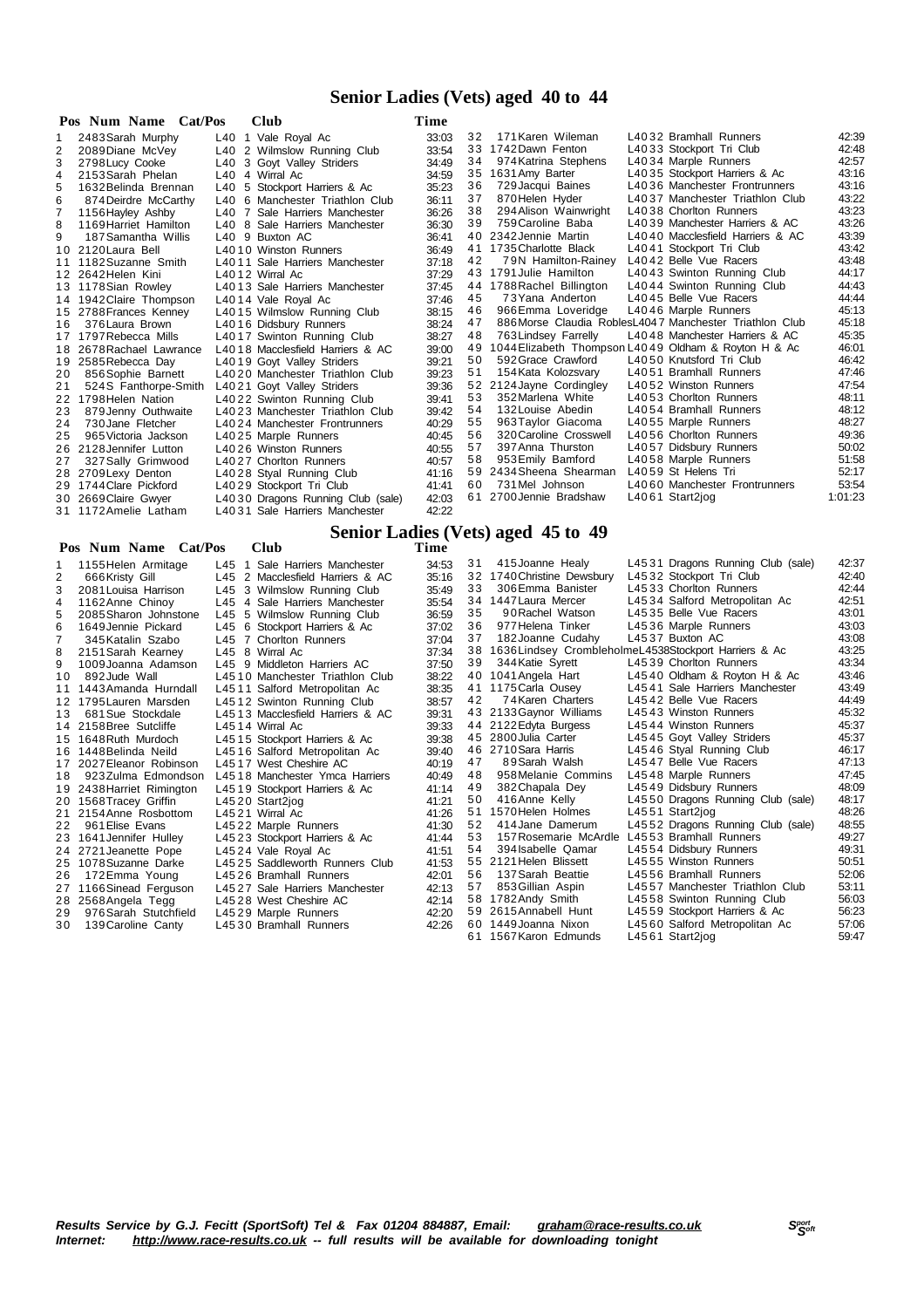#### **Senior Ladies (Vets) aged 50 to 54**

|    | Pos Num Name Cat/Pos                                 | <b>Club</b>                       | Time  |    |                          |                                   |       |
|----|------------------------------------------------------|-----------------------------------|-------|----|--------------------------|-----------------------------------|-------|
|    | 2249 Philippa Cameron                                | L50 1 Altrincham & District AC    | 34:31 | 25 | 140V Chadwick-Dunbar     | L5025 Bramhall Runners            | 44:41 |
| 2  | 1941 Helen Smith                                     | L50 2 Vale Roval Ac               | 37:16 | 26 | 766 Catherine Jones      | L5026 Manchester Harriers & AC    | 45:01 |
|    | 2454 Alison Drasdo                                   | L50 3 Trafford Athletic Club      | 38.23 | 27 | 683 Jane Wilde           | L5027 Macclesfield Harriers & AC  | 45:49 |
| 4  | 1440 Jaine Brocklehurst                              | L50 4 Salford Metropolitan Ac     | 38:33 | 28 | 87 Janet Shepherd        | L5028 Belle Vue Racers            | 46:10 |
| 5  | 2455 Louise Mangan                                   | L50 5 Trafford Athletic Club      | 38:57 | 29 | 78 Julia Foy             | L5029 Belle Vue Racers            | 47:29 |
| 6  | 158 Vikki Murphy                                     | L50 6 Bramhall Runners            | 39:01 |    | 30 1576Jo Mohan          | L5030 Start2iog                   | 47:53 |
|    | 2742\$C Labrianidis                                  | L50 7 Unattached                  | 39:47 |    | 31 2696 Sharon Lightfoot | L5031 Salford Metropolitan Ac     | 48:23 |
| 8  | 2079 Janine Ellis                                    | L50 8 Wilmslow Running Club       | 40:01 |    | 32 1572 Clare Leith      | L5032 Start2jog                   | 48:31 |
| 9  | 1646 Melanie Mather                                  | L50 9 Stockport Harriers & Ac     | 40:21 | 33 | 167 Hayley Tyldesley     | L5033 Bramhall Runners            | 48:44 |
| 10 | 413 Vicki Cleall                                     | L5010 Dragons Running Club (sale) | 40:26 |    | 34 1027 Catherine Murphy | L5034 Middleton Harriers AC       | 48:59 |
|    | 11 2797 Estelle McGuire                              | L5011 Stockport Harriers & Ac     | 40:29 | 35 | 599 Miranda Taylor       | L5035 Knutsford Tri Club          | 49:08 |
| 12 | 49Steph Thompson                                     | L5012 Altrincham & District AC    | 40:51 |    | 36 1634 Jane Brown       | L5036 Stockport Harriers & Ac     | 50:51 |
|    | 13 1079 Fiona Dyson                                  | L5013 Saddleworth Runners Club    | 41:00 |    | 37 1564 Debbie Barker    | L5037 Start2jog                   | 51:41 |
|    | 14 1741 Gillian Doolan                               | L5014 Stockport Tri Club          | 41:56 | 38 | 418 Cathy McCabe         | L5038 Dragons Running Club (sale) | 51:55 |
|    | 15 1177 Julia Reynolds                               | L5015 Sale Harriers Manchester    | 42:07 |    | 39 1548 Chris Forber     | L5039 St Helens Tri               | 52:15 |
| 16 | 767 Julie Jones                                      | L5016 Manchester Harriers & AC    | 42:16 | 40 | 162 Emma Roberts         | L5040 Bramhall Runners            | 53:06 |
|    | 17 2109 Philippa Whittingham L5017 Wilmslow Striders |                                   | 42:28 |    | 41 1565 Stephanie Boyle  | L5041 Start2jog                   | 53:07 |
|    | 18 1967 Anne Gregory                                 | L5018 Warrington A C              | 42:46 | 42 | 159 Diane Owens          | L5042 Bramhall Runners            | 54:28 |
|    | 19 2024 Debra Bemand                                 | L5019 West Cheshire AC            | 42:46 | 43 | 166Emma Turner           | L5043 Bramhall Runners            | 54:55 |
|    | 20 1063 Sarah Proudmore                              | L5020 Running Bear                | 42:53 |    | 44 1738 Laura Carter     | L5044 Stockport Tri Club          | 54:55 |
| 21 | 969 Karen Molloy                                     | L5021 Marple Runners              | 43:04 | 45 | 894 Michelle Wilder      | L5045 Manchester Triathlon Club   | 55:01 |
|    | 22 1787 Rhona Barker                                 | L5022 Swinton Running Club        | 43:20 |    | 46 2156 Paula Smith      | L5046 Wirral Ac                   | 55:07 |
| 23 | 501 Charmayne Brierley L5023 Glossopdale Harriers    |                                   | 44:15 | 47 | 959 Samantha Cook        | L5047 Marple Runners              | 57:23 |
| 24 | 163 Breeshev Smith                                   | L5024 Bramhall Runners            | 44:34 |    |                          |                                   |       |

### **Senior Ladies (Vets) aged 55 to 59**

|     | Pos Num Name Cat/Pos                         | <b>Club</b>                      | Time  |                          |                                  |         |
|-----|----------------------------------------------|----------------------------------|-------|--------------------------|----------------------------------|---------|
| 1   | 188Tania Wilson                              | L55 1 Buxton AC                  | 39:14 | 19 674 Mairi McCloskey   | L5519 Macclesfield Harriers & AC | 47:40   |
|     | 736 Linda Rix                                | L55 2 Manchester Frontrunners    | 40:33 | 20 2566 Kerry Gleave     | L5520 Running Bear               | 48:25   |
| 3   | 2571 Maureen Wilkins                         | L55 3 Stockport Harriers & Ac    | 40:37 | 21 1021 Janet Hunt       | L5521 Middleton Harriers AC      | 48:36   |
| 4   | 1828Joanne Lott                              | L55 4 Trafford Athletic Club     | 40:46 | 22 769Ann McLaughlin     | L5522 Manchester Harriers & AC   | 48:50   |
| 5.  | 43 Carole Harrison                           | L55 5 Altrincham & District AC   | 41:04 | 23 760 Deborah Beresford | L5523 Manchester Harriers & AC   | 49:39   |
|     | 6 2028Traci Shiplev                          | L55 6 West Cheshire AC           | 41:29 | 24 2123 Helen Callery    | L5524 Winston Runners            | 49:58   |
|     | 138 Andrea Buckingham L55 7 Bramhall Runners |                                  | 42:01 | 25 596 Karen Hatton      | L5525 Knutsford Tri Club         | 50:53   |
|     | 8 2340 Joanna Miles                          | L55 8 Macclesfield Harriers & AC | 42:32 | 26 2248 Hazel Harrington | L5526 Bramhall Runners           | 51:21   |
| 9   | 45 Beverley Jackson                          | L55 9 Altrincham & District AC   | 42:50 | 27 2662 Frances Bills    | L5527 Bramhall Runners           | 51:25   |
|     | 10 142 Fiona Cooke                           | L5510 Bramhall Runners           | 43:50 | 28 2088 Julie Lucas      | L5528 Wilmslow Running Club      | 51:35   |
|     | 11 2378 Debbie Heap                          | L5511 Manchester Triathlon Club  | 44:11 | 29 1025 Sandra McGrail   | L5529 Middleton Harriers AC      | 52:39   |
|     | 12 500 Joanne Brack                          | L5512 Glossopdale Harriers       | 44:14 | 30 954 Caroline Bell     | L5530 Marple Runners             | 52:58   |
|     | 13 2677Jill Abbott                           | L5513 Macclesfield Harriers & AC | 44:52 | 31 2130 Helen Rust       | L5531 Winston Runners            | 54:35   |
|     | 14 349 Sue Waring                            | L5514 Chorlton Runners           | 45:11 | 32 1040 Sara Bott        | L5532 Oldham & Royton H & Ac     | 57:39   |
|     | 15 2131 Catherine Shanley                    | L5515 Winston Runners            | 45:30 | 33 1451 Amanda Stanley   | L5533 Salford Metropolitan Ac    | 58:18   |
| 16. | 50Alison Vesev                               | L5516 Altrincham & District AC   | 46:26 | 34 145 Bev Denby         | L5534 Bramhall Runners           | 58:23   |
|     | 17 765 Helen Holme                           | L5517 Manchester Harriers & AC   | 46:34 | 35 762 Linda Cross       | L5535 Manchester Harriers & AC   | 1:02:56 |
|     | 18 185 Tracy Gregory                         | L5518 Buxton AC                  | 47:08 |                          |                                  |         |

# **Senior Ladies (Vets) aged 60 to 64**

| Pos Num Name Cat/Pos | Club -                                                  | Time    |    |                           |                                  |         |
|----------------------|---------------------------------------------------------|---------|----|---------------------------|----------------------------------|---------|
|                      | 565 Janet Rashleigh L60 1 Horwich R M I Harriers        | 36:48   |    | 2339 Barbara Murray       | L60 7 Macclesfield Harriers & AC | 46:45   |
|                      | 2 1651 Glennis Richardson L60 2 Stockport Harriers & Ac | 40:31 8 |    | 530 Tracy Vernon          | L60 8 Goyt Valley Striders       | 49:03   |
| 3 668 Sallyann Hales | L60 3 Macclesfield Harriers & AC                        | 42:19 9 |    | 153 Cath Jones            | L60 9 Bramhall Runners           | 58:21   |
| 4 317 Ann Carney     | L60 4 Chorlton Runners                                  | 44:32   | 10 | 169 Pauline White         | L6010 Bramhall Runners           | 59:14   |
| 5 2381 Anna Ashton   | L60 5 Marple Runners                                    |         |    | 44.36 11 1566 Diana Burns | L6011 Start2jog                  | 1:01:23 |
| 6 527 Moira Hunt     | L60 6 Goyt Valley Striders                              | 44.59   |    |                           |                                  |         |

#### **Senior Ladies (Vets) aged 65 to 69**

|   | Pos Num Name Cat/Pos | Club                           | Time  |
|---|----------------------|--------------------------------|-------|
| 1 | 80 Annie Hirsch      | L65 1 Belle Vue Racers         | 41:25 |
| 2 | 920 Gail Brierley    | L65 2 Manchester Ymca Harriers | 43:40 |
| 3 | 1653 Helen Todd      | L65 3 Stockport Harriers & Ac  | 44.47 |
| 4 | 1011 Fiona Bolton    | L65 4 Middleton Harriers AC    | 47:35 |
| 5 | 1825 Sue Exon        | L65 5 Trafford Athletic Club   | 47:51 |
| 6 | 1020Teresa Hollins   | L65 6 Middleton Harriers AC    | 50.22 |

#### **Senior Ladies (Vets) over 70**

| Pos Num Name Cat/Pos   | Club                                                   | Time                            |
|------------------------|--------------------------------------------------------|---------------------------------|
|                        | 1 1015 Christine Eckersley L75 1 Middleton Harriers AC | 51:29                           |
| 2 1637 Alexis Dinsmor  | L70 1 Stockport Harriers & Ac                          | 57:51                           |
| 3 2057 Trevor Faulkner | L75 2 Wilmslow Running Club                            | 1:04:13                         |
|                        |                                                        | <b>Senior Ladies - Men over</b> |

## **Senior Ladies - Men over 70 (Vets) over 70**

 **Pos Num Name Cat/Pos Club** 1 2057Trevor Faulkner L75 1 Wilmslow Running Club 1:04:13

#### **Senior Ladies - Men over 70 — TEAM RESULTS**

#### **No complete teams**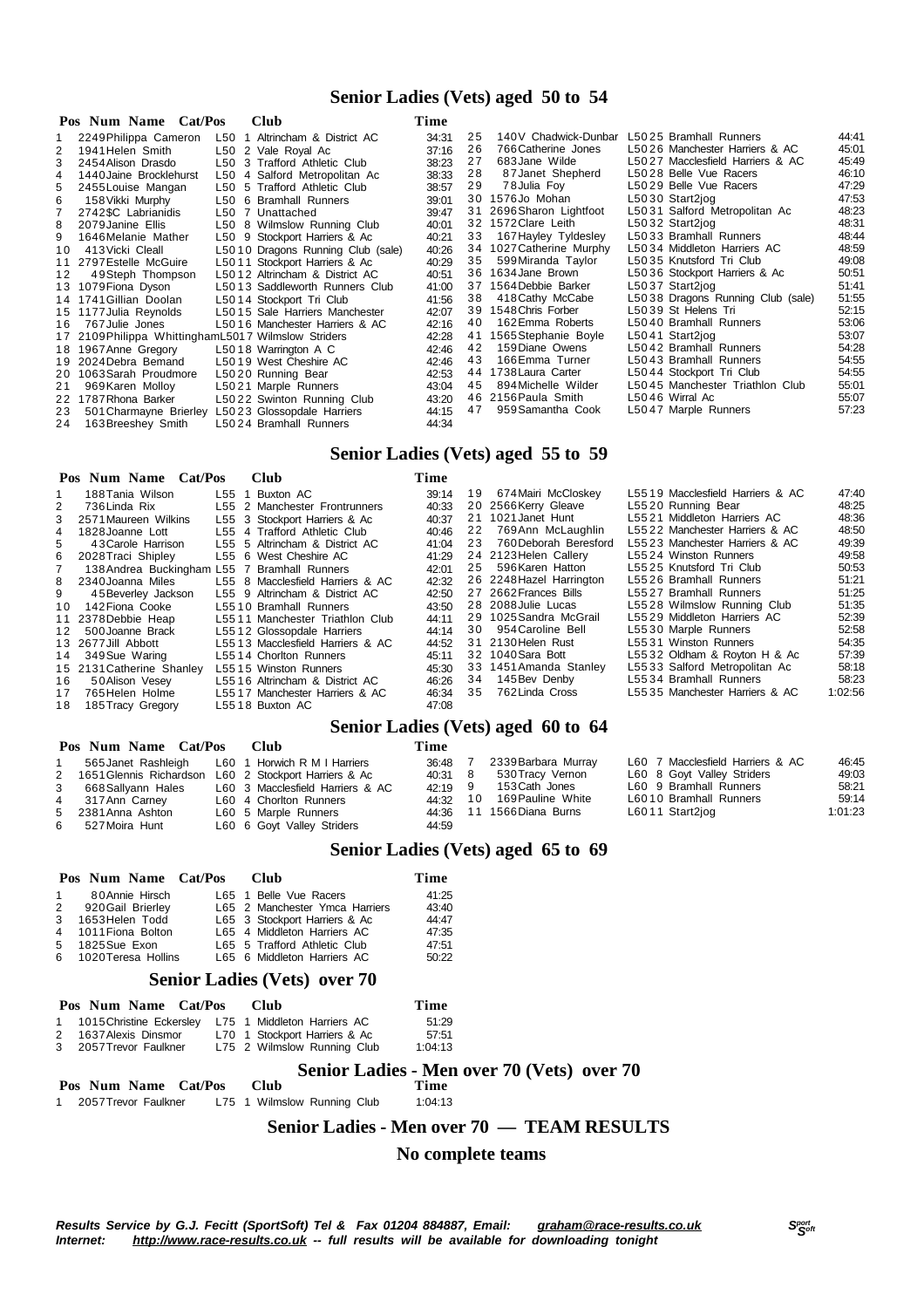**Senior Ladies — FINAL RESULTS (\$=non-counter)**

|    | Pos Num Name Cat/Pos      |       | Club                                                          | Time           |                                                              |                                                             |       |
|----|---------------------------|-------|---------------------------------------------------------------|----------------|--------------------------------------------------------------|-------------------------------------------------------------|-------|
| 1  | 1187 Sophie Wood          |       | Sale Harriers Manchester                                      | 30:24          | 86 2711 Amy McConville                                       | L3513 Styal Running Club                                    | 38:31 |
| 2  | 1188 Alice Wright         |       | Sale Harriers Manchester                                      | 31:02          | 87 1440 Jaine Brocklehurst                                   | L50 4 Salford Metropolitan Ac                               | 38:33 |
| 3  | 2145 Naomi Alleyne        |       | Wirral Ac                                                     | 31:53          | 88 1443 Amanda Hurndall                                      | L4511 Salford Metropolitan Ac                               | 38:35 |
| 4  | 2224\$Helen Warburton     |       | Gosforth Harriers                                             | 32:48          | 89<br>732 Rachel Kenyon                                      | L3514 Manchester Frontrunners                               | 38:36 |
| 5  | 2030 Kate Titlow          |       | West Cheshire AC                                              | 32:59          | 90<br>734 Claire Naylor                                      | L3515 Manchester Frontrunners                               | 38:40 |
| 6  | 2483 Sarah Murphy         |       | L40 1 Vale Royal Ac                                           | 33:03          | 91<br>339 Sarah Renshaw                                      | L3516 Chorlton Runners                                      | 38:44 |
| 7  | 2092 Nicola Reece         |       | L35 1 Wilmslow Running Club                                   | 33:13          | 92<br>921 Hannah Brierley                                    | L3517 Manchester Ymca Harriers                              | 38:46 |
| 8  | 2737\$Leah Peploe         |       | Leigh Harriers & Ac                                           | 33:21          | 93 1822 Ruth Beresford                                       | <b>Trafford Athletic Club</b>                               | 38:48 |
| 9  | 2627 Joanne Dawes         |       | L35 2 Trafford Athletic Club                                  | 33:49          | 94 1045 Jodie Tinker                                         | L3518 Oldham & Royton H & Ac                                | 38:52 |
|    | 10 1356 Amelia Beaman     |       | Salford Harriers & AC                                         | 33:52          | 95<br>311 Alexa Besnard                                      | L3519 Chorlton Runners                                      | 38:54 |
|    | 11 2089 Diane McVey       |       | L40 2 Wilmslow Running Club                                   | 33:54          | 96 1830 Kate Meeson                                          | <b>Trafford Athletic Club</b>                               | 38:55 |
|    | 12 2393 Calvi Thompson    |       | Sale Harriers Manchester                                      | 33:56          | 97 2150 Aileen Kearney                                       | Wirral Ac                                                   | 38:55 |
| 13 | 313 Rachel Brown          |       | <b>Chorlton Runners</b>                                       | 34:01          | 98<br>314 Alex Buckley                                       | <b>Chorlton Runners</b>                                     | 38:57 |
|    | 14 1180R Rozhdestvenskaya |       | Sale Harriers Manchester                                      | 34:08          | 99 2455 Louise Mangan                                        | L50 5 Trafford Athletic Club                                | 38:57 |
|    | 15 2338 Faye Sharpley     |       | L35 3 Macclesfield Harriers & AC                              | 34:25          | 1001795 Lauren Marsden                                       | L4512 Swinton Running Club                                  | 38:57 |
|    | 16 2785 Laura Barber      |       | Sale Harriers Manchester                                      | 34:27          | 101 2678 Rachael Lawrance                                    | L4018 Macclesfield Harriers & AC                            | 39:00 |
|    | 17 2249 Philippa Cameron  |       | L50 1 Altrincham & District AC                                | 34:31          | 102 158 Vikki Murphy                                         | L50 6 Bramhall Runners                                      | 39:01 |
|    | 18 2105 Mattie Edwards    |       | <b>Wilmslow Striders</b>                                      | 34:41          | 76Sally Dewhirst<br>103                                      | Belle Vue Racers                                            | 39:09 |
|    | 19 2798 Lucy Cooke        |       | L40 3 Goyt Valley Striders                                    | 34.49          | 104 188 Tania Wilson                                         | L55 1 Buxton AC                                             | 39:14 |
| 20 | 798 Bethany Reid          |       | L20 1 Manchester Metropolitan Uni                             | 34:51          | 1052585 Rebecca Day                                          | L4019 Goyt Valley Striders                                  | 39:21 |
|    | 21 1407 Emily Russell     |       | L <sub>20</sub> 2 Salford Harriers & AC                       | 34:51          | 106 856 Sophie Barnett                                       | L4020 Manchester Triathlon Club                             | 39:23 |
|    | 22 1155 Helen Armitage    |       | L45 1 Sale Harriers Manchester                                | 34:53          | 107 2783 Milly Lever                                         | L20 8 Horwich R M I Harriers                                | 39:24 |
| 23 | 925 Heather Hughes        |       | Manchester Ymca Harriers                                      | 34:56          | 1082740\$Siobhan Massey                                      | St Helens Sutton Ac                                         | 39:25 |
|    | 24 2153 Sarah Phelan      |       | L40 4 Wirral Ac                                               | 34:59          | 109 681 Sue Stockdale                                        | L4513 Macclesfield Harriers & AC                            | 39:31 |
|    | 25 2786 Amy Jackson       |       | Manchester Metropolitan Uni                                   | 35.00          | 1102158Bree Sutcliffe                                        | L4514 Wirral Ac                                             | 39:33 |
|    | 26 2456 Elizabeth Ellyard |       | L35 4 Trafford Athletic Club                                  | 35:01          | 111 524S Fanthorpe-Smith                                     | L4021 Goyt Valley Striders                                  | 39:36 |
|    | 27 1935 Hollie Carrington |       | Vale Royal Ac                                                 | 35:01          | 1121648 Ruth Murdoch                                         | L4515 Stockport Harriers & Ac                               | 39:38 |
| 28 | 198 Amy Whelan            |       | L20 3 Buxton AC                                               | 35.03          | 113 378 Kerry Burke                                          | Didsbury Runners                                            | 39:39 |
| 29 | 152 Samantha Jones        |       | L35 5 Bramhall Runners                                        | 35:03          | 1141448 Belinda Neild                                        | L4516 Salford Metropolitan Ac                               | 39:40 |
|    | 30 1404 Evie Collier      |       | L <sub>20</sub> 4 Salford Harriers & AC                       | 35:04          | 1151798 Helen Nation                                         | L4022 Swinton Running Club                                  | 39:41 |
|    | 31 1358 Sarah Carroll     |       | L35 6 Salford Harriers & AC                                   | 35.05          | 116 879 Jenny Outhwaite                                      | L4023 Manchester Triathlon Club                             | 39:42 |
|    | 32 1442 Chloe Elliott     |       | Salford Metropolitan Ac                                       | 35:13          | 117 2742 \$C Labrianidis                                     | L50 7 Unattached                                            | 39:47 |
| 33 | 666 Kristy Gill           |       | L45 2 Macclesfield Harriers & AC                              | 35:16          | 118 325 Nicola Dobra                                         | <b>Chorlton Runners</b>                                     | 39:53 |
|    | 34 1632 Belinda Brennan   |       | L40 5 Stockport Harriers & Ac                                 | 35:23          | 119 2079 Janine Ellis                                        | L50 8 Wilmslow Running Club                                 | 40:01 |
|    | 35 2789 Cara O'Brien      |       | L35 7 Manchester Harriers & AC                                | 35:25          | 120 2650 Ellie Colquhoun Lynn L20 9 Sale Harriers Manchester |                                                             | 40:03 |
|    |                           |       | Sale Harriers Manchester                                      | 35:27          | 121 2799 Anna Aspinall                                       | L3520 Goyt Valley Striders                                  | 40:09 |
|    | 36 1184 Jane Thomas       |       |                                                               | 35.40          | 122 1912 Elizabeth Heslop                                    | L2010 University Of Manchester                              | 40:11 |
|    | 37 1083 Rowen Pymm        |       | Saddleworth Runners Club                                      |                | 123 2699 Aimee Baines                                        | Start2jog                                                   | 40:16 |
|    | 38 2081 Louisa Harrison   |       | L45 3 Wilmslow Running Club<br>L45 4 Sale Harriers Manchester | 35:49<br>35:54 | 124 2027 Eleanor Robinson                                    | L4517 West Cheshire AC                                      | 40:19 |
|    | 39 1162 Anne Chinoy       |       |                                                               |                | 1251646Melanie Mather                                        | L50 9 Stockport Harriers & Ac                               | 40:21 |
| 40 | 353 Siobhan Woods         |       | <b>Chorlton Runners</b>                                       | 35:58          | 126 413 Vicki Cleall                                         | L5010 Dragons Running Club (sale)                           | 40:26 |
|    | 41 1294 Lucy Armitage     |       | L20 5 Sale Harriers Manchester                                | 36:01          | 127 2797 Estelle McGuire                                     | L5011 Stockport Harriers & Ac                               | 40:29 |
|    | 42 1082 Rowena Leary      |       | L35 8 Saddleworth Runners Club                                | 36:02          | 128 730 Jane Fletcher                                        | L4024 Manchester Frontrunners                               | 40:29 |
|    | 43 1833Zoe Storr          |       | <b>Trafford Athletic Club</b>                                 | 36:02          | 129 1651 Glennis Richardson                                  | L60 2 Stockport Harriers & Ac                               | 40:31 |
|    | 44 1638 Emilia Gajda      |       | Stockport Harriers & Ac                                       | 36:04          | 130 736 Linda Rix                                            |                                                             | 40:33 |
| 45 | 440 Hayley Simpson        |       | E Cheshire H & Tameside AC                                    | 36:07          | 131 2571 Maureen Wilkins                                     | L55 2 Manchester Frontrunners                               | 40:37 |
|    | 46 1061 Lucy Gleave       |       | Running Bear                                                  | 36:10          |                                                              | L55 3 Stockport Harriers & Ac                               | 40:45 |
| 47 | 874 Deirdre McCarthy      |       | L40 6 Manchester Triathlon Club                               | 36:11          | 132 965 Victoria Jackson                                     | L4025 Marple Runners<br>L55 4 Trafford Athletic Club        | 40:46 |
|    | 48 2013 Ellen Turnbull    |       | L20 6 Warrington A C                                          | 36:25          | 1331828Joanne Lott<br>134 2624 Amyrose Cauley                | <b>Trafford Athletic Club</b>                               | 40:47 |
|    | 49 1156 Hayley Ashby      |       | L40 7 Sale Harriers Manchester                                | 36:26          |                                                              | L4518 Manchester Ymca Harriers                              | 40:49 |
|    | 50 1360 Laura Coucill     | L35 9 | Salford Harriers & AC                                         | 36:30          | 135 923Zulma Edmondson                                       |                                                             |       |
|    | 51 1169 Harriet Hamilton  |       | L40 8 Sale Harriers Manchester                                | 36:30          | 136<br>49Steph Thompson                                      | L5012 Altrincham & District AC<br>Manchester Triathlon Club | 40:51 |
| 52 | 324 Gabrielle Day         |       | <b>Chorlton Runners</b>                                       | 36:38          | 137 889 Natasha Sutherland                                   |                                                             | 40:54 |
| 53 | 187 Samantha Willis       |       | L40 9 Buxton AC                                               | 36:41          | 1382128 Jennifer Lutton                                      | L4026 Winston Runners                                       | 40:55 |
| 54 | 565 Janet Rashleigh       |       | L60 1 Horwich R M I Harriers                                  | 36:48          | 139 327 Sally Grimwood                                       | L4027 Chorlton Runners                                      | 40:57 |
|    | 55 2120 Laura Bell        |       | L4010 Winston Runners                                         | 36:49          | 140 1489 Sarah Birkett                                       | L3521 St Helens Sutton Ac                                   | 40:57 |
|    | 56 1654 Faye Waterhouse   |       | Stockport Harriers & Ac                                       | 36:51          | 141 384 Georgina Gillot                                      | Didsbury Runners                                            | 41:00 |
| 57 | 2085 Sharon Johnstone     |       | L45 5 Wilmslow Running Club                                   | 36.59          | 1421079 Fiona Dyson                                          | L5013 Saddleworth Runners Club                              | 41:00 |
| 58 | 857 Fiona Blagg           |       | Manchester Triathlon Club                                     | 37:00          | 43 Carole Harrison<br>143                                    | L55 5 Altrincham & District AC                              | 41:04 |
|    | 59 1649 Jennie Pickard    |       | L45 6 Stockport Harriers & Ac                                 | 37:02          | 144 322 Eryl Davies                                          | <b>Choriton Runners</b>                                     | 41:06 |
| 60 | 345 Katalin Szabo         |       | L45 7 Chorlton Runners                                        | 37:04          | 145 2438 Harriet Rimington                                   | L4519 Stockport Harriers & Ac                               | 41:14 |
|    | 61 1831 Melanie Monks     |       | <b>Trafford Athletic Club</b>                                 | 37:08          | 146 2709 Lexy Denton                                         | L4028 Styal Running Club                                    | 41:16 |
|    | 62 1084 Alice Willson     |       | Saddleworth Runners Club                                      | 37:11          | 1471568 Tracey Griffin                                       | L4520 Start2jog                                             | 41:21 |
|    | 63 1941 Helen Smith       |       | L50 2 Vale Royal Ac                                           | 37:16          | 148<br>80 Annie Hirsch                                       | L65 1 Belle Vue Racers                                      | 41:25 |
|    | 64 1182 Suzanne Smith     |       | L4011 Sale Harriers Manchester                                | 37:18          | 149 2154 Anne Rosbottom                                      | L4521 Wirral Ac                                             | 41:26 |
|    | 65 2444 Imogen Nutter     |       | Stockport Harriers & Ac                                       | 37:20          | 150 2028 Traci Shipley                                       | L55 6 West Cheshire AC                                      | 41:29 |
|    | 66 1934 Lucy Burch        |       | Vale Royal Ac                                                 | 37:24          | 151 961 Elise Evans                                          | L4522 Marple Runners                                        | 41:30 |
|    | 67 2642 Helen Kini        |       | L4012 Wirral Ac                                               | 37:29          | 152 1575 Jess Mohan                                          | Start2jog                                                   | 41:32 |
| 68 | 2151 Sarah Kearney        |       | L45 8 Wirral Ac                                               | 37:34          | 153 1744 Clare Pickford                                      | L4029 Stockport Tri Club                                    | 41:41 |
| 69 | 136 Sara Barron           |       | L3510 Bramhall Runners                                        | 37:35          | 154 1077 Rebecca Canaway                                     | L3522 Saddleworth Runners Club                              | 41:43 |
|    | 70 1178 Sian Rowley       |       | L4013 Sale Harriers Manchester                                | 37:45          | 1551641 Jennifer Hulley                                      | L4523 Stockport Harriers & Ac                               | 41:44 |
|    | 71 1942 Claire Thompson   |       | L4014 Vale Royal Ac                                           | 37:46          | 156 2721 Jeanette Pope                                       | L4524 Vale Royal Ac                                         | 41:51 |
|    | 72 1009 Joanna Adamson    |       | L45 9 Middleton Harriers AC                                   | 37:50          | 1571078 Suzanne Darke                                        | L4525 Saddleworth Runners Club                              | 41:53 |
|    | 73 1645 Ruth Mackenzie    |       | Stockport Harriers & Ac                                       | 37:56          | 158 1741 Gillian Doolan                                      | L5014 Stockport Tri Club                                    | 41:56 |
|    | 74 1715 Megan Phillips    |       | L <sub>20</sub> 7 Stockport Harriers & Ac                     | 37:58          | 159 138 Andrea Buckingham L55 7 Bramhall Runners             |                                                             | 42:01 |
|    | 75 1168 Sarah Goulden     |       | Sale Harriers Manchester                                      | 37:59          | 160 172 Emma Young                                           | L4526 Bramhall Runners                                      | 42:01 |
|    | 76 1821 Louise Ambler     |       | L3511 Trafford Athletic Club                                  | 38:00          | 161 2669 Claire Gwyer                                        | L4030 Dragons Running Club (sale)                           | 42:03 |
| 77 | 310 Leona Beaumont        |       | L3512 Chorlton Runners                                        | 38:04          | 1621177 Julia Reynolds                                       | L5015 Sale Harriers Manchester                              | 42:07 |
|    | 78 2697 Bethany Saunders  |       | Salford Metropolitan Ac                                       | 38.06          | 1631166Sinead Ferguson                                       | L4527 Sale Harriers Manchester                              | 42:13 |
|    | 79 2788 Frances Kenney    |       | L4015 Wilmslow Running Club                                   | 38:15          | 164 2568 Angela Tegg                                         | L4528 West Cheshire AC                                      | 42:14 |
| 80 | 892 Jude Wall             |       | L4510 Manchester Triathlon Club                               | 38:22          | 165 767 Julie Jones                                          | L5016 Manchester Harriers & AC                              | 42:16 |
|    | 81 1968 Faye Lawton       |       | Warrington A C                                                | 38:23          | 166 667 Sian Gulliver                                        | Macclesfield Harriers & AC                                  | 42:18 |
|    | 82 2454 Alison Drasdo     |       | L50 3 Trafford Athletic Club                                  | 38:23          | 167 668 Sallyann Hales                                       | L60 3 Macclesfield Harriers & AC                            | 42:19 |
| 83 | 376 Laura Brown           |       | L4016 Didsbury Runners                                        | 38:24          | 168 976 Sarah Stutchfield                                    | L4529 Marple Runners                                        | 42:20 |
|    | 84 1797 Rebecca Mills     |       | L4017 Swinton Running Club                                    | 38:27          | 1691172 Amelie Latham                                        | L4031 Sale Harriers Manchester                              | 42:22 |
| 85 | 679 Shan Preece           |       | Macclesfield Harriers & AC                                    | 38:30          | 170 139 Caroline Canty                                       | L4530 Bramhall Runners                                      | 42:26 |

Results Service by G.J. Fecitt (SportSoft) Tel & Fax 01204 884887, Email: <u>[graham@race-results.co.uk](mailto:graham@race-results.co.uk)</u> S<sup>oon</sup><br>Internet: <u><http://www.race-results.co.uk></u> -- full results will be available for downloading tonight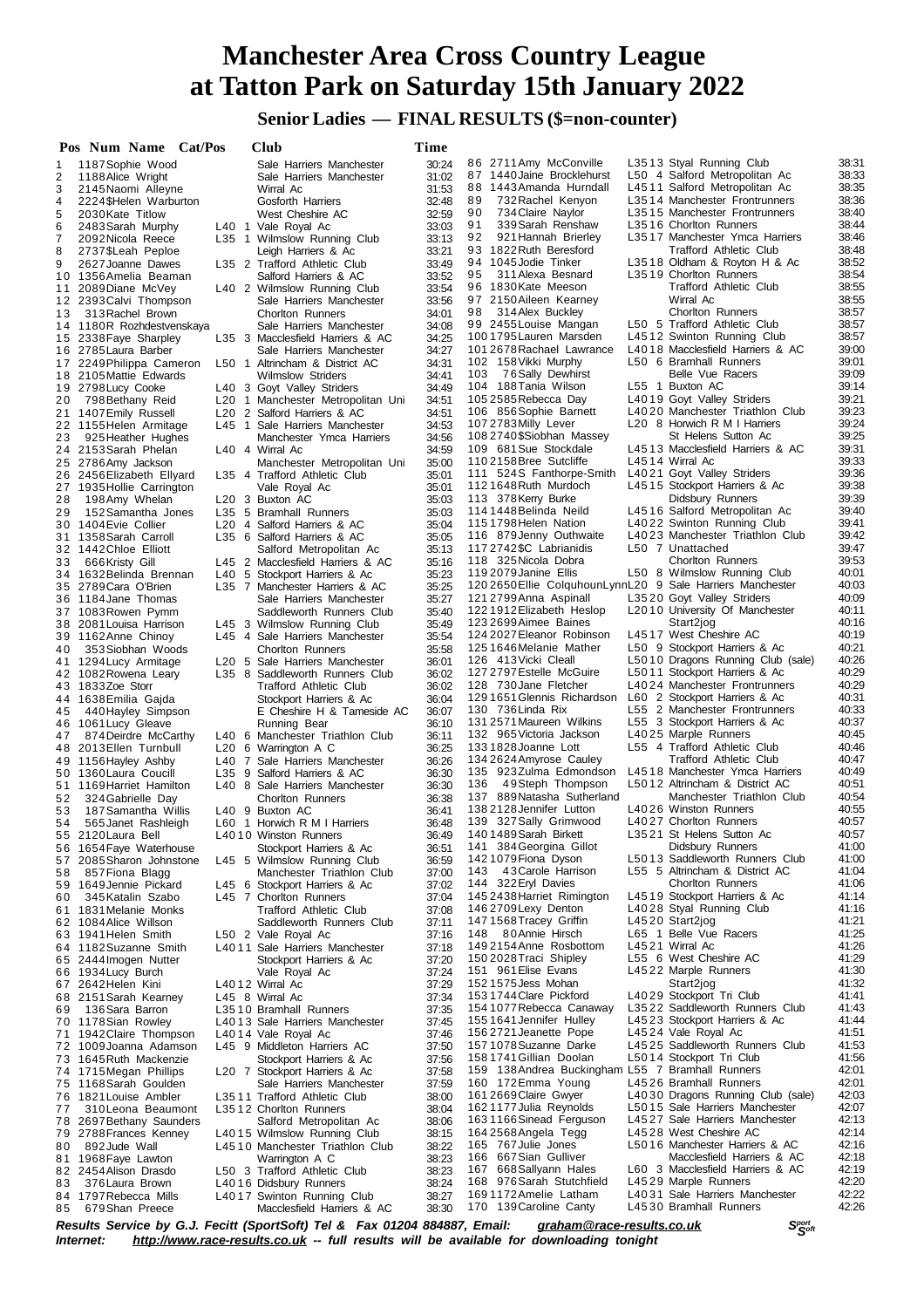171 2109 Philippa WhittinghamL5017 Wilmslow Striders 42:28<br>172 2340 Joanna Miles L55 8 Macclesfield Harriers & AC 42:32 173 172 173 172 2340 L55 8 Macclesfield Harriers & AC 42:32<br>Choriton Runners 42:35 173 321 Alys Davies Chorlton Runners 42:35<br>174 2656 Rachel Thomas L35 23 Salford Metropolitan Ac 42:36 L3523 Salford Metropolitan Ac 175 415Joanne Healy L45 31 Dragons Running Club (sale) 42:37<br>176 1578 Jade Peacock Start2iog 12:38 176 1578Jade Peacock - Elios Start2jog - Alexandr 176 1578Jade Peacock - Start2jog - 42:38<br>177 171 Karen Wileman - L40 32 Bramhall Runners - 42:39 177 177 178 1717 1720 1721 1722 1734 1742<br>177 171 171 171 172 1742:40 178 1740 Christine Dewsbury L45 32 Stockport Tri Club 42:40<br>179 2243 Imogen Spector Hill Macclesfield Harriers & AC 42:42 179 2243 Imogen SpectorHill Macclesfield Harriers & AC 42:42<br>180 335 Rachel McVittie Choriton Runners 42:42 180 335 Rachel McVittie 181 1052Megan BartholomewL20 1 1 Oldham & Royton H & Ac 42:44 182 306Emma Banister L45 3 3 Chorlton Runners 42:44 183 1967 Anne Journal Liss Chemical Martington A C 42:46<br>183 1967 Anne Gregory L50 18 Warrington A C 42:46<br>184 2024 Debra Bemand L50 19 West Cheshire AC 42:46 184 2024Debra Bemand L50 1 9 West Cheshire AC 42:46 185 1742Dawn Fenton L40 3 3 Stockport Tri Club 42:48 186 4 5Beverley Jackson L55 9 Altrincham & District AC 42:50 187 1447 Laura Mercer L45 34 Salford Metropolitan Ac 42:51<br>188 1063 Sarah Proudmore L50 20 Running Bear 47:53 189 12:53 L50 20 Running Bear 42:53<br>14034 Marple Runners 42:57 189 974 Katrina Stephens<br>190 135 Afy Afrouz 190 135Afy Afrouz 19524 Bramhall Runners 42:58<br>1911161 Helen Carter 19525 Sale Harriers Manchester 42:59 191 1161 Helen Carter L35 25 Sale Harriers Manchester 42:59<br>192 797 Grace Mitchell L2012 Manchester Metropolitan Uni 43:01 197 Grace Mitchell L2012 Manchester Metropolitan Uni<br>90 Rachel Watson L4535 Belle Vue Racers 193 9 0 Rachel Watson L45 35 Belle Vue Racers 43:01<br>194 977 Helena Tinker L45 36 Marole Runners 43:03 194 977 Helena Tinker L45 36 Marple Runners (43:03 43:03 L50 21 Marple Runners 196 182Joanne Cudahy L45 37 Buxton AC 43:08<br>19716 31 Amy Barter L40 35 Stockport Harriers & Ac 43:16 197 1631 Amy Barter L40 35 Stockport Harriers & Ac 43:16<br>198 729 Jacqui Baines L40 36 Manchester Frontrunners 43:16 1986 Manchester Frontrunners 43:16<br>Stockport Harriers & Ac 43:17 199 2791 Rebekah Livsey Stockport Harriers & Ac 43:17<br>199 200 1937 Melanie Johnson L35 26 Vale Royal Ac 43:20 200 1937 Melanie Johnson L35 26 Vale Royal Ac 43:20<br>201 1787 Rhona Barker 150 22 Swinton Running Club 43:20 L5022 Swinton Running Club 202 870 Helen Hyder L40 37 Manchester Triathlon Club 43:22<br>203 294 Alison Wainwright L40 38 Chorlton Runners 43:23 203 294Alison Wainwright L40 38 Chorlton Runners 43:23<br>204 1636Lindsey CrombleholmeL4538Stockport Harriers & Ac 43:25 204 1636Lindsey CrombleholmeL4538Stockport Harriers & Ac 43:25 205 759 Caroline Baba L40 39 Manchester Harriers & AC 43:26<br>206 344 Katie Syrett L45 39 Chorlton Runners 43:34 206 344Katie Syrett L45 39 Chorlton Runners 43:34<br>207 2342 Jennie Martin L40 40 Macclesfield Harriers & AC 43:39 207 2342Jennie Martin L40 4 0 Macclesfield Harriers & AC 43:39 208 920Gail Brierley L65 2 Manchester Ymca Harriers 43:40 209 1735Charlotte Black L40 4 1 Stockport Tri Club 43:42 210 2087Holly Lucas Wilmslow Running Club 43:45 21 145 40 Oldham & Royton H & Ac 43:46<br>140 4 2 Belle Vue Racers 43:48 211 1041 Angela Hart L45 40 Oldham & Royton H & Ac 43:46<br>212 7 9N Hamilton-Rainey L40 42 Belle Vue Racers 43:48<br>213 1175 Carla Ousey L45 41 Sale Harriers Manchester 43:49 213 1175 Carla Ousey L45 41 Sale Harriers Manchester 43:49<br>214 142 Fiona Cooke L55 10 Bramhall Runners 43:50 L55 10 Bramhall Runners 215 858 Rachel Bowden L35 27 Manchester Triathlon Club 43:59 216 918Katie Baker Manchester Ymca Harriers 44:04 217 737Vanessa Rowell Manchester Frontrunners 44:10 218 2378Debbie Heap L55 1 1 Manchester Triathlon Club 44:11 219 500Joanne Brack L5512 Glossopdale Harriers 44:14<br>220 501 Charmayne Brierley L5023 Glossopdale Harriers 44:15 220 501 Charmayne Brierley L50 23 Glossopdale Harriers 44:15<br>221 1791 Julie Hamilton L40 43 Swinton Running Club 44:17 L40 43 Swinton Running Club 222 1714Lydia Hulley L20 1 3 Stockport Harriers & Ac 44:20 223 1713Esther Hulley L20 1 4 Stockport Harriers & Ac 44:23 224 873Charlotte Marr Manchester Triathlon Club 44:28<br>225 317Ann Carney 160 4 Chorlton Runners 44:32 225 317Ann Carney L60 4 Chorlton Runners 1988 44:32<br>226 163Breeshey Smith L5024 Bramhall Runners 44:34 226 163Breeshey Śmith L50 24 Bramhall Runners 44:34<br>227 2381 Anna Ashton L60 5 Marple Runners 44:36 24.36 L60 5 Marple Runners 44:36<br>1.5025 Bramhall Runners 44:41 228 140V Chadwick-Dunbar L50 25 Bramhall Runners 44:41<br>229 1788 Rachel Billington L40 44 Swinton Running Club 44:43 L40 4 4 Swinton Running Club 230 73 Yana Anderton L40 45 Belle Vue Racers 44:44<br>231 1653 Helen Todd L65 3 Stockport Harriers & Ac 44:47 231 1653Helen Todd L65 3 Stockport Harriers & Ac 44:47 L45 42 Belle Vue Racers 233 2677 Jill Abbott L55 1 3 Macclesfield Harriers & AC 44:52<br>234 377 Hanna Burgess Didsbury Runners 44:53 234 377 Hanna Burgess Didsbury Runners 144:53<br>235 1579 Katie Rawlinson Start2jog 144:59 235 1579 Katie Rawlinson 236 527Moira Hunt L60 6 Goyt Valley Striders 44:59 237 1639Sarah Goring Stockport Harriers & Ac 45:01 238 766 Catherine Jones L50 26 Manchester Harriers & AC 45:01<br>239 349 Sue Waring L55 14 Chorlton Runners 45:11 239 349 Sue Waring L55 14 Chorlton Runners 45:11<br>240 966 Emma Loveridge L40 46 Marple Runners 45:13 240 966 Emma Loveridge L40 46 Marple Runners 45:13<br>241 886 Morse Claudia Robles 404 7 Manchester Triathlon Club 45:18 886 Morse Claudia RoblesL4047 Manchester Triathlon Club 242 670 Saranya Hasler L35 28 Macclesfield Harriers & AC 45:20<br>243 2131 Catherine Shanley L55 15 Winston Runners 45:30 243 2131 Catherine Shanley L55 15 Winston Runners 45:30<br>244 1051 Lauren Bartholomew L20 15 Oldham & Royton H & Ac 45:31 244 1051 Lauren Bartholomew L20 15 Oldham & Royton H & Ac 45:31<br>245 1759 Adelle Holt L35 29 Styal Running Club 45:32 L35 29 Styal Running Club 45:32<br>L45 43 Winston Runners 45:32 246 2133 Gaynor Williams L45 43 Winston Runners 45:32<br>247 763 Lindsey Farrelly L40 48 Manchester Harriers & AC 45:35 L40 4 8 Manchester Harriers & AC 248 2122Edyta Burgess L45 4 4 Winston Runners 45:37 249 2800 Julia Carter L45 45 Goyt Valley Striders 45:37 250 683Jane Wilde  $15027$  Macclesfield Harriers & AC 45:49 251 2792 Emma Kerwin Belle Vue Racers 45:59<br>252 251 2792 Emma Kerwin Belle Vue Racers 45:59<br>252 1044 Elizabeth Thompson 140 49 Oldham & Rovton H & Ac 252 1044 Elizabeth Thompson L40 49 Oldham & Royton H & Ac 46:01<br>253 87 Janet Shepherd L50 28 Belle Vue Racers 46:10 253 87 Janet Shepherd L50 28 Belle Vue Racers 46:10<br>254 2710 Sara Harris L45 46 Styal Running Club 46:17 26.17 L45 46 Styal Running Club 46:17<br>26:20 Knutsford Tri Club 255 593 Natalie Duncombe<br>256 50 Alison Vesev 256 50 Alison Vesey L55 16 Altrincham & District AC 46:26 257 859Emma Brabazon Manchester Triathlon Club 46:30 258 765 Helen Holme L55 17 Manchester Harriers & AC 46:34<br>259 592 Grace Crawford L40 50 Knutsford Tri Club 46:42 259 592Grace Crawford L40 50 Knutsford Tri Club<br>260 2339 Barbara Murray L60 7 Macclesfield Harrie 260 7 Macclesfield Harriers & AC 46:45<br>26:49 Start2jog 46:49 261 1569 Kaylea Haynes Start2jog 16:49<br>262 1023 Janine Jordan L35 30 Middleton Harriers AC 46:49 L35 30 Middleton Harriers AC 263 804Frances Barrand Manchester Triathlon Club 47:00 264 885Sarah Roberts Manchester Triathlon Club 47:03

308 2248 Hazel Harrington 355 2700 Jennie Bradshaw

265 185Tracy Gregory 1975 18 Buxton AC 17:08<br>1266 189Sarah Walsh 1975 1261 L4547 Belle Vue Racers 47:13 266 8 9Sarah Walsh L45 4 7 Belle Vue Racers 47:13 267 2690 Caroline Barrett L35 31 Sale Harriers Manchester 47:15<br>268 78 Julia Fov L50 29 Belle Vue Racers 47:29 268 78Julia Foy L5029 Belle Vue Racers 47:29<br>2691011 Fiona Bolton L65 4 Middleton Harriers AC 47:35 L65 4 Middleton Harriers AC 270 674 Mairi McCloskey L55 19 Macclesfield Harriers & AC 47:40<br>271 958 Melanie Commins L45 48 Marple Runners 40:45 271 958 Melanie Commins L45 48 Marple Runners 47:45<br>272 154 Kata Kolozsvary L40 51 Bramhall Runners 47:46 272 154Kata Kolozsvary L40 51 Bramhall Runners 47:46<br>273 1825 Sue Exon L65 5 Trafford Athletic Club 47:51 273 1825 Sue Exon L65 5 Trafford Athletic Club 47:51<br>274 1576 Jo Mohan L50 30 Start2ion 47:53 226 12753<br>1576 167630 L50 30 Start2jog 47:53<br>17:54 17:54 17:54 17:54 275 2124 Jayne Cordingley L40 52 Winston Runners<br>276 2126 Christina Hodges Winston Runners 276 2126Christina Hodges Winston Runners 47:56 277 382Chapala Dey L4549 Didsbury Runners 48:09<br>278 352Marlena White L4053 Chorlton Runners 48:11 278 352Marlena White 14053 Chorlton Runners 48:11<br>279 132Louise Abedin 14054 Bramhall Runners 48:12 279 132Louise Abedin L4054 Bramhall Runners 48:12<br>280 416Anne Kelly L4550 Dragons Running Club (sale) 48:17 280 416Anne Kelly L4550 Dragons Running Club (sale) 48:17<br>281 2696 Sharon Lightfoot L5031 Salford Metropolitan Ac 48:23 L5031 Salford Metropolitan Ac 282 2566Kerry Gleave L55 2 0 Running Bear 48:25 283 1570Helen Holmes L45 5 1 Start2jog 48:26 284 963Taylor Giacoma L4055 Marple Runners 48:27 285 1572Clare Leith L50 3 2 Start2jog 48:31 286 968Chelsea Mears-GrahamL3532Marple Runners 48:31 287 1021Janet Hunt L55 2 1 Middleton Harriers AC 48:36 288 895 Lauren Williamson Manchester Triath 289 167 Hayley Tyldesley L50 33 Bramhall Runners 48:44<br>290 769 Ann McLaughlin L55 22 Manchester Harriers & AC 48:50 290 769Ann McLaughlin L55 2 2 Manchester Harriers & AC 48:50 291 414 Jane Damerum L45 52 Dragons Running Club (sale) 48:55<br>292 1027 Catherine Murphy L50 34 Middleton Harriers AC 48:59 292 1027 Catherine Murphy L50 34 Middleton Harriers AC 48:59<br>293 530 Tracy Vernon L60 8 Goyt Valley Striders 49:03 530Tracy Vernon L60 8 Goyt Valley Striders<br>599Miranda Taylor L5035 Knutsford Tri Club 294 599Miranda Taylor L50 35 Knutsford Tri Club 49:08<br>295 677 Daisy Pickles Macclesfield Harriers & AC 49:13 295 677Daisy Pickles Macclesfield Harriers & AC 49:13 157 Rosemarie McArdle L45 53 Bramhall Runners<br>394 Isabelle Qamar 14554 Didsbury Runners 297 394 Isabelle Qamar L45 54 Didsbury Runners 49:31<br>298 320 Caroline Crosswell L40 56 Chorlton Runners 49:36 298 320Caroline Crosswell L40 56 Chorlton Runners 49:36<br>299 760 Deborah Beresford L55 23 Manchester Harriers & AC 49:39 299 760 Deborah Beresford L55 23 Manchester Harriers & AC 49:39<br>300 2123 Helen Callery L55 24 Winston Runners 49:58 300 2123Helen Callery L55 2 4 Winston Runners 49:58 301 952Laura Ahearn L35 3 3 Marple Runners 50:00 302 397Anna Thurston L4057 Didsbury Runners<br>303.1794Hannah Lee L3534 Swinton Running 303 1794Hannah Lee L35 3 4 Swinton Running Club 50:12 304 1020Teresa Hollins L65 6 Middleton Harriers AC 50:22 305 2121Helen Blissett L45 5 5 Winston Runners 50:51 306 1634 Jane Brown L50 36 Stockport Harriers & Ac 50:51<br>307 596 Karen Hatton L55 25 Knutsford Tri Club 50:53 207 1 5965 L5525 Knutsford Tri Club 50:53<br>121 51:21 51:21 51:21 309 2662 Frances Bills L55 27 Bramhall Runners 51:25<br>310 1015 Christine Eckersley L75 1 Middleton Harriers AC 51:29 310 1015 Christine Eckersley L75 1 Middleton Harriers AC 51:29<br>311 2088 Julie Lucas L55 28 Wilmslow Running Club 51:35 2155 28 Wilmslow Running Club 51:35<br>L5037 Start2jog 51:41 312 1564 Debbie Barker L50 37 Start2jog CD 51:41<br>313 88 Ellie Tee Belle Vue Racers 51:49 313 8 8 Ellie Tee Belle Vue Racers 51:49<br>314 418 Cathy McCabe L5038 Dragons Running Club (sale) 51:55 314 418Cathy McCabe L5038 Dragons Running Club (sale)<br>315 953 Emily Bamford L4058 Marple Runners<br>316 137 Sarah Beattie L4556 Bramhall Runners 315 953Emily Bamford L4058 Marple Runners 51:58<br>316 137Sarah Beattie L4556 Bramhall Runners 52:06 317 2256 Aimee Woolley L35 35 Belle Vue Racers 52:14<br>318 1548 Chris Forber L50 39 St Helens Tri 52:15 318 1548 Chris Forber L50 39 St Helens Tri 52:15<br>319 2434 Sheena Shearman L40 59 St Helens Tri 52:15 319 2434 Sheena Shearman L40 59 St Helens Tri 52:17<br>320 1547 Bethany Forber St Helens Tri 52:17 320 1547 Bethany Forber St Helens Tri 52:17<br>321 334 Carly Lyes L3536 Chorlton Runners 52:38 L3536 Chorlton Runners 52:38<br>L5529 Middleton Harriers AC 52:39 322 1025Sandra McGrail L55 2 9 Middleton Harriers AC 52:39 323 954 Caroline Bell L55 30 Marple Runners 52:58<br>324 2605 Charlotte Gage L35 37 Start2iog 53:01 324 2605Charlotte Gage L35 3 7 Start2jog 53:01 325 162Emma Roberts L50 4 0 Bramhall Runners 53:06 326 1565 Stephanie Boyle L50 41 Start 2jog 53:07 53:07<br>327 853 Gillian Aspin L45 57 Manchester Triathlon Club 53:11 14557 Manchester Triathlon Club 53:11<br>Salford Metropolitan Ac 53:22 328 1452Amy Stanley Salford Metropolitan Ac 53:22 14060 Manchester Frontrunners 330 159Diane Owens L5042 Bramhall Runners 54:28<br>331 44 Claire Irons L3538 Altrincham & District AC 54:32 331 4 4Claire Irons L35 3 8 Altrincham & District AC 54:32 332 2130Helen Rust L55 3 1 Winston Runners 54:35 333 393Laura Negus Didsbury Runners 54:40 334 166Emma Turner L5043 Bramhall Runners 54:55<br>335 1738 Laura Carter 1 5044 Stockport Tri Club 335 1738Laura Carter L50 4 4 Stockport Tri Club 54:55 336 2695 Karan Ford L35 39 Salford Metropolitan Ac 54:58<br>337 894 Michelle Wilder L50 45 Manchester Triathlon Club 55:01 13945 Manchester Triathlon Club 55:01<br>13946 Wirral Ac 55:07 338 2156 Paula Smith L50 46 Wirral Ac 55:07<br>339 2670 Mary Waudby L35 40 Dragons Running Club (sale) 55:16 339 2670 Mary Waudby L35 40 Dragons Running Club (sale) 55:16<br>340 1782 Andy Smith L45 58 Swinton Running Club 56:03 341 2615Annabell Hunt L45 5 9 Stockport Harriers & Ac 56:23 14560 Salford Metropolitan Ac 57:06<br>Marple Runners 57:08 343 2686 Louise Ewbank Marple Runners 57:08<br>344 959 Samantha Cook L5047 Marple Runners 57:23 344 959Samantha Cook L50 4 7 Marple Runners 57:23 345 2382 Rachel Myers L35 4 1 Marple Runners 57:33<br>346 1040 Sara Bott L55 32 Oldham & Rovton H & Ac 57:39 346 1040Sara Bott L55 3 2 Oldham & Royton H & Ac 57:39 347 1637Alexis Dinsmor L70 1 Stockport Harriers & Ac 57:51 L5533 Salford Metropolitan Ac 349 153Cath Jones L60 9 Bramhall Runners 58:21 350 145Bev Denby L55 34 Bramhall Runners 58:23<br>350 145Bev Denby L55 34 Bramhall Runners 58:23<br>351 75 Jennifer Crocker L35 42 Belle Vue Racers 58:42 351 75Jennifer Crocker L3542 Belle Vue Racers 58:42<br>352 2595 Tracy Farrell L3543 Manchester Harriers & AC 58:58 352 2595Tracy Farrell L35 4 3 Manchester Harriers & AC 58:58 16910 Bramhall Runners 59:14<br>14561 Start2jog 59:47 354 1567 Karon Edmunds L45 61 Start2jog 59:47<br>355 2700 Jennie Bradshaw L40 61 Start2jog 1:01:23 356 1566Diana Burns L60 1 1 Start2jog 1:01:23 15535 Manchester Harriers & AC 358 2057Trevor Faulkner L75 2 Wilmslow Running Club 1:04:13

Results Service by G.J. Fecitt (SportSoft) Tel & Fax 01204 884887, Email: [graham@race-results.co.uk](mailto:graham@race-results.co.uk)<br>Internet: http://www.race-results.co.uk -- full results will be available for downloading topight *Internet: <http://www.race-results.co.uk> -- full results will be available for downloading tonight*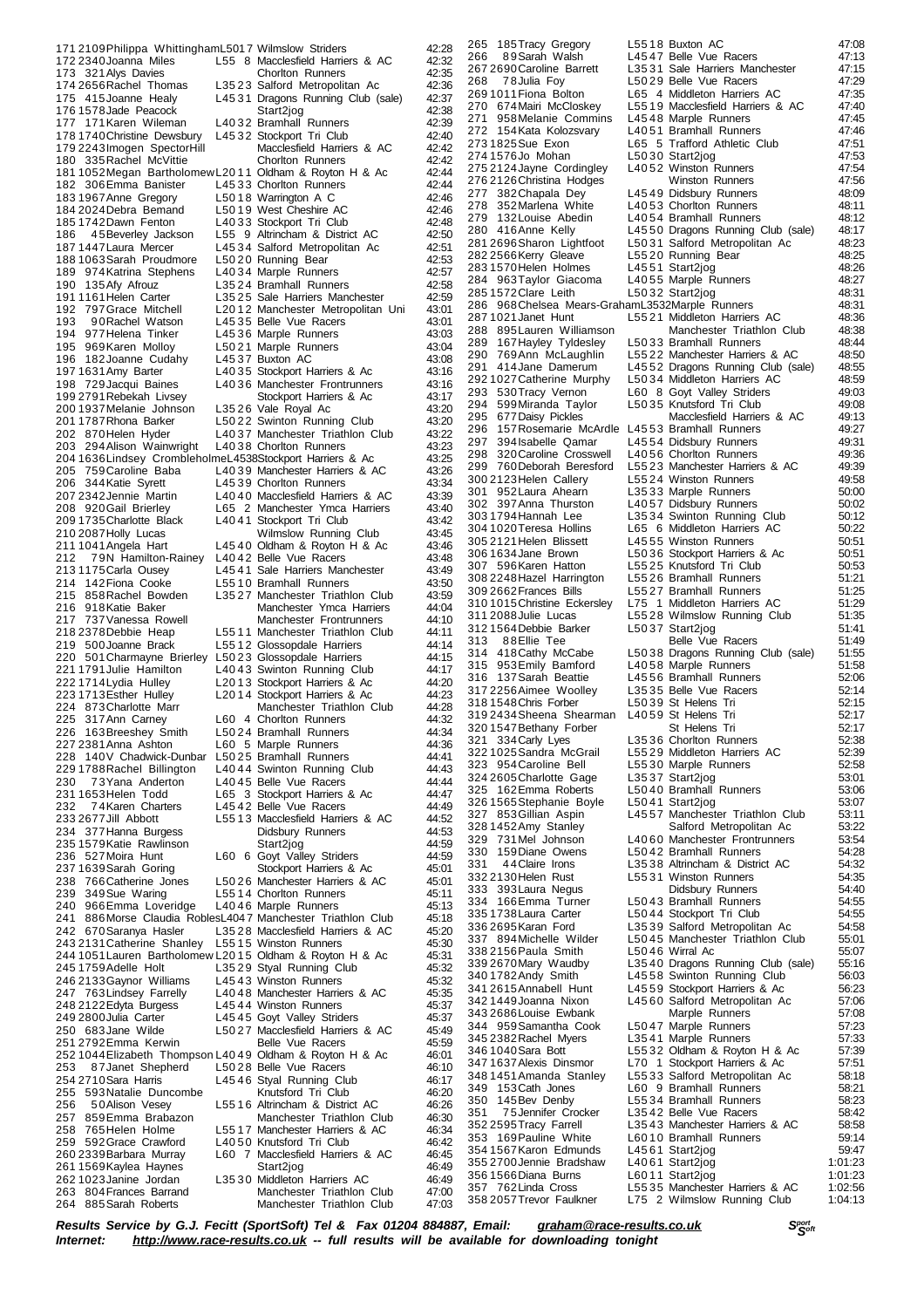### **Senior Ladies — TEAM RESULTS**

### **NOTE:Unattached and non-counters are DELETEDbefore teams are calculated**

| 1 | Sale Harriers Manchester                                        | $25 -$                   | 1 Sophie Wood                                        | 2 Alice Wright                                               | 10 Calvi Thompson                          | 12 R Rozhdestvenskaya                                       |
|---|-----------------------------------------------------------------|--------------------------|------------------------------------------------------|--------------------------------------------------------------|--------------------------------------------|-------------------------------------------------------------|
|   | 2 Salford Harriers & AC                                         | $84 -$                   | 8 Amelia Beaman                                      | 19 Emily Russell                                             | 28 Evie Collier                            | 29 Sarah Carroll                                            |
| 3 | Sale Harriers Manchester 'B'                                    | $105 -$                  | 14 Laura Barber                                      | 20 Helen Armitage                                            | 34 Jane Thomas                             | 37 Anne Chinoy                                              |
|   | 4 Wilmslow Running Club                                         | $106 -$                  | 6 Nicola Reece                                       | 9 Diane McVey                                                | 36 Louisa Harrison                         | 55 Sharon Johnstone                                         |
|   | 5 Trafford Athletic Club                                        | $131 -$                  | 7 Joanne Dawes                                       | 24 Elizabeth Ellyard                                         | 41 Zoe Storr                               | 59 Melanie Monks                                            |
|   | 6 Vale Royal Ac                                                 | $155 -$                  | 5 Sarah Murphy                                       | 25 Hollie Carrington                                         | 61 Helen Smith                             | 64 Lucy Burch                                               |
|   | 7 Wirral Ac                                                     | $156 -$                  | 3 Naomi Alleyne                                      | 22 Sarah Phelan                                              | 65 Helen Kini                              | 66 Sarah Kearney                                            |
|   | 8 Chorlton Runners                                              | $157 -$                  | 11 Rachel Brown                                      | 38 Siobhan Woods                                             | 50 Gabrielle Day                           | 58 Katalin Szabo                                            |
|   | 9 Stockport Harriers & Ac                                       | $185 -$                  | 32 Belinda Brennan                                   | 42 Emilia Gaida                                              | 54 Faye Waterhouse 57 Jennie Pickard       |                                                             |
|   | 10 Sale Harriers Manchester 'C'                                 | $197 -$                  | 39 Lucy Armitage                                     |                                                              | 49 Harriet Hamilton                        | 62 Suzanne Smith                                            |
|   |                                                                 |                          |                                                      | 47 Hayley Ashby                                              |                                            |                                                             |
|   | 11 Macclesfield Harriers & AC                                   | $226 -$                  | 13 Faye Sharpley                                     | 31 Kristy Gill                                               | 83 Shan Preece                             | 99 Rachael Lawrance                                         |
|   | 12 Saddleworth Runners Club                                     | $273 -$<br>$277 -$       | 35 Rowen Pymm                                        | 40 Rowena Leary                                              | 60 Alice Willson                           | 138 Fiona Dyson                                             |
|   | 13 Salford Metropolitan Ac                                      |                          | 30 Chloe Elliott                                     | 76 Bethany Saunders 85 Jaine Brocklehurst 86 Amanda Hurndall |                                            |                                                             |
|   | 14 Manchester Triathlon Club                                    | $283 -$                  | 45 Deirdre McCarthy                                  | 56 Fiona Blagg                                               | 78 Jude Wall                               | 104 Sophie Barnett                                          |
|   | 15 Stockport Harriers & Ac<br>'В'                               | $315 -$                  | 63 Imogen Nutter                                     | 71 Ruth Mackenzie                                            | 72 Megan Phillips                          | 109 Ruth Murdoch                                            |
|   | 16 Trafford Athletic Club<br>'Β'                                | $339 -$                  | 74 Louise Ambler                                     | 80 Alison Drasdo                                             | 91 Ruth Beresford                          | 94 Kate Meeson                                              |
|   | 17 Goyt Valley Striders                                         | $345 -$                  | 17 Lucy Cooke                                        | 103 Rebecca Day                                              | 108 S Fanthorpe-Smith 117 Anna Aspinall    |                                                             |
|   | 18 Bramhall Runners                                             | $349 -$                  | 27 Samantha Jones                                    | 67 Sara Barron                                               | 100 Vikki Murphy                           | 155 Andrea Buckingham                                       |
|   | 'В'<br>19 Chorlton Runners                                      | $353 -$                  | 75 Leona Beaumont                                    | 89 Sarah Renshaw                                             | 93 Alexa Besnard                           | 96 Alex Buckley                                             |
|   | 20 Buxton AC                                                    | 371 —                    | 26 Amy Whelan                                        | 51 Samantha Willis                                           | 102 Tania Wilson                           | 192 Joanne Cudahy                                           |
|   | 21 Sale Harriers Manchester 'D'                                 | 415 —                    | 68 Sian Rowley                                       | 73 Sarah Goulden                                             | 116 Ellie Colquhoun Lynn 158               | Julia Reynolds                                              |
|   | 22 Manchester Frontrunners                                      | 425 —                    | 87 Rachel Kenyon                                     | 88 Claire Naylor                                             | 124 Jane Fletcher                          | 126 Linda Rix                                               |
|   | 23 West Cheshire AC                                             | $430 -$                  | 4 Kate Titlow                                        | 120 Eleanor Robinson 146 Traci Shipley                       |                                            | 160 Angela Tegg                                             |
|   | 24 Manchester Ymca Harriers                                     | 446 —                    | 21 Heather Hughes                                    | 90 Hannah Brierley                                           | 131 Zulma Edmondson 204 Gail Brierley      |                                                             |
|   | 25 Altrincham & District AC                                     | 468 —                    | 15 Philippa Cameron                                  |                                                              |                                            | 132 Steph Thompson 139 Carole Harrison 182 Beverley Jackson |
|   | 26 Swinton Running Club                                         | 489 —                    | 82  Rebecca Mills                                    | 98 Lauren Marsden                                            | 112 Helen Nation                           | 197 Rhona Barker                                            |
|   | 27 Stockport Harriers & Ac<br>'C'                               |                          | 496 - 121 Melanie Mather                             | 123 Estelle McGuire                                          | 125 Glennis Richardson127                  | Maureen Wilkins                                             |
|   | 28 Chorlton Runners<br>'C'                                      |                          | 558 — 114 Nicola Dobra                               | 135 Sally Grimwood                                           | 140 Eryl Davies                            | 169 Alys Davies                                             |
|   | 29 Didsbury Runners                                             |                          | 558 - 81 Laura Brown                                 | 110 Kerry Burke                                              | 137 Georgina Gillot 230 Hanna Burgess      |                                                             |
|   | 30 Start2jog                                                    |                          | 582 — 119 Aimee Baines                               | 143 Tracey Griffin                                           | 148 Jess Mohan                             | 172 Jade Peacock                                            |
|   | 31 Macclesfield Harriers & AC 'B'                               |                          | 599 — 106 Sue Stockdale                              | 162 Sian Gulliver                                            | 163 Sallyann Hales 168 Joanna Miles        |                                                             |
|   | 32 Marple Runners                                               |                          | 624 - 128 Victoria Jackson                           | 147 Elise Evans                                              | 164 Sarah Stutchfield 185 Katrina Stephens |                                                             |
|   | 'C'<br>33 Trafford Athletic Club                                |                          | 625 — 97 Louise Mangan                               | 129 Joanne Lott                                              | 130 Amyrose Cauley 269 Sue Exon            |                                                             |
|   | 34 Manchester Harriers & AC                                     |                          | 629 - 33 Cara O'Brien                                | 161 Julie Jones                                              | 201 Caroline Baba                          | 234 Catherine Jones                                         |
|   | 35 Belle Vue Racers                                             |                          | 642 - 101 Sally Dewhirst                             | 144 Annie Hirsch                                             |                                            | 189 Rachel Watson 208 N Hamilton-Rainey                     |
|   | 36 Manchester Triathlon Club 'B'                                |                          | 655 - 113 Jenny Outhwaite                            | 133 Natasha Sutherland198                                    |                                            | Helen Hyder 211 Rachel Bowden                               |
|   | 37 Stockport Tri Club                                           |                          | 658 - 149 Clare Pickford                             | 154 Gillian Doolan                                           | 174 Christine Dewsbury181                  | Dawn Fenton                                                 |
|   | 38 Winston Runners                                              |                          | 668 - 53 Laura Bell                                  | 134 Jennifer Lutton                                          | 239 Catherine Shanley242 Gaynor Williams   |                                                             |
|   | 39 Stockport Harriers & Ac 'D'                                  |                          | 680 — 141 Harriet Rimington                          | 151 Jennifer Hulley                                          | 193 Amy Barter                             | 195 Rebekah Livsey                                          |
|   | 40 Bramhall Runners<br>'В'                                      |                          | 681 — 156 Emma Young                                 | 166 Caroline Canty                                           | 173 Karen Wileman 186 Afy Afrouz           |                                                             |
|   |                                                                 |                          |                                                      |                                                              |                                            |                                                             |
|   | Έ<br>41  Wirral Ac                                              |                          | 681 — 95 Aileen Kearney                              | 107 Bree Sutcliffe                                           | 145 Anne Rosbottom 334 Paula Smith         |                                                             |
|   | 'В'<br>42 Wilmslow Running Club                                 |                          | 705 - 77 Frances Kenney                              | 115 Janine Ellis                                             | 206 Holly Lucas                            | 307 Julie Lucas                                             |
|   | 43 Oldham & Royton H & Ac                                       |                          | 716 — 92 Jodie Tinker                                | 177 Megan Bartholomew207Angela Hart                          |                                            | 240 Lauren Bartholomew                                      |
|   | 44 Styal Running Club                                           |                          | 717 - 84 Amy McConville                              | 142 Lexy Denton                                              | 241 Adelle Holt                            | 250 Sara Harris                                             |
|   | 45 Sale Harriers Manchester 'E'                                 |                          | 720 - 159 Sinead Ferguson                            | 165 Amelie Latham                                            | 187 Helen Carter                           | 209 Carla Ousey                                             |
|   | 46 Dragons Running Club (sale)                                  |                          | 726 - 122 Vicki Cleall                               | 157 Claire Gwyer                                             | 171 Joanne Healy                           | 276 Anne Kelly                                              |
|   | 47 Salford Metropolitan Ac 'B'                                  |                          | 741 - 111 Belinda Neild                              | 170 Rachel Thomas                                            | 183 Laura Mercer                           | 277 Sharon Lightfoot                                        |
|   | ʻD'<br>48 Chorlton Runners                                      |                          | 755 — 176 Rachel McVittie                            | 178 Emma Banister                                            | 199 Alison Wainwright202 Katie Syrett      |                                                             |
|   | 'В'<br>49 Marple Runners                                        |                          | 840 — 190 Helena Tinker                              | 191 Karen Molloy                                             | 223 Anna Ashton                            | 236 Emma Loveridge                                          |
|   | 50 Macclesfield Harriers & AC 'C'                               |                          | 845 - 175 Imogen SpectorHill 203 Jennie Martin       |                                                              | 229 Jill Abbott                            | 238 Saranya Hasler                                          |
|   | 51 Stockport Harriers & Ac<br>'Е'                               |                          | 864 - 200 Lindsey Crombleholme218                    | Lydia Hulley 219                                             |                                            | Esther Hulley 227 Helen Todd                                |
|   | 52 Middleton Harriers AC                                        |                          | 876 — 70 Joanna Adamson 258 Janine Jordan            |                                                              | 265 Fiona Bolton                           | 283 Janet Hunt                                              |
|   | 53 Manchester Triathlon Club 'C'                                |                          | 924 — 214 Debbie Heap                                | 220 Charlotte Marr                                           |                                            | 237 Morse Claudia Robles 253 Emma Brabazon                  |
|   | 'C'<br>54 Bramhall Runners                                      |                          | 924 — 210 Fiona Cooke                                | 222 Breeshey Smith                                           | 224 V Chadwick-Dunbar268                   | Kata Kolozsvary                                             |
|   | 'B'<br>55 Belle Vue Racers                                      |                          | 950 — 226 Yana Anderton                              | 228 Karen Charters                                           | 247 Emma Kerwin                            | 249 Janet Shepherd                                          |
|   | 'Ε'<br>56 Chorlton Runners                                      |                          | 1024 — 221 Ann Carney                                | 235 Sue Waring                                               |                                            | 274 Marlena White 294 Caroline Crosswell                    |
|   | 57 Start2jog<br>'В'                                             |                          | 1037 - 231 Katie Rawlinson                           | 257 Kaylea Haynes                                            | 270 Jo Mohan                               | 279 Helen Holmes                                            |
|   | 58 Macclesfield Harriers & AC 'D'                               | 1059 - 246 Jane Wilde    |                                                      | 256 Barbara Murray                                           | 266 Mairi McCloskey 291 Daisy Pickles      |                                                             |
|   | 59 Swinton Running Club<br>Έ                                    |                          | 1077 - 217 Julie Hamilton                            | 225 Rachel Billington                                        | 299 Hannah Lee                             | 336 Andy Smith                                              |
|   | 'B'<br>60 Manchester Harriers & AC                              |                          | 1078 - 243 Lindsey Farrelly                          | 254 Helen Holme                                              |                                            | 286 Ann McLaughlin 295 Deborah Beresford                    |
|   | 61 Winston Runners<br>'В'                                       |                          | 1083 — 244 Edyta Burgess                             | 271 Jayne Cordingley                                         | 272 Christina Hodges 296 Helen Callery     |                                                             |
|   | 62 Knutsford Tri Club                                           |                          | 1099 - 251 Natalie Duncombe                          | 255 Grace Crawford                                           | 290 Miranda Taylor 303 Karen Hatton        |                                                             |
|   | 'С'<br>63 Marple Runners                                        |                          | 1126 - 267 Melanie Commins                           | 280 Taylor Giacoma                                           |                                            | 282 Chelsea Mears-Graham297 Laura Ahearn                    |
|   | 64 Manchester Triathlon Club 'D'                                |                          | 1126 - 259 Frances Barrand                           | 260 Sarah Roberts                                            | 284 Lauren Williamson323 Gillian Aspin     |                                                             |
|   | 65 Belle Vue Racers<br>'C'                                      |                          | $1148 - 262$ Sarah Walsh                             | 264 Julia Foy                                                | 309 Ellie Tee                              | 313 Aimee Woolley                                           |
|   | 66 Bramhall Runners<br>ʻD'                                      |                          | 1156 - 275 Louise Abedin                             | 285 Hayley Tyldesley                                         | 292 Rosemarie McArdle304                   | Hazel Harrington                                            |
|   | 'В'<br>67 Didsbury Runners                                      |                          | $1193 - 273$ Chapala Dey                             | 293 Isabelle Qamar                                           | 298 Anna Thurston                          | 329 Laura Negus                                             |
|   | 'В'<br>68 Middleton Harriers AC                                 |                          | 1212 - 288 Catherine Murphy                          | 300 Teresa Hollins                                           | 306 Christine Eckersley318                 | Sandra McGrail                                              |
|   | ʻF'<br>69 Stockport Harriers & Ac                               |                          | $1215 - 233$ Sarah Goring                            | 302 Jane Brown                                               | 337 Annabell Hunt                          | 343 Alexis Dinsmor                                          |
|   | 70 Start2jog<br>'C'                                             | $1231 - 281$ Clare Leith |                                                      | 308 Debbie Barker                                            | 320 Charlotte Gage                         | 322 Stephanie Boyle                                         |
|   | 'Е'<br>71 Bramhall Runners                                      |                          | $1264 - 305$ Frances Bills                           | 312 Sarah Beattie                                            | 321 EmmaRoberts                            | 326 Diane Owens                                             |
|   | ʻD'<br>72 Marple Runners                                        |                          | 1309 - 311 Emily Bamford                             | 319 Caroline Bell                                            | 339 Louise Ewbank                          | 340 Samantha Cook                                           |
|   | 'C'<br>73 Salford Metropolitan Ac<br>'F'<br>74 Bramhall Runners |                          | $1338 - 324$ Amy Stanley<br>$1370 - 330$ Emma Turner | 332 Karan Ford<br>345 Cath Jones                             | 338 Joanna Nixon<br>346 Bev Denby          | 344 Amanda Stanley<br>349 Pauline White                     |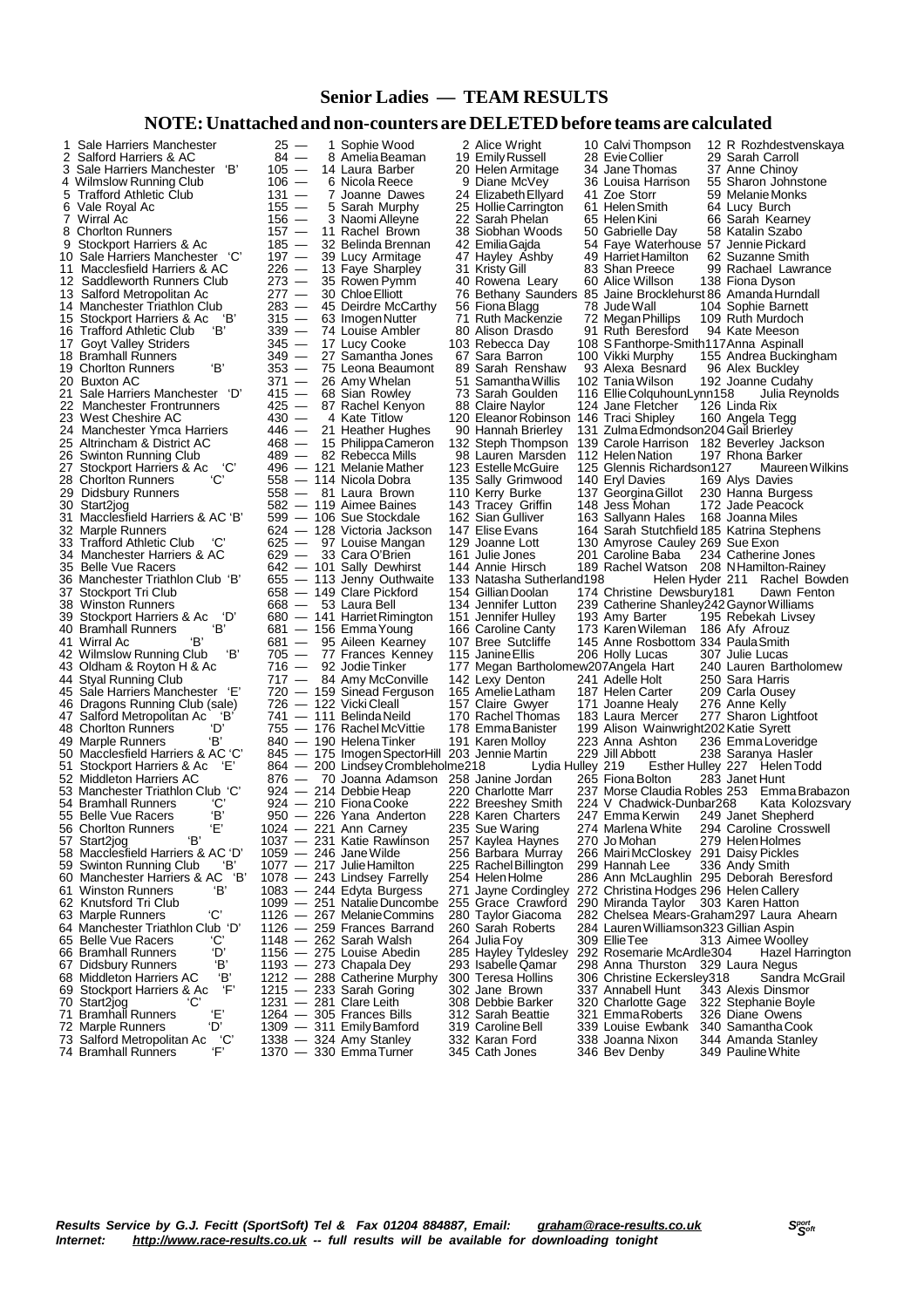#### **Senior Ladies (Vets) — TEAM RESULTS**

#### **NOTE:Unattached and non-counters are DELETEDbefore teams are calculated**

|   | 1 Wilmslow Running Club                                             | 22<br>$\overbrace{\phantom{123221111}}$ | 2 Nicola Reece                                         | 4 Diane McVey                                                          | 16 Louisa Harrison                                             |
|---|---------------------------------------------------------------------|-----------------------------------------|--------------------------------------------------------|------------------------------------------------------------------------|----------------------------------------------------------------|
| 2 | Sale Harriers Manchester                                            | $45 -$                                  | 8 Helen Armitage                                       | 17 Anne Chinoy                                                         | 20 Hayley Ashby                                                |
| 3 | Trafford Athletic Club                                              | $50 -$                                  | 3 Joanne Dawes                                         | 10 Elizabeth Ellyard                                                   | 37 Louise Ambler                                               |
|   | 4 Vale Royal Ac                                                     | $65 -$                                  | 1 Sarah Murphy                                         | 29  Helen Smith                                                        | 35 Claire Thompson                                             |
|   | 5 Wirral Ac                                                         | $72 -$                                  | 9 Sarah Phelan                                         | 31 Helen Kini                                                          | 32 Sarah Kearney                                               |
| 6 | Macclesfield Harriers & AC                                          | 73                                      | 5 Faye Sharpley                                        | 13 Kristy Gill                                                         | 55 Rachael Lawrance                                            |
|   | 7 Sale Harriers Manchester 'B'                                      | $86 -$                                  | 22 Harriet Hamilton                                    | 30 Suzanne Smith                                                       | 34 Sian Rowley                                                 |
|   | 8 Bramhall Runners                                                  | 100 —                                   | 11 Samantha Jones                                      | 33 Sara Barron                                                         | 56 Vikki Murphy                                                |
|   | 9 Stockport Harriers & Ac                                           | $104 -$                                 | 14 Belinda Brennan                                     | 27 Jennie Pickard                                                      | 63 Ruth Murdoch                                                |
|   | 10 Chorlton Runners                                                 | 115 —                                   | 28 Katalin Szabo                                       | 38 Leona Beaumont                                                      | 49 Sarah Renshaw                                               |
|   | 11 Manchester Triathlon Club                                        | $118 -$                                 | 19 Deirdre McCarthy                                    | 40 Jude Wall                                                           | 59 Sophie Barnett                                              |
|   | 12 Goyt Valley Striders                                             | $127 -$                                 | 7 Lucy Cooke                                           | 58 Rebecca Day                                                         | 62 S Fanthorpe-Smith                                           |
|   | 'В'<br>13 Wilmslow Running Club                                     | $132 -$                                 | 26 Sharon Johnstone                                    | 39 Frances Kenney                                                      | 67 Janine Ellis                                                |
|   | 14 Salford Metropolitan Ac                                          | $155 -$                                 | 45 Jaine Brocklehurst                                  | 46 Amanda Hurndall                                                     | 64 Belinda Neild                                               |
|   | 15 Swinton Running Club                                             | $162 -$                                 | 43 Rebecca Mills                                       | 54 Lauren Marsden                                                      | 65 Helen Nation                                                |
|   | 16 Manchester Frontrunners                                          | $168 -$                                 | 47 Rachel Kenyon                                       | 48 Claire Naylor                                                       | 73 Jane Fletcher                                               |
|   | 17 Altrincham & District AC                                         | $171 -$                                 | 6 Philippa Cameron                                     | 80 Steph Thompson                                                      | 85 Carole Harrison                                             |
|   | 18 Trafford Athletic Club<br>'В'                                    | $172 -$                                 | 41 Alison Drasdo                                       | 53 Louise Mangan                                                       | 78 Joanne Lott                                                 |
|   | 19 Saddleworth Runners Club                                         | 196 —                                   | 18 Rowena Leary                                        | 84 Fiona Dyson                                                         | 94 Rebecca Canaway                                             |
|   | 20 Buxton AC                                                        | $209 -$                                 | 23 Samantha Willis                                     | 57 Tania Wilson                                                        | 129 Joanne Cudahy                                              |
|   | 21 Stockport Harriers & Ac 'B'                                      | $216 -$                                 | 70 Melanie Mather                                      | 72 Estelle McGuire                                                     | 74 Glennis Richardson                                          |
|   | 'В'<br>22 Chorlton Runners                                          | 250 —                                   | 52 Alexa Besnard                                       | 82 Sally Grimwood                                                      | 116 Emma Banister                                              |
|   | 23 Stockport Harriers & Ac<br>'C'                                   | 257 —                                   | 76 Maureen Wilkins                                     | 86 Harriet Rimington                                                   | 95 Jennifer Hulley                                             |
|   | 24 Manchester Harriers & AC                                         | 257 —                                   | 15 Cara O'Brien                                        | 105 Julie Jones                                                        | 137 Caroline Baba                                              |
|   | 25 West Cheshire AC                                                 | 264 —                                   | 69 Eleanor Robinson                                    | 91 Traci Shipley                                                       | 104 Angela Tegg                                                |
|   | 26 Manchester Ymca Harriers                                         | $269 -$                                 | 50 Hannah Brierley                                     | 79 Zulma Edmondson 140 Gail Brierley                                   |                                                                |
|   | 27 Winston Runners                                                  | $272 -$                                 | 25 Laura Bell                                          | 81 Jennifer Lutton                                                     | 166 Catherine Shanley                                          |
|   | 28 Marple Runners                                                   | 276 —                                   | 77 Victoria Jackson                                    | 92 Elise Evans                                                         | 107 Sarah Stutchfield                                          |
|   | 29 Macclesfield Harriers & AC 'B'                                   | $277 -$                                 | 60 Sue Stockdale                                       | 106 Sallyann Hales                                                     | 111 Joanna Miles                                               |
|   | 30 Dragons Running Club (sale)                                      | 285 —                                   | 71 Vicki Cleall                                        | 101 Claire Gwyer                                                       | 113 Joanne Healy                                               |
|   | 31 Styal Running Club                                               | 298 —                                   | 44 Amy McConville                                      | 87 Lexy Denton                                                         | 167 Adelle Holt                                                |
|   | 32 Stockport Tri Club                                               | $306 -$                                 | 93 Clare Pickford                                      | 98 Gillian Doolan                                                      | 115 Christine Dewsbury                                         |
|   | ʻBʻ<br>33 Bramhall Runners                                          | 308 —                                   | 99 Andrea Buckingham100 Emma Young                     |                                                                        | 109 Caroline Canty                                             |
|   | 34 Sale Harriers Manchester 'C'                                     |                                         | 313 — 102 Julia Reynolds                               | 103 Sinead Ferguson 108 Amelie Latham                                  |                                                                |
|   | 35 Manchester Triathlon Club 'B'                                    | 346 —                                   | 66 Jenny Outhwaite                                     | 134 Helen Hyder                                                        | 146 Rachel Bowden                                              |
|   | 36 Belle Vue Racers                                                 | 358 —                                   | 89 Annie Hirsch                                        | 126 Rachel Watson                                                      | 143 NHamilton-Rainey                                           |
|   | 37 Oldham & Royton H & Ac                                           | 366 —                                   | 51 Jodie Tinker                                        | 142 Angela Hart                                                        | 173 Elizabeth Thompson                                         |
|   | 38 Marple Runners<br>Έ                                              |                                         | 378 — 123 Katrina Stephens                             | 127 Helena Tinker                                                      | 128 Karen Molloy                                               |
|   | 'С'<br>39 Bramhall Runners                                          |                                         | 383 - 114 Karen Wileman                                | 124 Afy Afrouz                                                         | 145 Fiona Cooke                                                |
|   | Έ<br>40 Wirral Ac                                                   |                                         | 398 — 61 Bree Sutcliffe                                | 90 Anne Rosbottom 247 Paula Smith                                      |                                                                |
|   | ʻBʻ<br>41 Goyt Valley Striders                                      | 399 —                                   | 68 Anna Aspinall                                       | 160 Moira Hunt                                                         | 171 Julia Carter                                               |
|   | 42 Middleton Harriers AC                                            | $401 -$                                 | 36 Joanna Adamson                                      | 180 Janine Jordan                                                      | 185 Fiona Bolton                                               |
|   | 43 Stockport Harriers & Ac<br>'D'                                   |                                         | 423 — 130 Amy Barter                                   | 136 Lindsey Crombleholme 157                                           | Helen Todd                                                     |
|   | 'C'<br>44 Chorlton Runners                                          |                                         | 424 — 135 Alison Wainwright 138 Katie Syrett           |                                                                        | 151 Ann Carney                                                 |
|   | 'В'<br>45 Salford Metropolitan Ac                                   |                                         | 429 — 112 Rachel Thomas                                | 121 Laura Mercer                                                       | 196 Sharon Lightfoot                                           |
|   | 'В'<br>46 Swinton Running Club                                      |                                         | 438 — 133 Rhona Barker                                 | 150 Julie Hamilton                                                     | 155 Rachel Billington                                          |
|   | 47 Didsbury Runners                                                 | 444 —                                   | 42 Laura Brown                                         | 192 Chapala Dey                                                        | 210 Isabelle Qamar                                             |
|   | 'В'<br>48 Manchester Frontrunners                                   | 445 —                                   | 75 Linda Rix                                           | 131 Jacqui Baines                                                      | 239 Mel Johnson                                                |
|   | 49 Sale Harriers Manchester 'D'                                     |                                         | 452 — 125 Helen Carter                                 | 144 Carla Ousey                                                        | 183 Caroline Barrett                                           |
|   | 50 Macclesfield Harriers & AC 'C'                                   |                                         | 463 — 139 Jennie Martin                                | 159 Jill Abbott                                                        | 165 Saranya Hasler                                             |
|   | 51 Start2jog                                                        |                                         | 476 - 88 Tracey Griffin                                | 190 Jo Mohan                                                           | 198 Helen Holmes                                               |
|   | 'В'<br>52 Belle Vue Racers                                          |                                         | 488 - 156 Yana Anderton                                | 158 Karen Charters                                                     | 174 Janet Shepherd                                             |
|   | ʻD'<br>53 Bramhall Runners                                          |                                         | 494 — 152 Breeshey Smith                               | 154 V Chadwick-Dunbar188                                               | Kata Kolozsvary                                                |
|   | 'С'<br>54 Marple Runners                                            |                                         | $503 - 153$ Anna Ashton                                | 163 Emma Loveridge                                                     | 187 Melanie Commins                                            |
|   | 'В'<br>55 Stockport Tri Club<br>'В'                                 |                                         | 504 — 119 Dawn Fenton                                  | 141 Charlotte Black                                                    | 244 Laura Carter                                               |
|   | 56 Manchester Harriers & AC<br>'B'                                  |                                         | 507 — 161 Catherine Jones<br>529 - 168 Gaynor Williams | 169 Lindsey Farrelly                                                   | 177 Helen Holme<br>191 Jayne Cordingley                        |
|   | 57 Winston Runners<br>58 Macclesfield Harriers & AC 'D'             |                                         |                                                        | 170 Edyta Burgess                                                      | 186 Mairi McCloskey                                            |
|   |                                                                     |                                         | 537 — 172 Jane Wilde                                   | 179 Barbara Murray                                                     |                                                                |
|   | 59 Altrincham & District AC 'B'<br>60 Manchester Triathlon Club 'C' |                                         | 537 - 120 Beverley Jackson                             | 176 Alison Vesey<br>164 Morse Claudia Robles238                        | 241 Claire Irons                                               |
|   | 61 Chorlton Runners<br>ʻDʻ                                          |                                         | 549 — 147 Debbie Heap<br>566 - 162 Sue Waring          | 193 Marlena White                                                      | Gillian Aspin<br>211 Caroline Crosswell                        |
|   | 'C'<br>62 Belle Vue Racers                                          |                                         | 595 — 182 Sarah Walsh                                  |                                                                        |                                                                |
|   | Έ'<br>63 Bramhall Runners                                           |                                         |                                                        | 184 Julia Foy                                                          | 229 Aimee Woolley                                              |
|   | 64 Knutsford Tri Club                                               |                                         | 606 — 194 Louise Abedin<br>606 — 178 Grace Crawford    | 208 Miranda Taylor                                                     | 203 Hayley Tyldesley 209 Rosemarie McArdle<br>220 Karen Hatton |
|   | 'D'                                                                 |                                         |                                                        |                                                                        |                                                                |
|   | 65 Marple Runners<br>'В'                                            |                                         | 614 — 199 Taylor Giacoma<br>625 - 202 Janet Hunt       | 201 Chelsea Mears-Graham214<br>206 Catherine Murphy 217 Teresa Hollins | Laura Ahearn                                                   |
|   | 66 Middleton Harriers AC<br>67 Dragons Running Club (sale 'B'       |                                         | 626 — 195 Anne Kelly                                   | 205 Jane Damerum                                                       |                                                                |
|   |                                                                     |                                         |                                                        |                                                                        | 226 Cathy McCabe                                               |
|   | 68 Start2jog<br>'В'<br>ʻF'                                          |                                         | $660 - 200$ Clare Leith                                | 225 Debbie Barker<br>222 Frances Bills                                 | 235 Charlotte Gage                                             |
|   | 69 Bramhall Runners<br>'C'<br>70 Winston Runners                    |                                         | 671 — 221 Hazel Harrington<br>673 - 213 Helen Callery  | 218 Helen Blissett                                                     | 228 Sarah Beattie<br>242 Helen Rust                            |
|   | 'С'<br>71 Manchester Harriers & AC                                  |                                         |                                                        | 212 Deborah Beresford260 Tracy Farrell                                 |                                                                |
|   | Έ'                                                                  |                                         | 676 — 204 Ann McLaughlin<br>713 - 227 Emily Bamford    | 234 Caroline Bell                                                      |                                                                |
|   | 72 Marple Runners<br>ʻGʻ<br>73 Bramhall Runners                     |                                         | 719 — 236 EmmaRoberts                                  | 240 Diane Owens                                                        | 252 Samantha Cook<br>243 EmmaTurner                            |
|   | 74 Stockport Harriers & Ac<br>'Е'                                   |                                         | 724 — 219 Jane Brown                                   | 250 Annabell Hunt                                                      | 255 Alexis Dinsmor                                             |
|   | 75 Salford Metropolitan Ac<br>'C'                                   |                                         | 752 — 245 Karan Ford                                   | 251 Joanna Nixon                                                       | 256 Amanda Stanley                                             |
|   | 76 Start2jog<br>'C'                                                 |                                         | 762 — 237 Stephanie Boyle                              | 262 Karon Edmunds                                                      | 263 Jennie Bradshaw                                            |
|   | ʻH'<br>77 Bramhall Runners                                          |                                         | 776 — 257 Cath Jones                                   | 258 Bev Denby                                                          | 261 Pauline White                                              |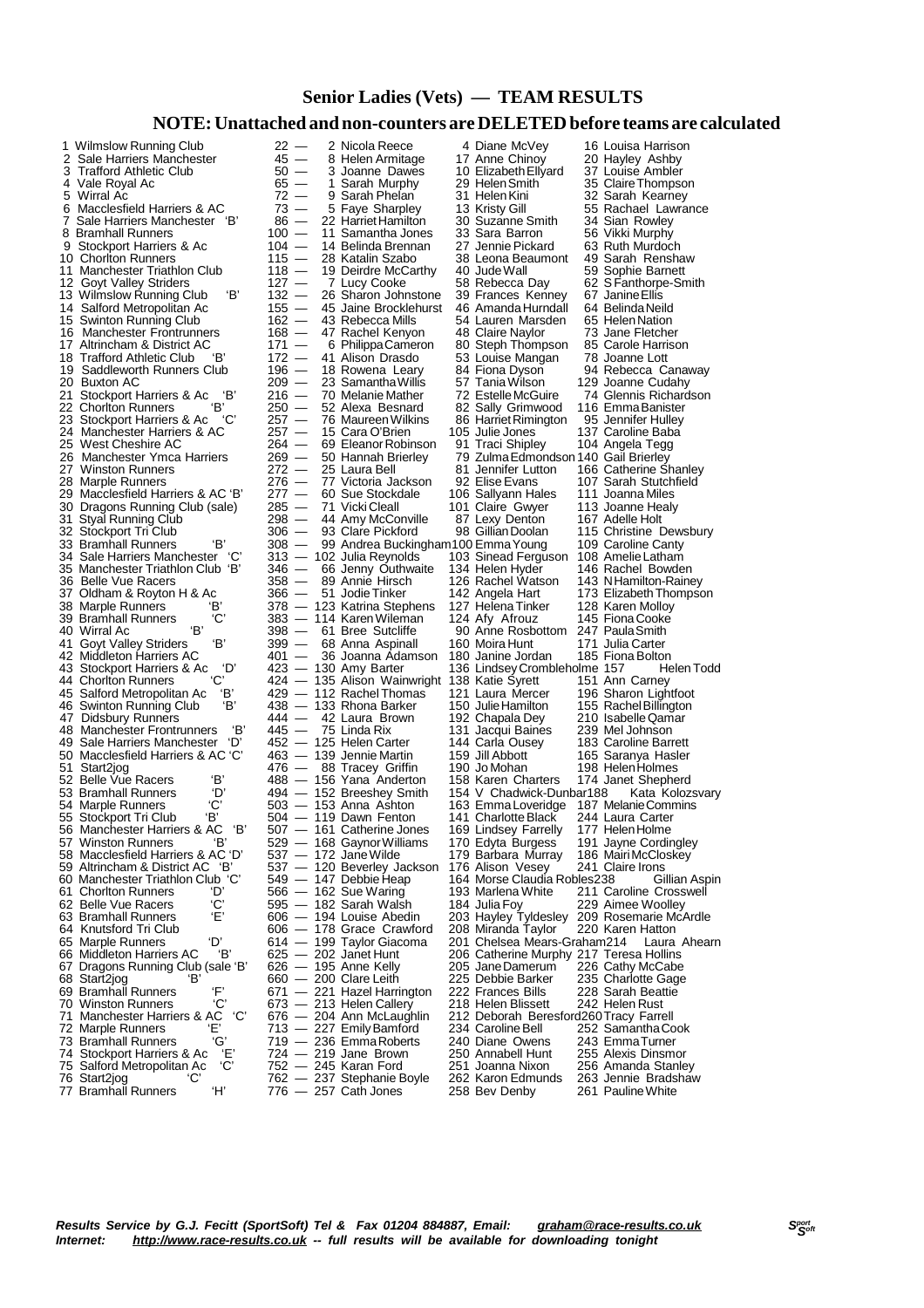#### **Senior Men aged 20 to 39**

|          |                     |                                         | Pos Num Name Cat/Pos | Club                                                    | Time         |
|----------|---------------------|-----------------------------------------|----------------------|---------------------------------------------------------|--------------|
| 1        | 1128 Nigel Martin   |                                         |                      | Sale Harriers Manchester                                | 30:2         |
| 2        |                     | 2694 David Barratt                      |                      | Salford Harriers & AC                                   | 31:3         |
| 3        |                     | 2573 Nicholas Barry                     |                      | Sale Harriers Manchester                                | 31:4         |
| 4        |                     | 291 Peter Taylor-Bray                   |                      | Chorlton Runners                                        | 31:5         |
| 5        |                     | 558J Scott-Farrington                   |                      | Horwich R M I Harriers                                  | 32:0         |
| 6        |                     | 2735\$Jed Bartlett                      |                      | Hallamshire Harriers Sheffield                          | 32:0         |
| 7        |                     | 1343 Joseph Moores                      |                      | Salford Harriers & AC                                   | 32:2         |
| 8        |                     | 2751 Aaron McGrady                      |                      | Unattached                                              | 32:2         |
| 9        | 550 Joe Mercer      |                                         |                      | Horwich R M I Harriers                                  | 32:3         |
| 10       |                     | 1309 Will Beauchamp                     |                      | Salford Harriers & AC                                   | 32:3         |
| 11<br>12 | 1116 Daniel Gray    | 2750 Callum Rowlinson                   |                      | Salford Harriers & AC<br>Sale Harriers Manchester       | 32:4<br>32:5 |
| 13       |                     | 546 James Kevan                         |                      | Horwich R M I Harriers                                  | 33:0         |
| 14       |                     | 430 Joseph Hudak                        |                      | E Cheshire H & Tameside AC                              | 33:1         |
| 15       | 2741 Luke Foley     |                                         |                      | Horwich R M I Harriers                                  | 33:1         |
| 16       | 2574 David Lewin    |                                         |                      | Stockport Harriers & Ac                                 | 33:3         |
| 17       |                     | 230 Steven Curley                       |                      | Chorlton Runners                                        | 33.4         |
| 18       | 1136 Paul Peters    |                                         |                      | Sale Harriers Manchester                                | 33.4         |
| 19       | 246 Ben Hobson      |                                         |                      | <b>Chorlton Runners</b>                                 | 33:5         |
| 20       | 1123Ken Hunt        |                                         |                      | Sale Harriers Manchester                                | 34.0         |
| 21       | 1338 Bruno Lima     |                                         |                      | Salford Harriers & AC                                   | 34.0         |
| 22       |                     | 542 Paul Grundy                         |                      | Horwich R M I Harriers                                  | 34:2         |
| 23       | 1922 Ryan Moore     |                                         |                      | Vale Royal Ac                                           | 34:3         |
| 24       |                     | 2575 George Martindale                  |                      | Horwich R M I Harriers                                  | 34:4         |
| 25       |                     | 228 Sean Connon                         |                      | <b>Chorlton Runners</b>                                 | 34:5         |
| 26       |                     | 1037 Michael Mannings                   |                      | Oldham & Royton H & Ac                                  | 34:5         |
| 27<br>28 | 1810Alex Jones      | 1804 Matthew Cooper                     |                      | <b>Trafford Athletic Club</b><br>Trafford Athletic Club | 34:5<br>35:0 |
| 29       |                     | 1336 Matthew Latham                     |                      | Salford Harriers & AC                                   | 35.0         |
| 30       |                     | 2630 Macdonald                          |                      | Chorlton Runners                                        | 35:0         |
| 31       |                     | 232 Matthew Devlin                      |                      | <b>Chorlton Runners</b>                                 | 35:1         |
| 32       |                     | 1139Phil Richardson                     |                      | Sale Harriers Manchester                                | 35:1         |
| 33       |                     | 15 Nick Hamlin                          |                      | Altrincham & District AC                                | 35:2         |
| 34       |                     | 12Matthew Gawne                         |                      | Altrincham & District AC                                | 35:3         |
| 35       |                     | 256 Jonathan Lancaster                  |                      | Chorlton Runners                                        | 35:3         |
| 36       |                     | 425 Liam Browne                         |                      | E Cheshire H & Tameside AC                              | 35:3         |
| 37       |                     | 533 Jonathan Bruton                     |                      | Horwich R M I Harriers                                  | 35.4         |
| 38       | 2449Ben Martin      |                                         |                      | Stockport Harriers & Ac                                 | 35.4         |
| 39       |                     | 1818 Lawrence Skidmore                  |                      | <b>Trafford Athletic Club</b>                           | 35:4         |
| 40<br>41 | 1115Tom Gough       |                                         |                      | Sale Harriers Manchester                                | 35:5         |
| 42       |                     | 1586 Gavin Brittain                     |                      | Stockport Harriers & Ac<br>E Cheshire H & Tameside AC   | 35:5<br>35:5 |
| 43       |                     | 428 Mike Holness<br>750 Andrew Hartley  |                      | Manchester Harriers & AC                                | 35:5         |
| 44       |                     | 2468 Michael Melarkey                   |                      | <b>Trafford Athletic Club</b>                           | 36:0         |
| 45       | 2795 Jack Bristow   |                                         |                      | Salford Harriers & AC                                   | 36:0         |
|          | 46 2732 Robert Dunn |                                         |                      | Sale Harriers Manchester                                | 36:0         |
| 47       | 216Liam Braby       |                                         |                      | <b>Chorlton Runners</b>                                 | 36:1         |
| 48       |                     | 515 Nathan Porter                       |                      | Goyt Valley Striders                                    | 36.2         |
| 49       |                     | 1143 Peter Shipley                      |                      | Sale Harriers Manchester                                | 36:2         |
| 50       |                     | 2467 Naeem Stevens                      |                      | <b>Trafford Athletic Club</b>                           | 36:2         |
| 51       |                     | 1148Tom Stephenson                      |                      | Sale Harriers Manchester                                | 36:2         |
| 52       |                     | 111 Robin Hulme                         |                      | <b>Bramhall Runners</b>                                 | 36:3         |
| 53       | 1618Tom Peers       |                                         |                      | Stockport Harriers & Ac                                 | 36:3<br>36:3 |
| 54       |                     | 368 Damien McHugh<br>55 2252 Ben Greene |                      | Didsbury Runners<br>Altrincham & District AC            | 36:4         |
| 56       |                     | 2722 Oliver Williams                    |                      | Vale Royal Ac                                           | 36:5         |
| 57       |                     | 2274 Martin Dickson                     |                      | <b>Chorlton Runners</b>                                 | 37:1         |
| 58       |                     | 1329 Nathan Hilditch                    |                      | Salford Harriers & AC                                   | 37:1         |
| 59       |                     | 1819 Matthew Sutton                     |                      | <b>Trafford Athletic Club</b>                           | 37:1         |
| 60       |                     | 21 Richard Jellyman                     |                      | Altrincham & District AC                                | 37:1         |
| 61       | 1127 David Marsh    |                                         |                      | Sale Harriers Manchester                                | 37:2         |
| 62       |                     | 487 Nathaniel Hicks                     |                      | Glossopdale Harriers                                    | 37:3         |
| 63       |                     | 361 Matthew Gittins                     |                      | Didsbury Runners                                        | 37.4         |
| 64       | 837 Jamie Platt     |                                         |                      | Manchester Triathlon Club                               | 37.5         |
| 65       |                     | 277 Alister Pearson                     |                      | <b>Chorlton Runners</b>                                 | 38:0         |
| 66       |                     | 433 George Lewis                        |                      | E Cheshire H & Tameside AC                              | 38:0         |
| 67       |                     | 65 Thomas Rogers<br>2802 Greg Marcroft  |                      | Belle Vue Racers<br><b>Trafford Athletic Club</b>       | 38:0<br>38:0 |
| 68<br>69 |                     | 1914 Lee Carrington                     |                      | Vale Royal Ac                                           | 38:1         |
| 70       |                     | 55Adam Cooper                           |                      | Belle Vue Racers                                        | 38:1         |
| 71       |                     | 2626Stephen Grice                       |                      | <b>Trafford Athletic Club</b>                           | 38:1         |
| 72       | 1596 David Cross    |                                         |                      | Stockport Harriers & Ac                                 | 38:2         |
|          |                     |                                         |                      |                                                         |              |

7 3 2667Luke Carter Chorlton Runners 38:22 9 0 810Alex Dickinson Manchester Triathlon Club 39:43 111 1119 Oliver Higby 117 900Daniel Bailey 138 999Simon Scarfe<br>139 717Joe Jarvis 142 1560 Robert Maidstone

7 4 1902Chris Ward University Of Manchester 38:28 7 5 721Matt Perry Manchester Frontrunners 38:31 7 6 6 0Ben Marsh Belle Vue Racers 38:32 7 7 374Steven Townley Didsbury Runners 38:39 2102 Peter Williams Wilmslow Striders 38:40<br>295 Chris Ward Chortton Runners 38:42 7 9 295Chris Ward Chorlton Runners 38:42 80 365Meng Leong **Didsbury Runners** 38:47 8 1 2580Luke Donald Chorlton Runners 38:48 8 2 753 Ben O'Brien Manchester Harriers & AC 38:55<br>83 1308 Paul Bannister Salford Harriers & AC 38:55 8 3 1308Paul Bannister Salford Harriers & AC 38:55 Didsbury Runners 85 24Dan Martell **Altrincham & District AC** 39:13<br>86 1312Matthew Brocklehurst Salford Harriers & AC 39:14 8 6 1312Matthew Brocklehurst Salford Harriers & AC 39:14<br>87 112Damian Jones Bramhall Runners 39:18 87 112Damian Jones Bramhall Runners 39:18<br>88 2391 Stephen Ford Saddleworth Runners Club 39:25 8 82391 Stephen Ford Saddleworth Runners Club 39:25<br>8 927 90 Conor Donaghy Sale Harriers Manchester 39:41 89 2790Conor Donaghy Sale Harriers Manchester 39:41<br>90 810Alex Dickinson Manchester Triathlon Club 39:43 9 1 2689Dan Timperley Oldham & Royton H & Ac 39:46 9 2 2464Nicholas Brown Trafford Athletic Club 39:47 9 988 988 Andrew Ndoluv Middleton Harriers AC 39:49<br>94 915 Philip Tomkinson Manchester Ymca Harriers 40:12 94 915Philip Tomkinson Manchester Ymca Harriers 40:12<br>95 933Simon Burrow Marple Runners 40:27 era 933 Simon Burrow Marple Runners 40:27<br>9 6 2809 Mark Turner St Helens Tri 40:32 96 2809Mark Turner St Helens Tri 40:32<br>97 1599Blaine Emmett Stockport Harriers & Ac 40:37 97 1599Blaine Emmett Stockport Harriers & Ac 40:37<br>98 423Tom Bentley F Cheshire H & Tameside AC 40:50 98 423Tom Bentley **E Cheshire H & Tameside AC** 40:50 99 1102D Cordingley-Gaunt Sale Harriers Manchester 40:57 100 1149 Chris Tait Sale Harriers Manchester 40:59<br>
101 909 Joseph Hayes Manchester Ymca Harriers 41:03 101 909Joseph Hayes Manchester Ymca Harriers 41:03<br>102 903 Richard Brierley Manchester Ymca Harriers 41:11 Manchester Ymca Harriers 41:11<br>Chorlton Runners 41:13 103 226Thomas Clowes Chorlton Runners 41:13<br>104 1092 Oliver Bartlett Chorles Sale Harriers Manchester 41:32 104 1092 Oliver Bartlett Sale Harriers Manchester 41:32<br>105 1778 Daniel Martin Swinton Running Club 41:32 Swinton Running Club 106 720Blair Paterson Manchester Frontrunners 41:33 107 107 270 Philip Moyle Chorlton Runners 41:37<br>125 270 Philip Moyle Chorlton Runners 41:41<br>125 270 Philip Moyle Sale Harriers Manchester 41:41 108 1125 Simon Latham Sale Harriers Manchester 11:41<br>109 102 Sam Evans Sale Harriers Manchester 41:41<br>109 102 Sam Evans Bramhall Runners 42:02 109 102 Sam Evans Bramhall Runners 42:02<br>110 34A Paton-Crockett Altrincham & District AC 42:07 11 Altrincham & District AC 42:07<br>
12:16 Sale Harriers Manchester 42:16 112 248Keith Holman Chorlton Runners 42:18 113 904Ian Cross Manchester Ymca Harriers 42:21 114 2361Honor Gavin Manchester Frontrunners 42:37 116 6 6Tom Saunders 115 Belle Vue Racers 116 43:01<br>165 Benjamin Langley 117 116 116 116 43:02 116 2465Benjamin Langley Trafford Athletic Club 43:02 118 1771Ian Cronshaw Swinton Running Club 43:31 119 427James Hartshorne E Cheshire H & Tameside AC 43:39 120 576Neil Duncombe Knutsford Tri Club 43:57 121 719Thomas Marshall Manchester Frontrunners 43:59<br>1221151Chris Webb 12 Sale Harriers Manchester 44:08 122 1151 Chris Webb Sale Harriers Manchester 44:08<br>123 1032 Sam Davies Oldham & Royton H & Ac 44:11 Oldham & Royton H & Ac 44:11<br>Manchester Frontrunners 44:22 124 2796 James Bellingham Manchester Frontrunners 44:22<br>
125 1533 Chris Hayes St Helens Tri 44:25<br>
126 754 Andrew Parsonage Manchester Harriers & AC 44:35 125 1533Chris Hayes St Helens Tri 44:25 126 754Andrew Parsonage Manchester Harriers & AC 44:35 127 817 Manchester Triathlon Club 44:36<br>128 843 Greg Strachey Manchester Triathlon Club 44:41 128 843Greg Strachey **Manchester Triathlon Club** 44:41<br>129 251 Etienne Humphries Chorlton Runners 45:06 129 251Etienne Humphries Chorlton Runners 45:06 130 379Martin Carolan Didsbury Runners 45:22 131 2427Malcolm Orrell Salford Metropolitan Ac 45:23 132 916Marlow Upton Manchester Ymca Harriers 45:33 133 348Neal Wainwright Chorlton Runners 1934<br>134 1055Philip Pennill Chorlton Runners 1945-58 134 1055 Philip Pennill Country Countries Running Club 45:58<br>135 993 John Humphreys Middleton Harriers AC 46:43 135 9935 9936<br>Middleton Harriers AC 46:43<br>Didsbury Runners 47:06 136 370 Daniel Polechonski Didsbury Runners 47:06<br>137 269 Rob Mooney Chorlton Runners 49:05 137 Chorlton Runners<br>
Middleton Harriers AC 49:37 139 717Joe Jarvis Manchester Frontrunners 50:03 140 2748Paul Brown Chorlton Runners 50:10 141 1056 Anoop Selvin **Causa Causes Access Cover 142 1560 Robert Maidstone Start Start 2jog 53:54**<br>142 1560 Robert Maidstone Start 2jog 53:54 143 722Andrew Porter Manchester Frontrunners 59:15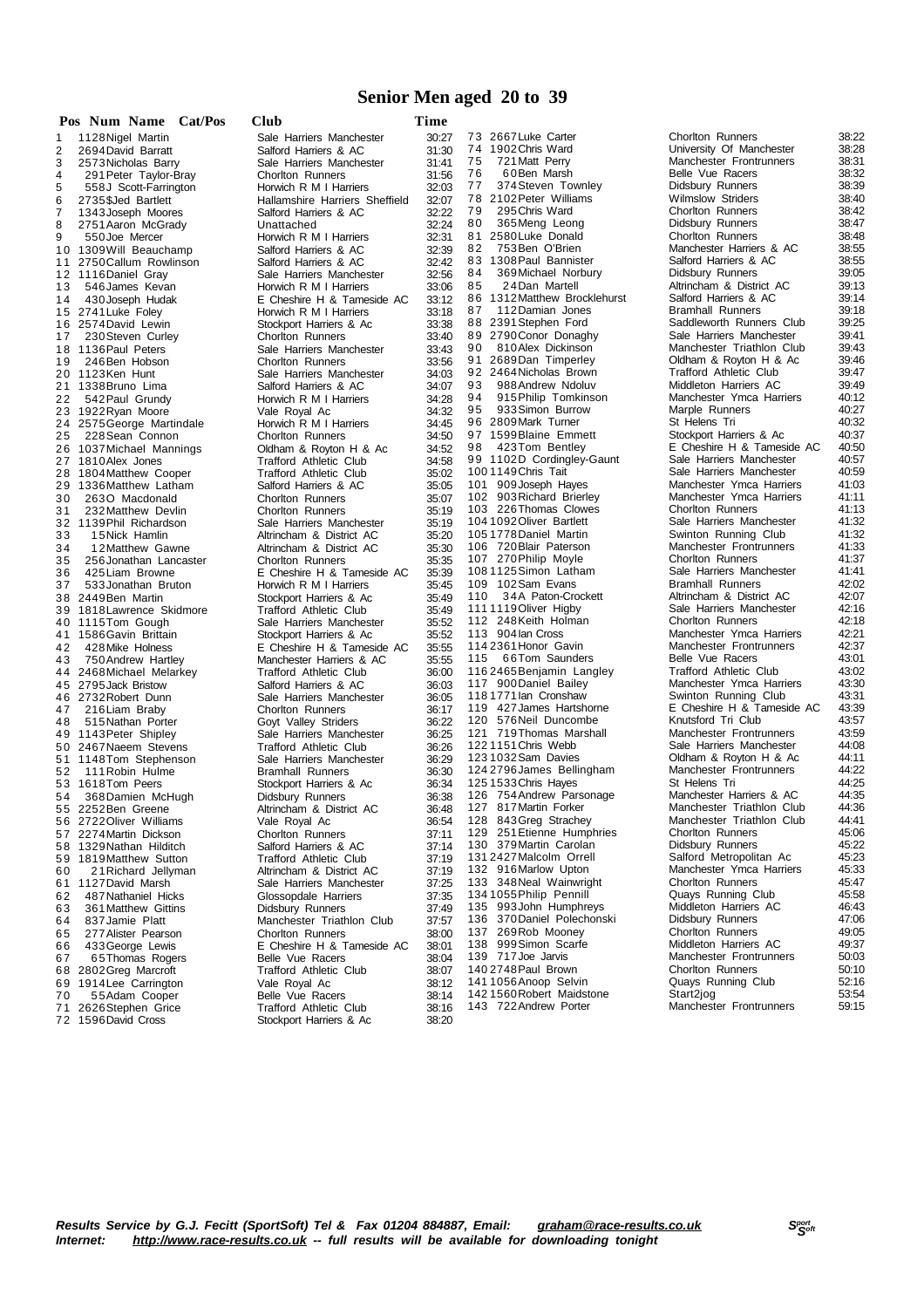### **Senior Men (Vets) aged 40 to 44**

| Pos            | Num Name Cat/Pos         | <b>Club</b>                      | Time  |    |                                                     |                                   |       |
|----------------|--------------------------|----------------------------------|-------|----|-----------------------------------------------------|-----------------------------------|-------|
| 1              | 31 David Norman          | V40 1 Altrincham & District AC   | 32:38 | 42 | 366Dan Levin                                        | V4042 Didsbury Runners            | 40:39 |
| 2              | 2463 Gavin Tomlinson     | V40 2 Trafford Athletic Club     | 32:43 |    | 43 1319 Paul Creighton                              | V4043 Salford Harriers & AC       | 40:42 |
| 3              | 2806 Dean Hughes         | V40 3 Chorlton Runners           | 33:22 |    | 44 1776 Richard Jackson                             | V4044 Swinton Running Club        | 40:42 |
| 4              | 286 Matthew Shaw         | V40 4 Chorlton Runners           | 33:48 |    | 45 2577 Andrew Keary                                | V4045 Knutsford Tri Club          | 40:59 |
| 5              | 303 David Wyeth          | V40 5 Chorlton Runners           | 33:58 |    | 46 1535 Alan McKeegan                               | V4046 St Helens Tri               | 41:21 |
| 6              | 1089 Matthew Barnes      | V40 6 Sale Harriers Manchester   | 34:01 |    | 47 2065 Allan McCormick                             | V4047 Wilmslow Running Club       | 41:33 |
| $\overline{7}$ | 498 Chris Webb           | V40 7 Glossopdale Harriers       | 34:55 | 48 | 399 Graham Brownhill                                | V4048 Dragons Running Club (sale) | 41:39 |
| 8              | 2053 Richard Coen        | V40 8 Wilmslow Running Club      | 35:02 |    | 49 1030 Paul Bartholomew                            | V4049 Oldham & Royton H & Ac      | 42:13 |
| 9              | 1621J Scott-Buccleuch    | V40 9 Stockport Harriers & Ac    | 35:34 | 50 | 233 Kevin Duxbury                                   | V4050 Chorlton Runners            | 42:15 |
| 10             | 662 Mark Walker          | V4010 Macclesfield Harriers & AC | 35:36 |    | 51 2747\$John Roper                                 | V4051 Unattached                  | 42:29 |
|                | 11 1332 Robert Hughes    | V4011 Salford Harriers & AC      | 35:54 | 52 | 578 John Goggins                                    | V4052 Knutsford Tri Club          | 42:44 |
|                | 12 1727 Carl Krystek     | V4012 Stockport Tri Club         | 35:58 |    | 53 1919 Stuart Fraser                               | V4053 Vale Royal Ac               | 42:54 |
| 13             | 99 Matt Darnley          | V4013 Bramhall Runners           | 36:03 |    | 54 1110 Peter Fletcher                              | V4054 Sale Harriers Manchester    | 43:02 |
|                | 14 1477 Steven Anders    | V4014 St Helens Sutton Ac        | 36:09 |    | 55 1748 Michael McLaughlin V4055 Styal Running Club |                                   | 43:09 |
|                | 15 2400 Chris Donnelly   | V4015 Sale Harriers Manchester   | 36:12 |    | 56 1538 Patrick Neill                               | V4056 St Helens Tri               | 43:19 |
| 16             | 429 Mr Horner            | V4016 E Cheshire H & Tameside AC | 36:30 | 57 | 826 Abraham Ingersoll                               | V4057 Manchester Triathlon Club   | 43:23 |
| 17             | 234 Tim Fletcher         | V4017 Chorlton Runners           | 36:32 | 58 | 752 Alex Masidlover                                 | V4058 Manchester Harriers & AC    | 43:27 |
| 18             | 911 Craig Jones          | V4018 Manchester Ymca Harriers   | 37:03 | 59 | 373 Ben Stredder                                    | V4059 Didsbury Runners            | 43:34 |
|                | 19 2654 Jorden Burke     | V4019 Middleton Harriers AC      | 37:05 |    | 60 1597 Peter Dean                                  | V4060 Stockport Harriers & Ac     | 43:47 |
|                | 20 1107 Richard Edwards  | V4020 Sale Harriers Manchester   | 37:06 | 61 | 516 Chris Randall                                   | V4061 Goyt Valley Striders        | 43:52 |
|                | 21 1805 Tony Davenport   | V4021 Trafford Athletic Club     | 37:31 | 62 | 703P Anderson-Xuereb                                | V4062 Manchester Frontrunners     | 44:11 |
| 22             | 120 Matt Moran           | V4022 Bramhall Runners           | 37:43 | 63 | 996Stephen Lowe                                     | V4063 Middleton Harriers AC       | 44:29 |
| 23             | 740 Simon Bareford       | V4023 Manchester Harriers & AC   | 37:46 | 64 | 367 James Lord                                      | V4064 Didsbury Runners            | 44:32 |
|                | 24 1142 Paul Rowley      | V4024 Sale Harriers Manchester   | 37:50 | 65 | 261 Michael Lim                                     | V4065 Chorlton Runners            | 44:37 |
| 25             | 29Tom Moseley            | V4025 Altrincham & District AC   | 38:03 |    | 66 2787 Frankie Yan                                 | V4066 Belle Vue Racers            | 44:55 |
| 26             | 70Vic Walsh              | V4026 Belle Vue Racers           | 38:06 |    | 67 1772 Mike Donigan                                | V4067 Swinton Running Club        | 45:08 |
|                | 27 1484 Martin Johnson   | V4027 St Helens Sutton Ac        | 38:28 | 68 | 59 James Malone                                     | V4068 Belle Vue Racers            | 45:17 |
| 28             | 35 James Pattison        | V4028 Altrincham & District AC   | 38:34 |    | 69 2793 Ben Robertson                               | V4069 Glossopdale Harriers        | 45:25 |
|                | 29 1921 Rob McBain       | V4029 Vale Royal Ac              | 38:43 | 70 | 815 Chris Evans                                     | V4070 Manchester Triathlon Club   | 45:41 |
|                | 30 1803Dan Atkinson      | V4030 Trafford Athletic Club     | 38:54 | 71 | 995 Graham Jordan                                   | V4071 Middleton Harriers AC       | 46:02 |
|                | 31 1478 Chris Birkett    | V4031 St Helens Sutton Ac        | 38:57 |    | 72 1524 Gary Birch                                  | V4072 St Helens Tri               | 46:41 |
| 32             | 821 Rob Harper           | V4032 Manchester Triathlon Club  | 39:25 |    | 73 2805 Casey Longden                               | V4073 Manchester Harriers & AC    | 47:08 |
|                | 33 1588 Philip Burns     | V4033 Stockport Harriers & Ac    | 39:40 | 74 | 755 Neil Ryan                                       | V4074 Manchester Harriers & AC    | 47:24 |
| 34             | 115 Chris Kershaw        | V4034 Bramhall Runners           | 39:40 |    | 75 2744 \$Phil Hindmarsh                            | V4075 Unattached                  | 47:55 |
|                | 35 1131 Simon Bareford   | V4035 Unattached                 | 39:41 |    | 76 1420 Lee Marks                                   | V4076 Salford Metropolitan Ac     | 47:58 |
|                | 36 1108 Robert Fairbanks | V4036 Sale Harriers Manchester   | 39:42 | 77 | 577 Matthew Eglin                                   | V4077 Knutsford Tri Club          | 48:24 |
| 37             | 835 Paul O'Donoghue      | V4037 Manchester Triathlon Club  | 40:14 |    | 78 1726 Martyn Jones                                | V4078 Stockport Tri Club          | 48:31 |
|                | 38 2401 Robert Palmer    | V4038 Sale Harriers Manchester   | 40:17 |    | 79 2804 Duncan Gazeley                              | V4079 Dragons Running Club (sale) | 48:53 |
|                | 39 1090 Paul Barrett     | V4039 Sale Harriers Manchester   | 40:20 | 80 | 841 Declan Sealy                                    | V4080 Manchester Triathlon Club   | 50:31 |
| 40             | 715 Jono Guildford       | V4040 Manchester Frontrunners    | 40:25 | 81 | 711 Robert Dixon                                    | V4081 Manchester Frontrunners     | 53:29 |
| 41             | 656 Robert Hasler        | V4041 Macclesfield Harriers & AC | 40:29 |    |                                                     |                                   |       |

# **Senior Men (Vets) aged 45 to 49**

|                | Pos Num Name Cat/Pos       | <b>Club</b>                       | Time  |    |                          |                                  |       |
|----------------|----------------------------|-----------------------------------|-------|----|--------------------------|----------------------------------|-------|
| 1              | 1138 Gareth Raven          | V45 1 Sale Harriers Manchester    | 34:08 |    | 45 2746 SLee McKeown     | V4545 Unattached                 | 41:30 |
| $\overline{2}$ | 1816 Jeff Prest            | V45 2 Trafford Athletic Club      | 35:07 |    | 46 2808 Pete Woodhead    | V4546 Goyt Valley Striders       | 41:47 |
| 3              | 1342 Billy McCartney       | V45 3 Salford Harriers & AC       | 35:38 | 47 | 651 Richard Applewhite   | V4547 Macclesfield Harriers & AC | 42:39 |
| 4              | 1608 Malcolm Johnson       | V45 4 Stockport Harriers & Ac     | 35:55 |    | 48 1723 Paul Graveney    | V4548 Stockport Tri Club         | 42:44 |
| 5              | 1129 Stephen McCarron      | V45 5 Sale Harriers Manchester    | 35:59 | 49 | 2074 Matthew Taylor      | V4549 Wilmslow Running Club      | 42:49 |
| 6              | 2020 Neil Finegan          | V45 6 West Cheshire AC            | 36:01 |    | 50 1785 Kevin Woodward   | V4550 Swinton Running Club       | 42:56 |
| 7              | 2708Tim Hudspith           | V45 7 Stockport Harriers & Ac     | 36:07 |    | 51 1313 Richard Brook    | V4551 Salford Harriers & AC      | 42:59 |
| 8              | 1331 David Hudson          | V45 8 Salford Harriers & AC       | 36:10 | 52 | 272 Andy Nicol           | V4552 Chorlton Runners           | 43:05 |
| 9              | 36Andy Pickford            | V45 9 Altrincham & District AC    | 36:12 |    | 53 1528 Andrew Fenney    | V4553 St Helens Tri              | 43:06 |
| 10             | 241 Andrew Haney           | V4510 Chorlton Runners            | 36:12 | 54 | 117 Myles Mason          | V4554 Bramhall Runners           | 43:28 |
| 11             | 2050 Barry Archbold        | V4511 Wilmslow Running Club       | 36:24 | 55 | 508 Aidan Grant          | V4555 Goyt Valley Striders       | 43:33 |
|                | 12 1145 Matthew Spragg     | V4512 Sale Harriers Manchester    | 36:38 | 56 | 803 Damian Aspin         | V4556 Manchester Triathlon Club  | 43:38 |
|                | 13 1614 Ged McGrath        | V4513 Stockport Harriers & Ac     | 36:57 | 57 | 932Dan Britton           | V4557 Marple Runners             | 43:43 |
| 14             | 2614 David Maher           | V4514 Stockport Harriers & Ac     | 36:59 |    | 58 1768 Steve Billington | V4558 Swinton Running Club       | 43:59 |
| 15             | 23 Richard Lane            | V4515 Altrincham & District AC    | 36:59 | 59 | 660 Gareth Stockdale     | V4559 Macclesfield Harriers & AC | 44:05 |
|                | 16 2743Ed Buckley          | V4516 Altrincham & District AC    | 37:05 | 60 | 830 Phil Mayall          | V4560 Manchester Triathlon Club  | 44:09 |
|                | 17 1076 Michael Stansfield | V4517 Saddleworth Runners Club    | 37:12 | 61 | 100M Deschoolmeester     | V4561 Bramhall Runners           | 44:38 |
|                | 18 2448 Paul Brooks        | V4518 Stockport Harriers & Ac     | 37:15 |    | 62 2617 Duncan Beech     | V4562 Swinton Running Club       | 44:41 |
|                | 19 1111 Tom Fordyce        | V4519 Sale Harriers Manchester    | 37:20 |    | 63 2680 David Lawrance   | V4563 Macclesfield Harriers & AC | 44:42 |
|                | 20 1112 Olivier Gaillemin  | V4520 Sale Harriers Manchester    | 37:23 | 64 | 262 Sean Lord            | V4564 Chorlton Runners           | 44:58 |
|                | 21 1617 lain Murdoch       | V4521 Stockport Harriers & Ac     | 37:28 |    | 65 2262 Steve McGovern   | V4565 Bramhall Runners           | 45:14 |
| 22             | 267 James Moles            | V4522 Chorlton Runners            | 37:30 | 66 | 127 Russell Sutton       | V4566 Bramhall Runners           | 45:36 |
| 23             | 2794 Stefan Bramwell       | V4523 Glossopdale Harriers        | 38:10 | 67 | 756 Chris Sewart         | V4567 Manchester Harriers & AC   | 45:37 |
| 24             | 540 Daniel Gilbert         | V4524 Horwich R M I Harriers      | 38:11 | 68 | 253 lan Jameson          | V4568 Chorlton Runners           | 45:43 |
| 25             | 14Tim Greenald             | V4525 Altrincham & District AC    | 38:17 | 69 | 250 Stephen Hughes       | V4569 Chorlton Runners           | 46:07 |
|                | 26 1038 Lee Robinson       | V4526 Oldham & Royton H & Ac      | 38:40 |    | 70 1734 Colin Shore      | V4570 Stockport Tri Club         | 46:31 |
|                | 27 1529 Michael Forber     | V4527 St Helens Tri               | 38:45 | 71 | 757 Andy Tulip           | V4571 Manchester Harriers & AC   | 46:38 |
| 28             | 538 Chris Essex-Crosby     | V4528 Horwich R M I Harriers      | 39:00 | 72 | 751 James Hinde          | V4572 Manchester Harriers & AC   | 46:48 |
|                | 29 2724 Dave Sutton        | V4529 West Cheshire Athletic Club | 39:29 | 73 | 160 Adam Potts           | V4573 Bramhall Runners           | 47:04 |
| 30             | 239 Paul Griffiths         | V4530 Chorlton Runners            | 39:30 | 74 | 2114 Paul Lockett        | V4574 Winston Runners            | 47:29 |
| 31             | 290 Nick Syrett            | V4531 Chorlton Runners            | 39:45 | 75 | 101 lan Dixon            | V4575 Bramhall Runners           | 48:50 |
|                | 32 1719 Nicholas Chick     | V4532 Stockport Tri Club          | 39.54 | 76 | 728Dan Whittaker         | V4576 Manchester Frontrunners    | 49:10 |
|                | 33 2447 Adrian Nutter      | V4533 Stockport Harriers & Ac     | 39:59 | 77 | 121 Mike Pease           | V4577 Bramhall Runners           | 49:11 |
|                | 34 1098 Nathan Cameron     | V4534 Sale Harriers Manchester    | 40:10 |    | 78 1722 Paul Farrington  | V4578 Stockport Tri Club         | 49:13 |
| 35             | 486 Jamie Helmer           | V4535 Glossopdale Harriers        | 40:19 |    | 79 1094 Matthew Bell     | V4579 Sale Harriers Manchester   | 50:39 |
| 36             | 950 Richard Williams       | V4536 Marple Runners              | 40:27 |    | 80 1610lan Kennedy       | V4580 Stockport Harriers & Ac    | 50:42 |
| 37             | 943 Pete Ogley             | V4537 Marple Runners              | 40:30 | 81 | 657 David Larkin         | V4581 Macclesfield Harriers & AC | 50:58 |
|                | 38 1607 David Hulley       | V4538 Stockport Harriers & Ac     | 40:34 | 82 | 56 James Corrigan        | V4582 Belle Vue Racers           | 51:01 |
| 39             | 848 Roger Thomas           | V4539 Manchester Triathlon Club   | 40:39 | 83 | 212Tim Blackwell         | V4583 Chorlton Runners           | 51:22 |
| 40             | 437 Dennis Thomas          | V4540 E Cheshire H & Tameside AC  | 40:45 |    | 84 1779 Leighton Medley  | V4584 Swinton Running Club       | 51:38 |
| 41             | 404 Richard Healy          | V4541 Dragons Running Club (sale) | 40:49 | 85 | 941 Martin Lynch         | V4585 Marple Runners             | 52:36 |
| 42             | 207 James Atkiss           | V4542 Chorlton Runners            | 41:00 |    | 86 1561 Matthew Savory   | V4586 Start2jog                  | 53:14 |
| 43             | 257 Paul Lancaster         | V4543 Chorlton Runners            | 41:26 | 87 | 63Daniel Moody           | V4587 Belle Vue Racers           | 53:56 |
| 44             | 1 Paul Abraham             | V4544 Altrincham & District AC    | 41:30 |    | 88 1154 Michael Wymer    | V4588 Sale Harriers Manchester   | 56:36 |

Results Service by G.J. Fecitt (SportSoft) Tel & Fax 01204 884887, Email: <u>[graham@race-results.co.uk](mailto:graham@race-results.co.uk)</u> S<sup>oon</sup><br>Internet: <u><http://www.race-results.co.uk></u> -- full results will be available for downloading tonight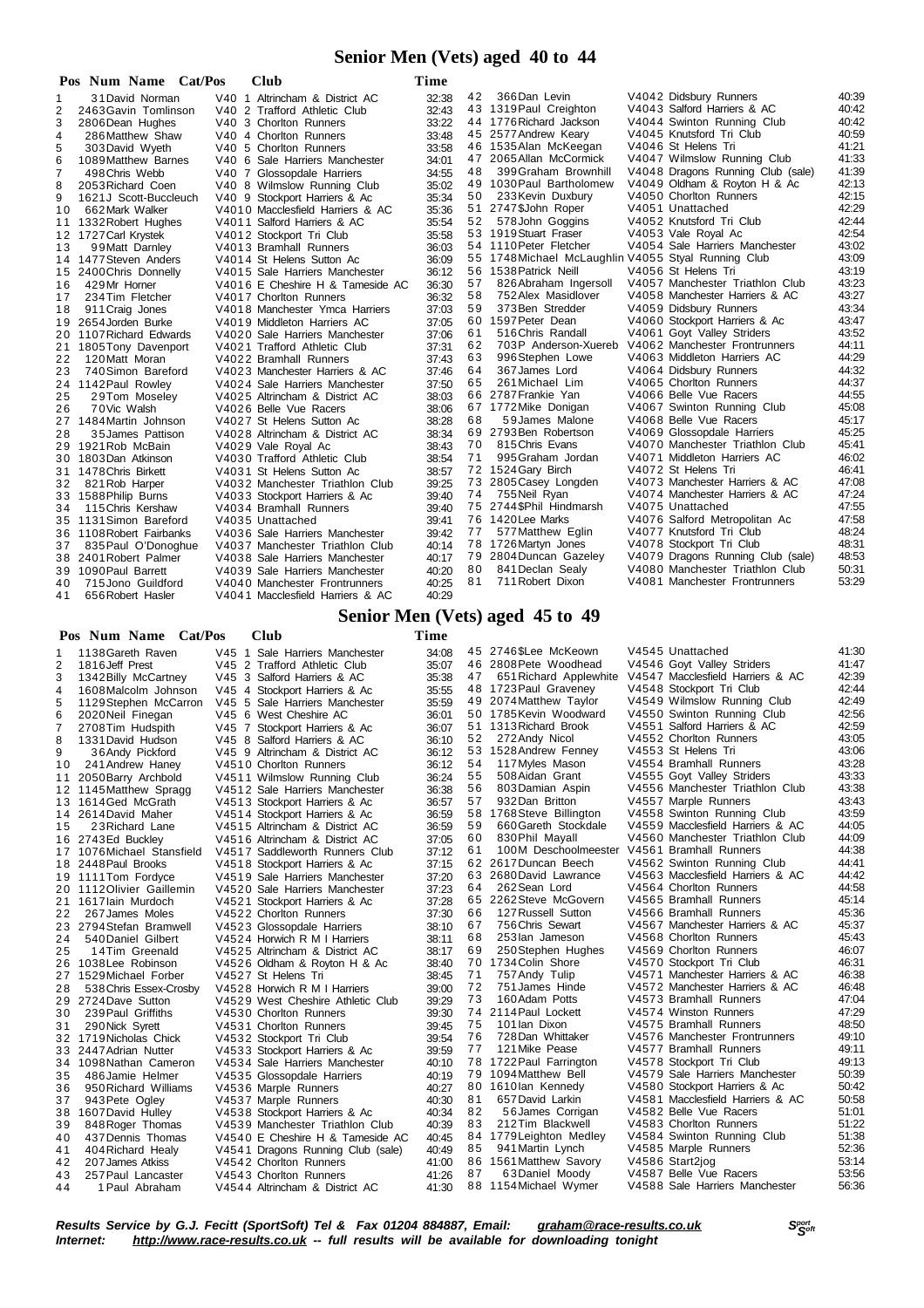#### **Senior Men (Vets) aged 50 to 54**

|    | Pos Num Name Cat/Pos       | Club                             | Time  |    |                           |                                   |       |
|----|----------------------------|----------------------------------|-------|----|---------------------------|-----------------------------------|-------|
|    | 541 Julian Goudge          | V50 1 Horwich R M I Harriers     | 35:44 |    | 31 1957 Mark Gregory      | V5031 Warrington A C              | 44:40 |
| 2  | 123 Andy Porter            | V50 2 Bramhall Runners           | 36:27 |    | 32 1113 Steve Gavin       | V5032 Sale Harriers Manchester    | 44:45 |
| 3  | 1965 David Watson          | V50 3 Warrington A C             | 36:31 |    | 33 2462 Gary Wolstencroft | V5033 Trafford Athletic Club      | 44:47 |
| 4  | 2553 lan Grime             | V50 4 Salford Harriers & AC      | 36:56 | 34 | 659 Steve Lomas           | V5034 Macclesfield Harriers & AC  | 45:04 |
| 5  | 914 Tim Shanker            | V50 5 Manchester Ymca Harriers   | 37:32 |    | 35 1927 Mark Pilliner     | V5035 Vale Royal Ac               | 45:19 |
| 6  | 1802 Matthew Lynas         | V50 6 Macclesfield Harriers & AC | 37:51 |    | 36 1729 Mark Pickles      | V5036 Stockport Tri Club          | 45:40 |
|    | 560 Marcus Taylor          | V50 7 Horwich R M I Harriers     | 37:54 | 37 | 1429 Mark Shuttleworth    | V5037 Salford Metropolitan Ac     | 45:55 |
| 8  | 2734\$Bryan Lomas          | V50 8 Congleton Harriers         | 37:55 | 38 | 33 Craig Partridge        | V5038 Altrincham & District AC    | 46:05 |
| 9  | 2014 Dave Alexander        | V50 9 West Cheshire AC           | 38:46 |    | 39 1054 Lee Dunn          | V5039 Quays Running Club          | 46:18 |
|    | 10 1594 James Corden       | V5010 Stockport Harriers & Ac    | 39:33 |    | 40 1541 Lee Stinch        | V5040 St Helens Tri               | 46:23 |
|    | 11 2426 Shane Wolstencroft | V5011 Salford Metropolitan Ac    | 39:40 | 41 | 1616lan Mulligan          | V5041 Stockport Harriers & Ac     | 46:36 |
| 12 | 1619Simon Pickard          | V5012 Stockport Harriers & Ac    | 39.50 | 42 | 108 Richard Hall          | V5042 Bramhall Runners            | 47:14 |
|    | 13 1930 Gareth Williams    | V5013 Vale Roval Ac              | 39:57 | 43 | 931 lan Bowker            | V5043 Marple Runners              | 47:15 |
|    | 14 2017 Andrew Claque      | V5014 West Cheshire AC           | 40:01 | 44 | 573 Matthew Azakli        | V5044 Knutsford Tri Club          | 47:31 |
|    | 15 1488 Andrew Wilson      | V5015 St Helens Sutton Ac        | 40:08 | 45 | 934 Neil Commins          | V5045 Marple Runners              | 47:46 |
|    | 16 1122 Peter Hulme        | V5016 Sale Harriers Manchester   | 40:11 |    | 46 1071 Richard Mercer    | V5046 Saddleworth Runners Club    | 48:03 |
| 17 | 285 lan Sharpe             | V5017 Chorlton Runners           | 40:14 | 47 | 2664 Darren Warburton     | V5047 Bramhall Runners            | 48:04 |
| 18 | 116 Lok Li                 | V5018 Bramhall Runners           | 41:22 |    | 48 2671 Alan Lamb         | V5048 Dragons Running Club (sale) | 48:13 |
| 19 | 1415 Paul Gee              | V5019 Salford Metropolitan Ac    | 41:35 | 49 | 98 Paul Cowell            | V5049 Bramhall Runners            | 48:25 |
| 20 | 20 Shaun Jackson           | V5020 Altrincham & District AC   | 41:36 |    | 50 2348 Barrie Thomason   | V5050 Macclesfield Harriers & AC  | 48:37 |
| 21 | 944 Darren Peatfield       | V5021 Marple Runners             | 41:40 |    | 51 1781 Jonathan Sides    | V5051 Swinton Running Club        | 49:19 |
| 22 | 2660 Frank Podd            | V5022 Bramhall Runners           | 41:44 | 52 | 402 Scott Damerum         | V5052 Dragons Running Club (sale) | 51:24 |
| 23 | 827 Tim Johns              | V5023 Manchester Triathlon Club  | 41:46 | 53 | 236 Mark Gamblin          | V5053 Chorlton Runners            | 51:59 |
|    | 24 1929 lan Simpson        | V5024 Vale Roval Ac              | 41:46 | 54 | 129 Mike Utting           | V5054 Bramhall Runners            | 52:21 |
|    | 25 2063 Nick Jackson       | V5025 Wilmslow Running Club      | 41:56 |    | 55 2266 Duncan Bryant     | V5055 Buxton AC                   | 52:34 |
|    | 26 2061 Jarrod Homer       | V5026 Wilmslow Running Club      | 42:04 |    | 56 2022 Phil Howe         | V5056 West Cheshire AC            | 53:25 |
| 27 | 833 John Murray            | V5027 Manchester Triathlon Club  | 43:24 | 57 | 852 Mark Wodrow           | V5057 Manchester Triathlon Club   | 53:33 |
|    | 28 1069 Kevin Jones        | V5028 Saddleworth Runners Club   | 43:32 | 58 | 586 Edward Taylor         | V5058 Knutsford Tri Club          | 55:46 |
|    | 29 2807 Darren Eckersley   | V5029 St Helens Tri              | 43:51 |    | 59 1718 Mike Bevan        | V5059 Stockport Tri Club          | 59:07 |
| 30 | 215 Warren Bowden          | V5030 Chorlton Runners           | 44:07 |    |                           |                                   |       |

#### **Senior Men (Vets) aged 55 to 59**

#### **Pos Num Name Cat/Pos Club Time** 1 2 2Richard Johnson V55 1 Altrincham & District AC 36:35 2 1964Stephen Watmough V55 2 Warrington A C 36:41 3 514Paul Oakley V55 3 Goyt Valley Striders 39:40 4 2593James Noakes V55 4 Macclesfield Harriers & AC 40:08 5 1 0Richard Evans V55 5 Altrincham & District AC 40:23 6 2714Richard Turner V55 6 Trafford Athletic Club 40:25 571 Kevin McCloskey V55 7 Macclesfield Harriers & AC<br>177 Andrew Lidstone V55 8 Buxton AC 8 177 Andrew Lidstone V 55 8 Buxton AC 41:43<br>9 704 David Barlow 455 9 Manchester Frontrunners 41:50 9 704David Barlow V55 9 Manchester Frontrunners 41:50<br>10 2347Julian Brown V5510 Macclesfield Harriers & AC 41:51 2347 Julian Brown V5510 Macclesfield Harriers & AC 41:51<br>1559 Craig Leith V5511 Start2jog 42:08 1 1 1559Craig Leith V551 1 Start2jog 42:08 12 665 Shaun Wilde V5512 Macclesfield Harriers & AC 42:53 1 3 2250Gordon Nicoll V551 3 Altrincham & District AC 43:08 14 723 Roberto Raso V5514 Manchester Frontrunners 43:14<br>15 2666 Neil Pearsons V5515 Buyton AC 43:29 15 2666 Neil Pearsons v 5515 Buxton AC 43:29<br>16 513 John Moore v 5516 Govt Valley Striders 44:16 16 513John Moore V5516 Goyt Valley Striders 44:16<br>17 2111 James Golden V5517 Winston Runners 44:18 17 2111 James Golden V5517 Winston Runners 44:18<br>17 2111 James Golden V5517 Winston Runners 44:18<br>18 432 Alan Kennedy V5518 E Cheshire H & Tameside AC 44:31 1 8 432Alan Kennedy V551 8 E Cheshire H & Tameside AC 44:31 2 2 2801Gary Tait V552 2 Styal Running Club 44:59 23 6 2Jimmy Mo  $V$ 5523 Belle Vue Racers 46:02<br>24 1583 Andrew Bell  $V$ 5524 Stockport Harriers & Ac 46:09 24 1583Andrew Bell v5524 Stockport Harriers & Ac 46:09<br>25 201 Paul Adams v5525 Choriton Runners 46:27 25 201 Paul Adams V5525 Chorlton Runners 46:27<br>26 661 Michael Thorley V5526 Macclesfield Harriers & AC 46:51 26 661 Michael Thorley V5526 Macclesfield Harriers & AC 46:51<br>27 2112 Anthony Harrison V5527 Winston Runners 47:17 V5527 Winston Runners 28 244 Justin Hayes V5528 Chorlton Runners 47:25<br>29 1623 Mike Shaw V5529 Stockport Harriers & Ac 47:41 2 9 1623Mike Shaw V552 9 Stockport Harriers & Ac 47:41 3 0 178Paul Markall V553 0 Buxton AC 48:40 3 1 2663Tim Byrne V553 1 Bramhall Runners 49:15 32 106 Mike Hall V5532 Bramhall Runners 49:29<br>33 1004 Anthony Walsh V5533 Middleton Harriers AC 49:54 V5533 Middleton Harriers AC 3 4 2370Craig Turner V553 4 Manchester Harriers & AC 50:14 3 5 107Mike Hall V553 5 Bramhall Runners 50:47 36 509Paul Hunt V5536 Goyt Valley Striders 51:28<br>37 1067Jed Finnigan V5537 Saddleworth Runners Club 51:31 3 7 1067Jed Finnigan V553 7 Saddleworth Runners Club 51:31 3 8 411Ian Yarwood V553 8 Dragons Running Club (sale) 53:05 V5539 Marple Runners

1 9 2460Richard Wallace V551 9 Trafford Athletic Club 44:50 20 1592Rob Cawley  $V5520$  Stockport Harriers & Ac  $44:50$ <br>21 748 Glen Gandy  $V5521$  Manchester Harriers & AC  $44:50$ 

V5521 Manchester Harriers & AC

#### **Senior Men (Vets) aged 60 to 64**

4 0 1766Mark Barton V554 0 Swinton Running Club 54:14 4 1 1542Azzam Taktak V554 1 St Helens Tri 55:06 1 238 Parker Stringer Stringers 11

| Pos Num Name Cat/Pos<br><b>Club</b><br>V60 1 Salford Harriers & AC<br>1 1320 Derek Crewe<br>V60 2 Salford Harriers & AC<br>2 1321 Gary Dale<br>3 1951 Stephen Burthem<br>V60 3 Warrington A C<br>V60 4 Sale Harriers Manchester<br>4 1137 Aidan Raftery<br>19David Hughes<br>V60 5 Altrincham & District AC<br>5<br>17 Graham Harrison<br>V60 6 Altrincham & District AC<br>6<br>480 David Chrystie-Lowe V60 7 Glossopdale Harriers<br>V60 8 Salford Metropolitan Ac<br>8 1427 Mike Race<br>V60 9 E Cheshire H & Tameside AC<br>431 Derek Hughes<br>9<br>531 David Barnes<br>V6010 Horwich R M I Harriers<br>10 | Time<br>38:30<br>40:44<br>41:44<br>43:03<br>43:54<br>44:08<br>44:49<br>46:54<br>46:59<br>47:26 | 11 1605 Tim Hargreaves<br>12 2285 Matt Biglin<br>13 1728 Simon Phillips<br>14 176 Peter Bailev<br>15 663 Mark Wheelton<br>16 408 Rob Todd<br>17 1926 Richard Pettitt<br>18 580 Martin Haywood<br>19 1002 Craig Sutherland<br>20 519 Chris Tetley | V6011 Stockport Harriers & Ac<br>V6012 Govt Valley Striders<br>V6013 Stockport Tri Club<br>V6014 Buxton AC<br>V6015 Macclesfield Harriers & AC<br>V6016 Dragons Running Club (sale)<br>V6017 Vale Royal Ac<br>V6018 Knutsford Tri Club<br>V6019 Middleton Harriers AC<br>V6020 Goyt Valley Striders | 48:44<br>49:44<br>49:56<br>50:13<br>51:45<br>52:33<br>52:46<br>53:35<br>55:04<br>57:58 |
|-----------------------------------------------------------------------------------------------------------------------------------------------------------------------------------------------------------------------------------------------------------------------------------------------------------------------------------------------------------------------------------------------------------------------------------------------------------------------------------------------------------------------------------------------------------------------------------------------------------------|------------------------------------------------------------------------------------------------|--------------------------------------------------------------------------------------------------------------------------------------------------------------------------------------------------------------------------------------------------|-----------------------------------------------------------------------------------------------------------------------------------------------------------------------------------------------------------------------------------------------------------------------------------------------------|----------------------------------------------------------------------------------------|
|-----------------------------------------------------------------------------------------------------------------------------------------------------------------------------------------------------------------------------------------------------------------------------------------------------------------------------------------------------------------------------------------------------------------------------------------------------------------------------------------------------------------------------------------------------------------------------------------------------------------|------------------------------------------------------------------------------------------------|--------------------------------------------------------------------------------------------------------------------------------------------------------------------------------------------------------------------------------------------------|-----------------------------------------------------------------------------------------------------------------------------------------------------------------------------------------------------------------------------------------------------------------------------------------------------|----------------------------------------------------------------------------------------|

#### **Senior Men (Vets) aged 65 to 69**

|   | Pos Num Name Cat/Pos                                   | - Club                         | Time                 |                     |                                |       |
|---|--------------------------------------------------------|--------------------------------|----------------------|---------------------|--------------------------------|-------|
|   | 1344 Stanley Owen                                      | V65 1 Salford Harriers & AC    | $5^{\circ}$<br>40:23 | 2117 Peter Walters  | V65 5 Winston Runners          | 48:27 |
|   |                                                        |                                |                      | 1916 John Clarke    | V65 6 Vale Royal Ac            | 48:29 |
|   | 37 Peter Pickwell                                      | V65 2 Altrincham & District AC | 45:45                |                     |                                |       |
|   | 3 1622 Steve Shaughnessy V65 3 Stockport Harriers & Ac |                                | 46:17                | 9 Mike Duncombe     | V65 7 Altrincham & District AC | 53:24 |
|   |                                                        |                                |                      | 947 David Shoesmith | V65 8 Marple Runners           | 56:58 |
| 4 | 64 Patrick O'Brien                                     | V65 4 Belle Vue Racers         | 47:10                |                     |                                |       |

#### **Senior Men (Vets) over 70**

|             | Pos Num Name Cat/Pos                                                   | - Club                                                                                    | Time                      |                                                               |  |                                                                                                |                           |
|-------------|------------------------------------------------------------------------|-------------------------------------------------------------------------------------------|---------------------------|---------------------------------------------------------------|--|------------------------------------------------------------------------------------------------|---------------------------|
| $2^{\circ}$ | 2539Andy Watts<br>484 Frank Fielding<br>3 1035 John Hudson             | V70 1 Wilmslow Running Club<br>V70 2 Glossopdale Harriers<br>V70 3 Oldham & Royton H & Ac | 45:20<br>46.54<br>47:03 8 | 55:11<br>990John Hall<br>27Hugh McKenna<br>1626 Robert Taylor |  | V75 2 Middleton Harriers AC<br>V70 6 Altrincham & District AC<br>V70 7 Stockport Harriers & Ac | 55:28<br>55:44<br>1:01:52 |
| 4           | 485 Rick Gwilt<br>5 2246 John Archer<br>6 744 Michael Cunningham V75 1 | V70 4 Glossopdale Harriers<br>V70 5 Sale Harriers Manchester<br>Manchester Harriers & AC  | 47:39 9<br>51:15          |                                                               |  |                                                                                                |                           |

Results Service by G.J. Fecitt (SportSoft) Tel & Fax 01204 884887, Email: [graham@race-results.co.uk](mailto:graham@race-results.co.uk)<br>Internet: http://www.race-results.co.uk -- full results will be available for downloading topight *Internet: <http://www.race-results.co.uk> -- full results will be available for downloading tonight*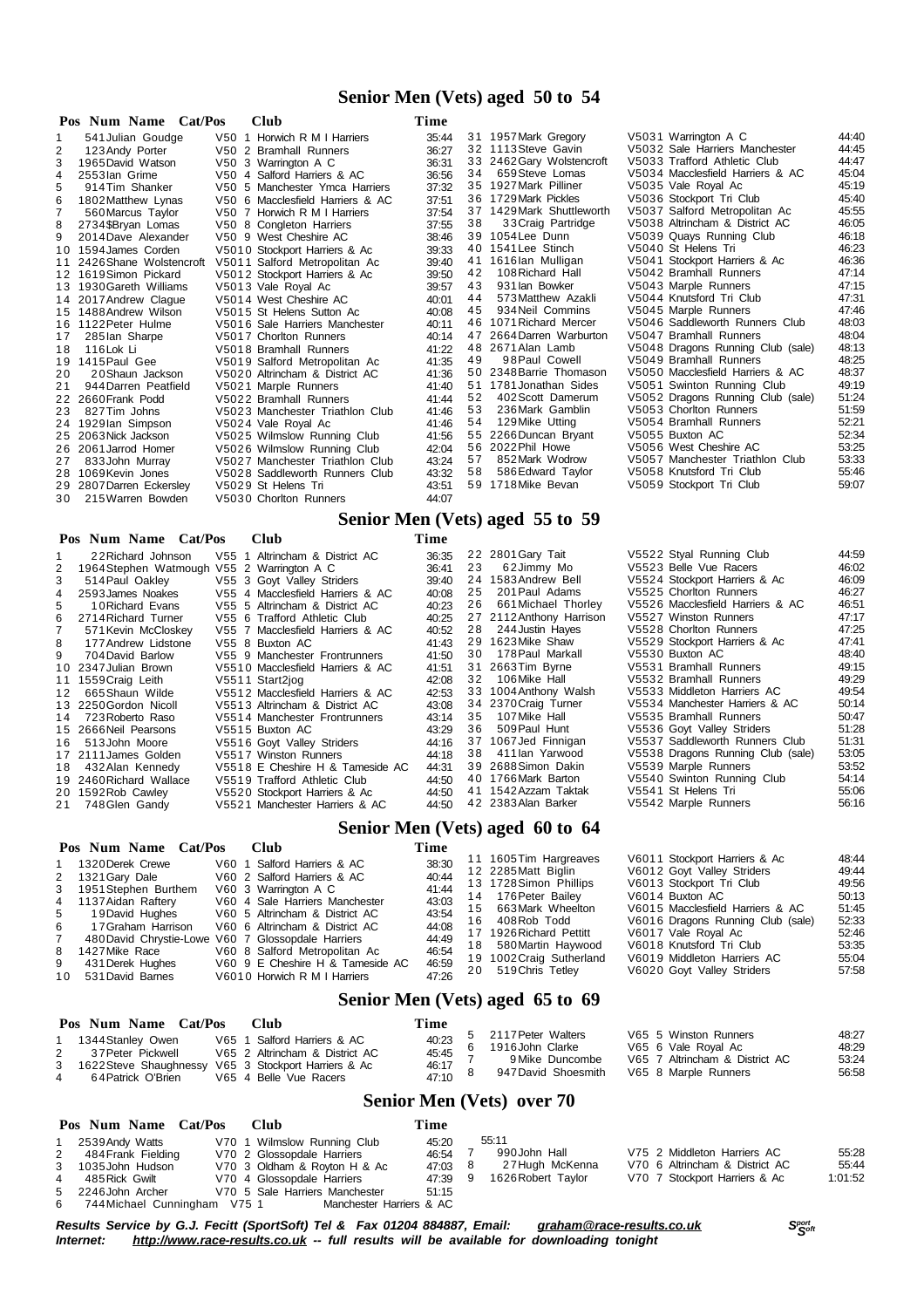### **Senior Men — FINAL RESULTS (\$=non-counter)**

|          | Pos Num Name Cat/Pos                                 | Club                                                             | Time           |                                                                      |                                                                  |                |
|----------|------------------------------------------------------|------------------------------------------------------------------|----------------|----------------------------------------------------------------------|------------------------------------------------------------------|----------------|
| -1       | 1128 Nigel Martin                                    | Sale Harriers Manchester                                         | 30:27          | 85<br>515 Nathan Porter                                              | Goyt Valley Striders                                             | 36:22          |
| 2        | 2694 David Barratt                                   | Salford Harriers & AC                                            | 31:30          | 86 2050 Barry Archbold                                               | V4511 Wilmslow Running Club                                      | 36:24          |
| 3        | 2573 Nicholas Barry                                  | Sale Harriers Manchester                                         | 31:41          | 87 1143 Peter Shipley                                                | Sale Harriers Manchester                                         | 36:25          |
| 4        | 291 Peter Taylor-Bray                                | <b>Chorlton Runners</b>                                          | 31:56          | 88 2467 Naeem Stevens                                                | <b>Trafford Athletic Club</b>                                    | 36:26          |
| 5        | 558J Scott-Farrington                                | Horwich R M I Harriers                                           | 32:03          | 89<br>123 Andy Porter<br>90 1148 Tom Stephenson                      | V50 2 Bramhall Runners<br>Sale Harriers Manchester               | 36:27<br>36:29 |
| 6<br>7   | 2735\$Jed Bartlett<br>1343 Joseph Moores             | Hallamshire Harriers Sheffield<br>Salford Harriers & AC          | 32:07<br>32:22 | 91<br>111 Robin Hulme                                                | <b>Bramhall Runners</b>                                          | 36:30          |
| 8        | 2751 Aaron McGrady                                   | Unattached                                                       | 32:24          | 92<br>429Mr Horner                                                   | V4016 E Cheshire H & Tameside AC                                 | 36:30          |
| 9        | 2007 Joseph Buckley                                  | U20 1 Warrington A C                                             | 32:25          | 93 1965 David Watson                                                 | V50 3 Warrington A C                                             | 36:31          |
| 10       | 550 Joe Mercer                                       | Horwich R M I Harriers                                           | 32:31          | 94<br>234 Tim Fletcher                                               | V4017 Chorlton Runners                                           | 36:32          |
| 11       | 1706 Edward Corden                                   | U20 2 Stockport Harriers & Ac                                    | 32:37          | 95 1618Tom Peers                                                     | Stockport Harriers & Ac                                          | 36:34          |
| 12       | 31 David Norman                                      | V40 1 Altrincham & District AC                                   | 32:38          | 96<br>22 Richard Johnson                                             | V55 1 Altrincham & District AC                                   | 36:35          |
|          | 13 1309 Will Beauchamp                               | Salford Harriers & AC                                            | 32:39          | 97 1145 Matthew Spragg                                               | V4512 Sale Harriers Manchester                                   | 36:38          |
|          | 14 2750 Callum Rowlinson                             | Salford Harriers & AC                                            | 32:42          | 98<br>368 Damien McHugh                                              | Didsbury Runners                                                 | 36:38<br>36:41 |
|          | 15 2463 Gavin Tomlinson<br>16 2738\$Sam Gilson       | V40 2 Trafford Athletic Club<br>U20 3 Rotherham Harriers And AC  | 32:43<br>32:55 | 99 1964 Stephen Watmough V55 2 Warrington A C<br>100 2252 Ben Greene | Altrincham & District AC                                         | 36:48          |
|          | 17 1116 Daniel Gray                                  | Sale Harriers Manchester                                         | 32:56          | 1012722 Oliver Williams                                              | Vale Royal Ac                                                    | 36:54          |
|          | 18 2138 Daniel Hayes                                 | U20 4 Wirral Ac                                                  | 33:04          | 102 2553 lan Grime                                                   | V50 4 Salford Harriers & AC                                      | 36:56          |
| 19       | 546 James Kevan                                      | Horwich R M I Harriers                                           | 33:06          | 1031614 Ged McGrath                                                  | V4513 Stockport Harriers & Ac                                    | 36:57          |
| 20       | 430 Joseph Hudak                                     | E Cheshire H & Tameside AC                                       | 33:12          | 104 2614 David Maher                                                 | V4514 Stockport Harriers & Ac                                    | 36:59          |
| 21       | 2741 Luke Foley                                      | Horwich R M I Harriers                                           | 33:18          | 105 23 Richard Lane                                                  | V4515 Altrincham & District AC                                   | 36:59          |
|          | 22 2806 Dean Hughes                                  | V40 3 Chorlton Runners                                           | 33:22          | 106 911 Craig Jones                                                  | V4018 Manchester Ymca Harriers                                   | 37:03          |
|          | 23 2574 David Lewin                                  | Stockport Harriers & Ac                                          | 33:38          | 107 2654 Jorden Burke<br>1082743Ed Buckley                           | V4019 Middleton Harriers AC<br>V4516 Altrincham & District AC    | 37:05<br>37:05 |
| 24       | 230 Steven Curley<br>25 2414 Joshua Dutton           | <b>Chorlton Runners</b><br>U20 5 Salford Harriers & AC           | 33:40<br>33:42 | 1091107 Richard Edwards                                              | V4020 Sale Harriers Manchester                                   | 37:06          |
|          | 26 1136 Paul Peters                                  | Sale Harriers Manchester                                         | 33:43          | 110 2274 Martin Dickson                                              | <b>Chorlton Runners</b>                                          | 37:11          |
| 27       | 286 Matthew Shaw                                     | V40 4 Chorlton Runners                                           | 33:48          | 1111707 Harry Ellwood                                                | U2012 Stockport Harriers & Ac                                    | 37:12          |
|          | 28 2739\$Joshua Wragg                                | U20 6 Rotherham Harriers And AC                                  | 33:55          | 1121076 Michael Stansfield                                           | V4517 Saddleworth Runners Club                                   | 37:12          |
| 29       | 246 Ben Hobson                                       | <b>Chorlton Runners</b>                                          | 33:56          | 1131329 Nathan Hilditch                                              | Salford Harriers & AC                                            | 37:14          |
| 30       | 303 David Wyeth                                      | V40 5 Chorlton Runners                                           | 33:58          | 114 2448 Paul Brooks                                                 | V4518 Stockport Harriers & Ac                                    | 37:15          |
|          | 31 1089 Matthew Barnes                               | V40 6 Sale Harriers Manchester                                   | 34:01          | 1151819Matthew Sutton                                                | Trafford Athletic Club                                           | 37:19          |
|          | 32 1123Ken Hunt                                      | Sale Harriers Manchester                                         | 34:03          | 116 21 Richard Jellyman                                              | Altrincham & District AC                                         | 37:19          |
|          | 33 1338 Bruno Lima                                   | Salford Harriers & AC                                            | 34:07          | 1171111Tom Fordyce<br>1181112 Olivier Gaillemin                      | V4519 Sale Harriers Manchester<br>V4520 Sale Harriers Manchester | 37:20<br>37:23 |
| 35       | 34 1138 Gareth Raven<br>650 Charlie Teare            | V45 1 Sale Harriers Manchester<br>U20 7 Liverpool Harriers & Ac  | 34:08<br>34:11 | 1191127 David Marsh                                                  | Sale Harriers Manchester                                         | 37:25          |
| 36       | 542 Paul Grundy                                      | Horwich R M I Harriers                                           | 34:28          | 1201617 lain Murdoch                                                 | V4521 Stockport Harriers & Ac                                    | 37:28          |
|          | 37 1922 Ryan Moore                                   | Vale Royal Ac                                                    | 34:32          | 121 267 James Moles                                                  | V4522 Chorlton Runners                                           | 37:30          |
| 38       | 569Toby Middleton                                    | U20 8 Horwich R M I Harriers                                     | 34:42          | 1221805Tony Davenport                                                | V4021 Trafford Athletic Club                                     | 37:31          |
|          | 39 2575 George Martindale                            | Horwich R M I Harriers                                           | 34:45          | 123 914 Tim Shanker                                                  | V50 5 Manchester Ymca Harriers                                   | 37:32          |
| 40       | 228 Sean Connon                                      | <b>Chorlton Runners</b>                                          | 34:50          | 124 487 Nathaniel Hicks                                              | Glossopdale Harriers                                             | 37:35          |
| 41       | 1037 Michael Mannings                                | Oldham & Royton H & Ac                                           | 34:52          | 125 120 Matt Moran                                                   | V4022 Bramhall Runners                                           | 37:43          |
| 42       | 498 Chris Webb                                       | V40 7 Glossopdale Harriers                                       | 34:55          | 126 1521 Michael Brussels                                            | U2013 St Helens Sutton Ac                                        | 37:46          |
|          | 43 1810 Alex Jones                                   | <b>Trafford Athletic Club</b>                                    | 34:58          | 127 740 Simon Bareford<br>128 2803 Alex Macfarlane                   | V4023 Manchester Harriers & AC<br>U2014 Stockport Harriers & Ac  | 37:46<br>37:49 |
|          | 44 2053 Richard Coen<br>45 1804 Matthew Cooper       | V40 8 Wilmslow Running Club<br><b>Trafford Athletic Club</b>     | 35:02<br>35:02 | 129 361 Matthew Gittins                                              | Didsbury Runners                                                 | 37:49          |
|          | 46 1336 Matthew Latham                               | Salford Harriers & AC                                            | 35:05          | 1301142 Paul Rowley                                                  | V4024 Sale Harriers Manchester                                   | 37:50          |
| 47       | 2630 Macdonald                                       | <b>Chorlton Runners</b>                                          | 35:07          | 1311802 Matthew Lynas                                                | V50 6 Macclesfield Harriers & AC                                 | 37:51          |
|          | 48 1816 Jeff Prest                                   | V45 2 Trafford Athletic Club                                     | 35:07          | 132 560 Marcus Taylor                                                | V50 7 Horwich R M I Harriers                                     | 37:54          |
|          | 49 1710 Tobin Rose                                   | U20 9 Stockport Harriers & Ac                                    | 35:19          | 1332734\$Bryan Lomas                                                 | V50 8 Congleton Harriers                                         | 37:55          |
| 50       | 232 Matthew Devlin                                   | <b>Chorlton Runners</b>                                          | 35:19          | 134 837 Jamie Platt                                                  | Manchester Triathlon Club                                        | 37:57          |
|          | 51 1139 Phil Richardson                              | Sale Harriers Manchester                                         | 35:19          | 135 277 Alister Pearson                                              | <b>Chorlton Runners</b><br>E Cheshire H & Tameside AC            | 38:00          |
| 52       | 15 Nick Hamlin                                       | Altrincham & District AC<br>Altrincham & District AC             | 35:20<br>35:30 | 136 433 George Lewis<br>137<br>29Tom Moseley                         | V4025 Altrincham & District AC                                   | 38:01<br>38:03 |
| 53       | 12 Matthew Gawne<br>54 1621J Scott-Buccleuch         | V40 9 Stockport Harriers & Ac                                    | 35:34          | 138<br>65 Thomas Rogers                                              | Belle Vue Racers                                                 | 38:04          |
| 55       | 256 Jonathan Lancaster                               | Chorlton Runners                                                 | 35:35          | 139<br>70Vic Walsh                                                   | V4026 Belle Vue Racers                                           | 38:06          |
| 56       | 662 Mark Walker                                      | V4010 Macclesfield Harriers & AC                                 | 35:36          | 140 2802 Greg Marcroft                                               | <b>Trafford Athletic Club</b>                                    | 38:07          |
| 57       | 1342 Billy McCartney                                 | V45 3 Salford Harriers & AC                                      | 35:38          | 141 2794 Stefan Bramwell                                             | V4523 Glossopdale Harriers                                       | 38:10          |
| 58       | 425 Liam Browne                                      | E Cheshire H & Tameside AC                                       | 35:39          | 142 540 Daniel Gilbert                                               | V4524 Horwich R M I Harriers                                     | 38:11          |
| 59       | 2238 Charlie Smith                                   | U2010 Manchester Metropolitan Uni                                | 35:42          | 1431914 Lee Carrington                                               | Vale Royal Ac                                                    | 38:12          |
| 60       | 541 Julian Goudge                                    | V50 1 Horwich R M I Harriers                                     | 35:44          | 144 55Adam Cooper                                                    | Belle Vue Racers<br><b>Trafford Athletic Club</b>                | 38:14<br>38:16 |
| 61       | 533 Jonathan Bruton<br>62 2449Ben Martin             | Horwich R M I Harriers<br>Stockport Harriers & Ac                | 35:45<br>35:49 | 145 2626 Stephen Grice<br>146<br>14Tim Greenald                      | V4525 Altrincham & District AC                                   | 38:17          |
|          | 63 1818 Lawrence Skidmore                            | <b>Trafford Athletic Club</b>                                    | 35:49          | 147 1596 David Cross                                                 | Stockport Harriers & Ac                                          | 38:20          |
|          | 64 1115Tom Gough                                     | Sale Harriers Manchester                                         | 35:52          | 148 2667 Luke Carter                                                 | Chorlton Runners                                                 | 38:22          |
|          | 65 1586 Gavin Brittain                               | Stockport Harriers & Ac                                          | 35:52          | 149 1902 Chris Ward                                                  | University Of Manchester                                         | 38:28          |
|          | 66 1332 Robert Hughes                                | V4011 Salford Harriers & AC                                      | 35:54          | 150 1484 Martin Johnson                                              | V4027 St Helens Sutton Ac                                        | 38:28          |
| 67       | 428 Mike Holness                                     | E Cheshire H & Tameside AC                                       | 35:55          | 151 1320 Derek Crewe                                                 | V60 1 Salford Harriers & AC                                      | 38:30          |
| 68       | 1608 Malcolm Johnson                                 | V45 4 Stockport Harriers & Ac                                    | 35:55          | 152 721 Matt Perry                                                   | Manchester Frontrunners                                          | 38:31          |
| 69       | 750 Andrew Hartley                                   | Manchester Harriers & AC                                         | 35:55          | 60Ben Marsh<br>153                                                   | Belle Vue Racers                                                 | 38:32          |
|          | 70 2353 Laurence Manley                              | U2011 Macclesfield Harriers & AC                                 | 35:56          | 154<br>35 James Pattison                                             | V4028 Altrincham & District AC                                   | 38:34          |
|          | 71 1727 Carl Krystek                                 | V4012 Stockport Tri Club                                         | 35:58          | 155 374 Steven Townley<br>156 475 Michael Obi                        | Didsbury Runners<br>U2015 E Cheshire H & Tameside AC             | 38:39<br>38:40 |
|          | 72 1129 Stephen McCarron<br>73 2468 Michael Melarkey | V45 5 Sale Harriers Manchester<br><b>Trafford Athletic Club</b>  | 35:59<br>36:00 | 1571038Lee Robinson                                                  | V4526 Oldham & Royton H & Ac                                     | 38:40          |
|          | 74 2020 Neil Finegan                                 | V45 6 West Cheshire AC                                           | 36:01          | 158 2102 Peter Williams                                              | <b>Wilmslow Striders</b>                                         | 38:40          |
|          | 75 2795 Jack Bristow                                 | Salford Harriers & AC                                            | 36:03          | 159 295 Chris Ward                                                   | Chorlton Runners                                                 | 38:42          |
| 76       | 99 Matt Darnley                                      | V4013 Bramhall Runners                                           | 36:03          | 160 1921 Rob McBain                                                  | V4029 Vale Royal Ac                                              | 38:43          |
|          | 77 2732 Robert Dunn                                  | Sale Harriers Manchester                                         | 36:05          | 1611529 Michael Forber                                               | V4527 St Helens Tri                                              | 38:45          |
|          | 78 2708 Tim Hudspith                                 | V45 7 Stockport Harriers & Ac                                    | 36:07          | 162 2014 Dave Alexander                                              | V50 9 West Cheshire AC                                           | 38:46          |
|          | 79 1477 Steven Anders                                | V4014 St Helens Sutton Ac                                        | 36:09          | 163 365 Meng Leong                                                   | Didsbury Runners                                                 | 38:47          |
| 80       | 1331 David Hudson                                    | V45 8 Salford Harriers & AC                                      | 36:10          | 164 2580 Luke Donald<br>165 2471 George Glennon                      | Chorlton Runners<br>U2016 Trafford Athletic Club                 | 38:48<br>38:52 |
| 81<br>82 | 2400 Chris Donnelly<br>36 Andy Pickford              | V4015 Sale Harriers Manchester<br>V45 9 Altrincham & District AC | 36:12<br>36:12 | 166 1803 Dan Atkinson                                                | V4030 Trafford Athletic Club                                     | 38:54          |
| 83       | 241 Andrew Haney                                     | V4510 Chorlton Runners                                           | 36:12          | 167 753 Ben O'Brien                                                  | Manchester Harriers & AC                                         | 38:55          |
| 84       | 216 Liam Braby                                       | <b>Chorlton Runners</b>                                          | 36:17          | 168 1308 Paul Bannister                                              | Salford Harriers & AC                                            | 38:55          |
|          |                                                      |                                                                  |                | 169 1478 Chris Birkett                                               | V4031 St Helens Sutton Ac                                        | 38:57          |

Results Service by G.J. Fecitt (SportSoft) Tel & Fax 01204 884887, Email: [graham@race-results.co.uk](mailto:graham@race-results.co.uk)<br>Internet: http://www.race-results.co.uk -- full results will be available for downloading tonight *Internet: <http://www.race-results.co.uk> -- full results will be available for downloading tonight*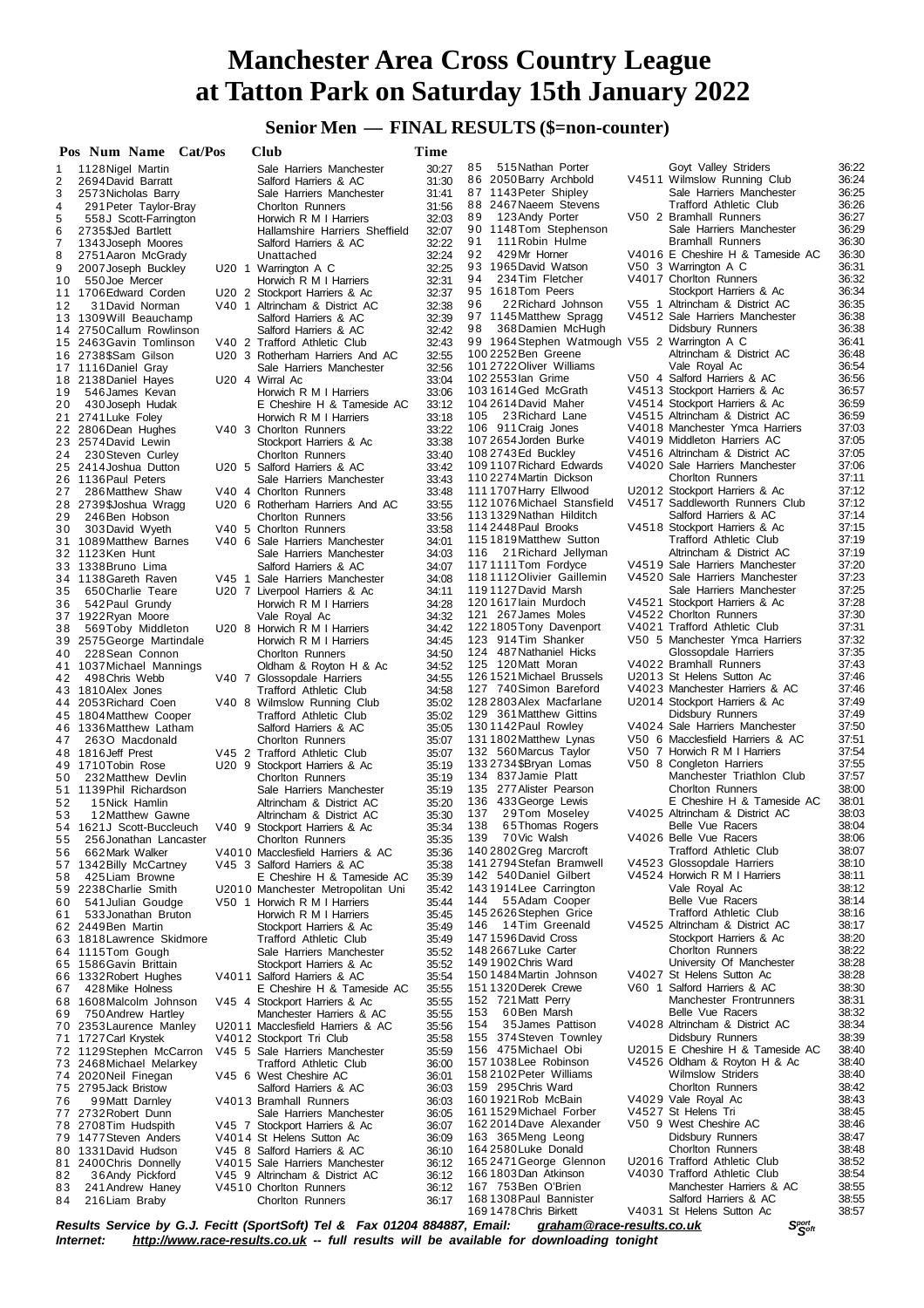174 1312 Matthew Brocklehurst 185 2790 Conor Donaghy Sale Harriers<br>186 1131 Simon Bareford V4035 Unattached 209 1 0 Richard Evans V55 5 Altrincham & District AC<br>210 1344 Stanley Owen V65 1 Salford Harriers & AC 259 2063 Nick Jackson V5025 Wilmslow Running Club 41:56<br>260 102 Sam Evans Bramhall Runners 42:02

170 538 Chris Essex-Crosby V4528 Horwich R M I Harriers 39:00<br>171 369 Michael Norbury Didsbury Runners 39:05 171 369 Michael Norbury **Didsbury Runners** 39:05<br>172 1907 Louis Hudson U2017 University Of Manchester 39:05 172 1907 Louis Hudson **U2017 University Of Manchester** 39:05<br>173 24 Dan Martell **Manchester Altrincham & District AC** 39:13 Altrincham & District AC 39:13<br>Salford Harriers & AC 39:14 175 112Damian Jones Bramhall Runners 39:18 176 2391 Stephen Ford Saddleworth Runners Club 39:25<br>177 821 Rob Harper V4032 Manchester Triathlon Club 39:25 177 821 Rob Harper V4032 Manchester Triathlon Club 39:25<br>178 2724 Dave Sutton V4529 West Cheshire Athletic Club 39:29 178 2724 Dave Sutton V4529 West Cheshire Athletic Club<br>179 239 Paul Griffiths V4530 Chorlton Runners 179 239 Paul Griffiths V4530 Chorlton Runners 39:30<br>1801594 James Corden V5010 Stockport Harriers & Ac 39:33 180 1594James Corden V501 0 Stockport Harriers & Ac 39:33 V4033 Stockport Harriers & Ac 182 115 Chris Kershaw V4034 Bramhall Runners 39:40<br>183 24 26 Shane Wolstencroft V5011 Salford Metropolitan Ac 39:40 183 2426Shane Wolstencroft V501 1 Salford Metropolitan Ac 39:40 V55 3 Goyt Valley Striders 39:40<br>Sale Harriers Manchester 39:41 186 1131 Simon Bareford V4035 Unattached 39:41 39:41 187 1108 Robert Fairbanks V4036 Sale Harriers Manchester 39:42<br>188 810 Alex Dickinson Manchester Triathlon Club 39:43 Manchester Triathlon Club<br>V4531 Chorlton Runners 189 290Nick Syrett V453 1 Chorlton Runners 39:45 190 2689Dan Timperley Oldham & Royton H & Ac 39:46 191 2464Nicholas Brown Trafford Athletic Club 39:47 192 988 Andrew Ndoluv Middleton Harriers AC 39:49<br>1931619 Simon Pickard V5012 Stockport Harriers & Ac 39:50 193 1619 Simon Pickard V501 2 Stockport Harriers & Ac 39:50<br>194 1719 Nicholas Chick V453 2 Stockport Tri Club 39:54 V4532 Stockport Tri Club 195 2377Harri Jackson U201 8 Manchester Metropolitan Uni 39:54 196 1930 Gareth Williams V501 3 Vale Royal Ac 39:57<br>196 1930 Gareth Williams V501 3 Vale Royal Ac 39:57<br>197 2447 Adrian Nutter V4533 Stockport Harriers & Ac 39:59 197 2447Adrian Nutter V453 3 Stockport Harriers & Ac 39:59 198 2017 Andrew Clague V5014 West Cheshire AC 40:01<br>199 1488 Andrew Wilson V5015 St Helens Sutton Ac 40:08 199 1488 Andrew Wilson V5015 St Helens Sutton Ac 40:08<br>200 2593 James Noakes V55 4 Macclesfield Harriers & AC 40:08 V55 4 Macclesfield Harriers & AC 201 1098Nathan Cameron V453 4 Sale Harriers Manchester 40:10 V5016 Sale Harriers Manchester 40:11<br>Manchester Ymca Harriers 40:12 203 915Philip Tomkinson Manchester Ymca Harriers 40:12 204 835 Paul O'Donoghue V4037 Manchester Triathlon Club 40:14<br>205 285 lan Sharpe V5017 Chorlton Runners 40:14 205 285 Ian Sharpe  $\frac{10.14}{2062401}$  Runners 40:14<br>206 2401 Robert Palmer V4038 Sale Harriers Manchester 40:17 206 2401 Robert Palmer V4038 Sale Harriers Manchester 40:17<br>207 486 Jamie Helmer V4535 Glossopdale Harriers 40:19 V4535 Glossopdale Harriers 208 1090 Paul Barrett V4039 Sale Harriers Manchester 40:20<br>209 10 Richard Evans V55 5 Altrincham & District AC 40:23 210 1344Stanley Owen V65 1 Salford Harriers & AC 40:23 211 715Jono Guildford V4040 Manchester Frontrunners 40:25<br>212 2714 Richard Turner V55 6 Trafford Athletic Club 40:25 V55 6 Trafford Athletic Club<br>Marple Runners 213 933Simon Burrow Marple Runners 40:27 214 950 Richard Williams V4536 Marple Runners 40:27<br>215 656 Robert Hasler V4041 Macclesfield Harriers & AC 40:29 V4041 Macclesfield Harriers & AC V4537 Marple Runners 40:30<br>20:32 St Helens Tri 40:32 217 2809Mark Turner St Helens Tri 40:32 V4538 Stockport Harriers & Ac 40:34<br>20:34 Stockport Harriers & Ac 40:37 219 1599Blaine Emmett Stockport Harriers & Ac 40:37 220 366Dan Levin V404 2 Didsbury Runners 40:39 221 848 Roger Thomas V4539 Manchester Triathlon Club<br>222 1319 Paul Creighton V4043 Salford Harriers & AC 222 1319 Paul Creighton V4043 Salford Harriers & AC 40:42<br>223 1776 Richard Jackson V4044 Swinton Running Club 40:42 223 1776Richard Jackson V404 4 Swinton Running Club 40:42 224 1321Gary Dale V60 2 Salford Harriers & AC 40:44 225 437 Dennis Thomas V4540 E Cheshire H & Tameside AC 40:45<br>226 404 Richard Healy V4541 Dragons Running Club (sale) 40:49 226 404 Richard Healy V4541 Dragons Running Club (sale) 40:49<br>227 423 Tom Bentley E Cheshire H & Tameside AC 40:50 E Cheshire H & Tameside AC<br>255 7 Macclesfield Harriers & AC 228 571Kevin McCloskey V55 7 Macclesfield Harriers & AC 40:52 229 1102D Cordingley-Gaunt Sale Harriers Manchester 40:57<br>230 1149 Chris Tait Sale Harriers Manchester 40:59 230 1149 Chris Tait (20:59 Sale Harriers Manchester 40:59 1149 Christ Actor 40:59 231 2577 Andrew Keary V4045 Knutsford Tri Club 40:59<br>232 207 James Atkiss V4542 Chorlton Runners 41:00 232 207 James Atkiss V4542 Chorlton Runners 41:00<br>233 909 Joseph Hayes Manchester Ymca Harriers 41:03 Manchester Ymca Harriers 234 903Richard Brierley Manchester Ymca Harriers 41:11 235 226 Thomas Clowes Chorlton Runners 41:13<br>236 1535 Alan McKeegan V4046 St Helens Tri 41:21 236 1535Alan McKeegan V404 6 St Helens Tri 41:21 237 116Lok Li V501 8 Bramhall Runners 41:22 238 257 Paul Lancaster 19454 3 Chorlton Runners 11:26<br>239 1 Paul Abraham 19454 4 Altrincham 8 District AC 41:30 V4544 Altrincham & District AC 41:30<br>V4545 Unattached 41:30 240 2746 \$Lee McKeown V4545 Unattached 41:30<br>241 1092 Oliver Bartlett Sale Harriers Manchester 41:32 241 1092 Oliver Bartlett Sale Harriers Manchester Sale Harriers Manchester 1242 1778 Daniel Martin 242 1778Daniel Martin Swinton Running Club 41:32 243 2065 Allan McCormick V4047 Wilmslow Running Club 41:33<br>244 720 Blair Paterson Manchester Frontrunners 41:33 244 720 Blair Paterson Manchester Frontrunners 41:33<br>245 1415 Paul Gee 195019 Salford Metropolitan Ac 41:35 245 1415Paul Gee V501 9 Salford Metropolitan Ac 41:35 246 20 Shaun Jackson V5020 Altrincham & District AC 41:36<br>247 270 Philip Movle Chorton Runners 41:37 247 270 Philip Moyle Chorlton Runners 41:37<br>248 399 Graham Brownhill V4048 Dragons Running Club (sale) 41:39 V4048 Dragons Running Club (sale) 249 944 Darren Peatfield V5021 Marple Runners (41:40)<br>250 1125 Simon Latham (41:41 Sale Harriers Manchester (41:41 250 1125Simon Latham Sale Harriers Manchester 41:41 251 177Andrew Lidstone V55 8 Buxton AC 41:43 V5022 Bramhall Runners 41:44<br>V60 3 Warrington A C 41:44 253 1951Stephen Burthem V60 3 Warrington A C 41:44 V5023 Manchester Triathlon Club 255 1929 Ian Simpson v 5024 Vale Royal Ac 41:46<br>256 2808 Pete Woodhead v 4546 Govt Vallev Striders 41:47 256 2808 Pete Woodhead V454 6 Goyt Valley Striders 41:47<br>257 704 David Barlow V55 9 Manchester Frontrunners 41:50 257 704 David Barlow V55 9 Manchester Frontrunners 41:50<br>258 2347 Julian Brown V55 9 Manchester Frontrunners 41:50 258 2347Julian Brown V551 0 Macclesfield Harriers & AC 41:51

285 1528 Andrew Fenney 345 2262 Steve McGovern

261 2061 Jarrod Homer V5026 Wilmslow Running Club 42:04<br>262 34A Paton-Crockett Altrincham & District AC 42:07 262 3 4A Paton-Crockett Altrincham & District AC 42:07 262 1946 Fallot Colorent Mathematic Corporation Control Cast 2020<br>263 1559Craig Leith 19551 1 Start2jog 42:08<br>264 1030 Paul Bartholomew V4049 Oldham & Royton H & Ac 264 1030 Paul Bartholomew V4049 Oldham & Royton H & Ac 42:13<br>265 233 Kevin Duxbury V4050 Chorlton Runners 42:15 V4050 Chorlton Runners<br>Sale Harriers Manchester 266 1119 Oliver Higby Sale Harriers Manchester 42:16<br>267 248 Keith Holman Chortton Runners 42:18 267 248Keith Holman Chorlton Runners 42:18 2221 Manchester Ymca Harriers 42:21<br>22:29 42:29 269 2747 3John Roper V4051 Unattached 42:29<br>270 2361 Honor Gavin Manchester Frontrunners 42:37 270 2361Honor Gavin Manchester Frontrunners 42:37 271 651 Richard Applewhite V4547 Macclesfield Harriers & AC 42:39<br>272 1723 Paul Gravenev V4548 Stockport Tri Club 42:44 V4548 Stockport Tri Club 273 578John Goggins V4052 Knutsford Tri Club 42:44<br>274 2074 Matthew Taylor V4549 Wilmslow Running Club 42:49<br>275 665 Shaun Wilde V5512 Macclesfield Harriers & AC 42:53 v 22.49<br>22.49 Wilmslow Running Club 42.49<br>2.53 Macclesfield Harriers & AC 42:53 275 665Shaun Wilde V5512 Macclesfield Harriers & AC 42:53<br>276 1919 Stuart Fraser V4053 Vale Royal Ac 42:54 276 1919 Stuart Fraser V4053 Vale Royal Ac 42:54<br>277 1785 Kevin Woodward V4550 Swinton Running Club 42:56 277 1785 Kevin Woodward V4550 Swinton Running Club 42:56<br>278 1313 Richard Brook V4551 Salford Harriers & AC 42:59 279 66Tom Saunders Belle Vue Racers 43:01<br>2801110 Peter Fletcher V4054 Sale Harriers Manchester 43:02 V4054 Sale Harriers Manchester 43:02<br>Trafford Athletic Club 43:02 281 2465Benjamin Langley Trafford Athletic Club 43:02 282 1137Aidan Raftery V60 4 Sale Harriers Manchester 43:03 283 2715 George Wright U2019 Trafford Athletic Club 43:05<br>284 272 Andy Nicol V4552 Chorlton Runners 43:05 V4552 Chorlton Runners 43:05<br>V4553 St Helens Tri 43:06 286 2250Gordon Nicoll V551 3 Altrincham & District AC 43:08 287 1748Michael McLaughlin V405 5 Styal Running Club 43:09 288 723Roberto Raso V551 4 Manchester Frontrunners 43:14 289 1538 Patrick Neill V4056 St Helens Tri 43:19<br>290 826 Abraham Ingersoll V4057 Manchester Triathlon Club 43:23 290 826Abraham Ingersoll V4057 Manchester Triathlon Club 43:23<br>291 833John Murray V5027 Manchester Triathlon Club 43:24 V5027 Manchester Triathlon Club 292 752Alex Masidlover V4058 Manchester Harriers & AC 43:27<br>293 117Myles Mason V4554 Bramhall Runners 43:28 24554 Bramhall Runners 43:28<br>129 13:29 V5515 Buxton AC 294 2666 Neil Pearsons versions versions versions versions versions versions versions versions version versio<br>295 900 Daniel Bailey Manchester Ymca Harriers 43:30 295 900Daniel Bailey Manchester Ymca Harriers 43:30 296 1771 Ian Cronshaw **Swinton Running Club**<br>297 1069 Kevin Jones V5028 Saddleworth Runners Club 43:32 297 1069Kevin Jones V502 8 Saddleworth Runners Club 43:32 V4555 Goyt Valley Striders 299 373Ben Stredder (1995) 2008 Pulsbury Runners (1998) 43:34<br>1980 803 Damian Aspin (1995 6 Manchester Triathlon Club 19:38) 300 803Damian Aspin V455 6 Manchester Triathlon Club 43:38 301 427James Hartshorne E Cheshire H & Tameside AC 43:39 302 932Dan Britton V4557 Marple Runners 43:43<br>303 1597 Peter Dean V4060 Stockport Harriers & Ac 43:47 V4060 Stockport Harriers & Ac 43:47<br>V5029 St Helens Tri 43:51 304 2807Darren Eckersley V502 9 St Helens Tri 43:51 305 516Chris Randall V406 1 Goyt Valley Striders 43:52 V60 5 Altrincham & District AC 307 576Neil Duncombe Knutsford Tri Club 43:57 308 1768Steve Billington V455 8 Swinton Running Club 43:59 309 719Thomas Marshall Manchester Frontrunners 43:59 310 660Gareth Stockdale V4559 Macclesfield Harriers & AC 44:05<br>311 215 Warren Bowden V5030 Chorlton Runners 44:07 311 215 Warren Bowden V5030 Chorlton Runners 44:07<br>312 1151 Chris Webb Sale Harriers Manchester 44:08 Sale Harriers Manchester 313 1 7Graham Harrison V60 6 Altrincham & District AC 44:08 314 830 Phil Mayall V4560 Manchester Triathlon Club 44:09<br>315 1032 Sam Davies Coldham & Royton H & Ac 44:11 315 1032 Sam Davies Christian Davies Oldham & Royton H & Ac 44:11<br>316 703P Anderson-Xuereb V4062 Manchester Frontrunners 44:11 316 703P Anderson-Xuereb V4062 Manchester Frontrunners 44:11<br>317 513John Moore V5516 Goyt Valley Striders 44:16 317 513John Moore V551 6 Goyt Valley Striders 44:16 V5517 Winston Runners 319 1476Ben Stanley U202 0 Salford Metropolitan Ac 44:21 319 1476 Ben Stanley U2020 Salford Metropolitan Ac 44:21<br>320 2796 James Bellingham Manchester Frontrunners 44:22<br>321 1533 Chris Hayes St Helens Tri 44:25 321 1533 Chris Hayes (1998) St Helens Tri (14:25 44:25<br>322 996 Stephen Lowe (1998 3 Middleton Harriers AC (14:29) 322 996 Stephen Lowe V4063 Middleton Harriers AC 44:29<br>323 432 Alan Kennedy V5518 E Cheshire H & Tameside AC 44:31 323 432Alan Kennedy V551 8 E Cheshire H & Tameside AC 44:31 V4064 Didsbury Runners 325 754 Andrew Parsonage Manchester Harriers & AC 44:35<br>326 817 Martin Forker Manchester Triathlon Club 44:36 326 817Martin Forker Manchester Triathlon Club 44:36 327 261 Michael Lim V4065 Chorlton Runners 44:37<br>328 100M Deschoolmeester V4561 Bramhall Runners 44:38 V4561 Bramhall Runners 44:38<br>V5031 Warrington A C 44:40 329 1957 Mark Gregory V5031 Warrington A C 44:40<br>330 843 Gregory V5031 Warrington A C 44:40<br>330 843 Gregory Manchester Triathlon Club 44:41 330 843Greg Strachey Manchester Triathlon Club 44:41 331 2617 Duncan Beech V456 2 Swinton Running Club 44:41<br>332 2680 David Lawrance V456 3 Macclesfield Harriers & AC 44:42 332 2680 David Lawrance V456 3 Macclesfield Harriers & AC 44:42<br>333 1113 Steve Gavin V5032 Sale Harriers Manchester 44:45 V5032 Sale Harriers Manchester<br>V5033 Trafford Athletic Club 334 2462 Gary Wolstencroft V5033 Trafford Athletic Club 44:47<br>335 480 David Chrystie-Lowe V60 7 Glossopdale Harriers 44:49 335 480David Chrystie-Lowe V60 7 Glossopdale Harriers 44:49<br>335 480David Chrystie-Lowe V60 7 Glossopdale Harriers 44:49 336 2460Richard Wallace V551 9 Trafford Athletic Club 44:50 337 1592 Rob Cawley V5520 Stockport Harriers & Ac 44:50<br>338 748 Glen Gandy V5521 Manchester Harriers & AC 44:50 338 748 Glen Gandy v 5521 Manchester Harriers & AC 44:50<br>339 2787 Frankie Yan v 4066 Belle Vue Racers 44:55 V4066 Belle Vue Racers 340 262Sean Lord V456 4 Chorlton Runners 44:58 341 2801Gary Tait V552 2 Styal Running Club 44:59 342 659Steve Lomas V503 4 Macclesfield Harriers & AC 45:04 343 251 Etienne Humphries Chorlton Runners 45:06<br>344 1772 Mike Donigan V4067 Swinton Running Club 45:08 V4067 Swinton Running Club 45:08<br>V4565 Bramhall Runners 45:14 346 59James Malone V4068 Belle Vue Racers (45:17<br>347 1927 Mark Pilliner (195035 Vale Roval Ac (45:19) 347 1927 Mark Pilliner V5035 Vale Royal Ac 45:19<br>348 2539 Andy Watts V70 1 Wilmslow Running Club 45:20 V70 1 Wilmslow Running Club 45:20<br>Didsbury Runners 45:22 349 379Martin Carolan Didsbury Runners 45:22 350 2427Malcolm Orrell Salford Metropolitan Ac 45:23 V4069 Glossopdale Harriers

Results Service by G.J. Fecitt (SportSoft) Tel & Fax 01204 884887, Email: [graham@race-results.co.uk](mailto:graham@race-results.co.uk)<br>Internet: http://www.race-results.co.uk -- full results will be available for downloading tonight *Internet: <http://www.race-results.co.uk> -- full results will be available for downloading tonight*

Bramhall Runners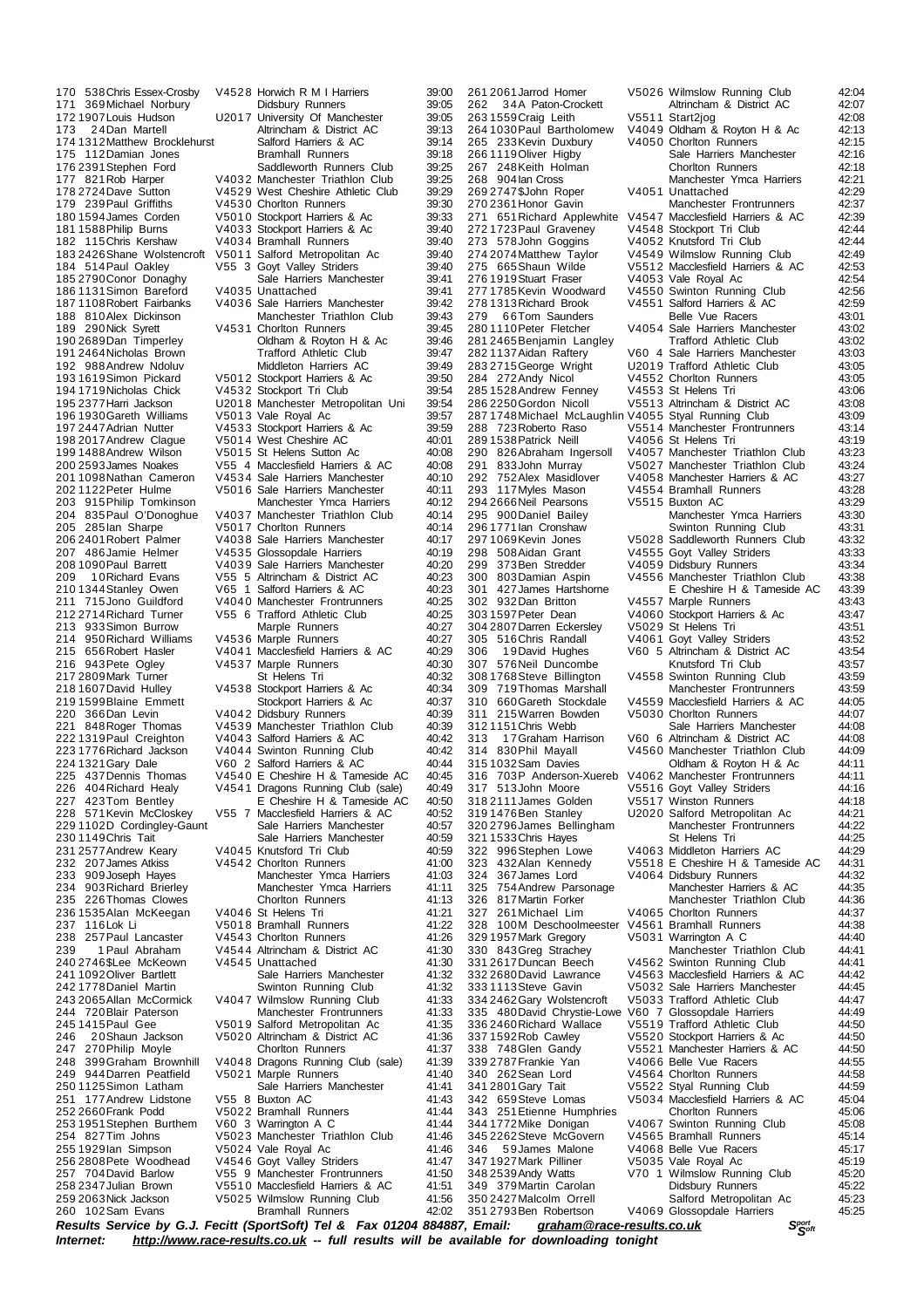367 1622 Steve Shaughnessy V65 3 Stockport Harriers & Ac 368 1054 Lee Dunn V5039 Quays Running Club 370 201Paul Adams V5525 Chorlton Runners<br>371 1734 Colin Shore V4570 Stockport Tri Club 382 160 Adam Potts 397 2744 \$ Phil Hindmarsh<br>398 1420 Lee Marks 403 98 Paul Cowell V5049 Bramhall Runners<br>404 2117 Peter Walters V65 5 Winston Runners

352 916Marlow Upton Manchester Ymca Harriers 45:33 353 127Russell Sutton V456 6 Bramhall Runners 45:36 354 756Chris Sewart V456 7 Manchester Harriers & AC 45:37 355 1729 Mark Pickles V5036 Stockport Tri Club 45:40<br>356 815 Chris Evans V4070 Manchester Triathlon Club 45:41 V4070 Manchester Triathlon Club 357 253 Ian Jameson V4568 Chorlton Runners 45:43<br>358 37 Peter Pickwell V65 2 Altrincham & District AC 45:45 358 3 7Peter Pickwell V65 2 Altrincham & District AC 45:45 359 348Neal Wainwright Chorlton Runners 45:47<br>3601429Mark Shuttleworth V5037 Salford Metropolitan Ac 45:55 V5037 Salford Metropolitan Ac 45:55<br>Quays Running Club 45:58 361 1055Philip Pennill Quays Running Club 45:58 362 995Graham Jordan V407 1 Middleton Harriers AC 46:02 V5523 Belle Vue Racers 364 3 3Craig Partridge V503 8 Altrincham & District AC 46:05 365 250Stephen Hughes V456 9 Chorlton Runners 46:07 366 1583Andrew Bell V552 4 Stockport Harriers & Ac 46:09 368 1054Lee Dunn V503 9 Quays Running Club 46:18 369 1541 Lee Stinch  $V$  5040 St Helens Tri  $V$  46:23<br>370 201 Paul Adams V5525 Choriton Runners 46:27 371 1734Colin Shore V457 0 Stockport Tri Club 46:31 372 1616Ian Mulligan V504 1 Stockport Harriers & Ac 46:36 373 757Andy Tulip V457 1 Manchester Harriers & AC 46:38 V4072 St Helens Tri 46:41<br>Middleton Harriers AC 46:43 375 993John Humphreys Middleton Harriers AC 46:43<br>376 751James Hinde V4572 Manchester Harriers & AC 46:48 376 751 James Hinde V4572 Manchester Harriers & AC<br>377 661 Michael Thorley V5526 Macclesfield Harriers & A 377 661Michael Thorley V552 6 Macclesfield Harriers & AC 46:51 378 1427 Mike Race V60 8 Salford Metropolitan Ac 46:54<br>378 1427 Mike Race V60 8 Salford Metropolitan Ac 46:54<br>379 484 Frank Fielding V70 2 Glossopdale Harriers 46:54 379 484 Frank Fielding V70 2 Glossopdale Harriers 46:54<br>380 431 Derek Hughes V60 9 E Cheshire H & Tameside AC 46:59 380 431Derek Hughes V60 9 E Cheshire H & Tameside AC 46:59 V70 3 Oldham & Royton H & Ac 47:03<br>V4573 Bramhall Runners 47:04 383 370Daniel Polechonski Didsbury Runners 47:06<br>384 2805 Casev Longden V4073 Manchester Harriers & AC 47:08 384 2805 Casey Longden V4073 Manchester Harriers & AC 47:08<br>385 64 Patrick O'Brien V65 4 Belle Vue Racers 47:10 385 64 Patrick O'Brien V65 4 Belle Vue Racers 47:10<br>386 108 Richard Hall V5042 Bramhall Runners 47:14 386 108Richard Hall V504 2 Bramhall Runners 47:14 397 17:15 V5043 Marple Runners 47:15<br>17:17 V5527 Winston Runners 388 2112Anthony Harrison V552 7 Winston Runners 47:17 V4074 Manchester Harriers & AC 390 244 Justin Hayes V5528 Chorlton Runners 47:25<br>391 531 David Barnes V6010 Horwich R M I Harriers 47:26 391 531 David Barnes V6010 Horwich R M I Harriers 47:26<br>392 2114 Paul Lockett V4574 Winston Runners 47:29 392 2114 Paul Lockett V4574 Winston Runners 47:29<br>393 573 Matthew Azakli V5044 Knutsford Tri Club 47:31 393 573Matthew Azakli V5044 Knutsford Tri Club 47:31<br>393 573Matthew Azakli V5044 Knutsford Tri Club 47:31<br>394 485Rick Gwilt V70 4 Glossopdale Harriers 47:39 394 485 Rick Gwilt V70 4 Glossopdale Harriers 47:39<br>395 1623 Mike Shaw V5529 Stockport Harriers & Ac 47:41 395 1623 Mike Shaw V5529 Stockport Harriers & Ac 47:41<br>396 934 Neil Commins V5045 Marple Runners 47:46 V5045 Marple Runners 47:46<br>V4075 Unattached 47:55 398 1420 Lee Marks V4076 Salford Metropolitan Ac 47:58<br>399 1071 Richard Mercer V5046 Saddleworth Runners Club 48:03 399 1071Richard Mercer V504 6 Saddleworth Runners Club 48:03 400 2664 Darren Warburton V5047 Bramhall Runners 48:04<br>401 2671 Alan Lamb V5048 Dragons Running Club (sale) 48:13 401 2671 Alan Lamb V5048 Dragons Running Club (sale) 48:13<br>402 577 Matthew Eglin V4077 Knutsford Tri Club 48:24 402 577 Matthew Eglin V4077 Knutsford Tri Club (48:24 403 98 Paul Cowell (48:25 V5049 Bramhall Runners 404 2117Peter Walters V65 5 Winston Runners 48:27 405 1916 John Clarke V65 6 Vale Royal Ac 48:29<br>405 1916 John Clarke V65 6 Vale Royal Ac 48:29<br>406 1726 Martyn Jones V4078 Stockport Tri Club 406 1726 Martyn Jones 1986 V4078 Stockport Tri Club 48:31<br>407 2348 Barrie Thomason V5050 Macclesfield Harriers & AC 48:37 V5050 Macclesfield Harriers & AC 48:37<br>V5530 Buxton AC 48:40 408 178 Paul Markall V5530 Buxton AC 48:40<br>409 1605 Tim Hargreaves V6011 Stockport Harriers & Ac 48:44 V6011 Stockport Harriers & Ac 410 101 Ian Dixon V4575 Bramhall Runners 48:50<br>411 2804 Duncan Gazeley V4079 Dragons Running Club (sale) 48:53 V4079 Dragons Running Club (sale)

412 269Rob Mooney Chorlton Runners 49:05<br>413 728Dan Whittaker 6 V4576 Manchester Frontrunners 49:10 413 728Dan Whittaker V457 6 Manchester Frontrunners 49:10 414 121 Mike Pease V4577 Bramhall Runners 49:11<br>415 1722 Paul Farrington V4578 Stockport Tri Club 49:13 415 1722 Paul Farrington V4578 Stockport Tri Club 49:13<br>416 2663 Tim Byrne V5531 Bramhall Runners 49:15<br>417 1781 Jonathan Sides V5051 Swinton Running Club 49:19 V5531 Bramhall Runners 417 1781 Jonathan Sides V5051 Swinton Running Club 49:19<br>418 106 Mike Hall V5532 Bramhall Runners 49:29 418 106Mike Hall V553 2 Bramhall Runners 49:29 419 999 Simon Scarfe Middleton Harriers AC 49:37<br>420 2285 Matt Biglin V6012 Goyt Valley Striders 49:44 420 2285 Matt Biglin V601 2 Goyt Valley Striders 49:44<br>421 1004 Anthony Walsh V5533 Middleton Harriers AC 49:54<br>422 1728 Simon Phillips V601 3 Stockport Tri Club 49:56 V5533 Middleton Harriers AC  $49:54$ <br>V6013 Stockport Tri Club 49:56 422 1728 Simon Phillips V601 3 Stockport Tri Club 49:56<br>423 717 Joe Jarvis Manchester Frontrunners 50:03 Manchester Frontrunners 424 2748 Paul Brown Chorlton Runners 50:10<br>425 176 Peter Bailey 6014 Buxton AC 50:13 425 176 Peter Bailey V6014 Buxton RC<br>425 176 Peter Bailey V6014 Buxton AC 50:13<br>426 2370 Craig Turner V5534 Manchester Harriers & AC 50:14 426 2370Craig Turner V553 4 Manchester Harriers & AC 50:14 427 841 Declan Sealy v 4080 Manchester Triathlon Club 50:31<br>428 1094 Matthew Bell v 4579 Sale Harriers Manchester 50:39 428 1094 Matthew Bell V4579 Sale Harriers Manchester 50:39<br>429 1610 Jan Kennedy V4580 Stockport Harriers & Ac 50:42 429 1610 lan Kennedy V4580 Stockport Harriers & Ac 50:42<br>430 107 Mike Hall V5535 Bramball Runners 50:47 430 107 Mike Hall  $\sim$  V5535 Bramhall Runners 60:47 50:47<br>431 657 David Larkin V4581 Macclesfield Harriers & AC 50:58 431 657David Larkin V4581 Macclesfield Harriers & AC 50:58<br>432 56James Corrigan V4582 Belle Vue Racers 51:01 432 56James Corrigan V4582 Belle Vue Racers 51:01<br>433 2246 John Archer V70 5 Sale Harriers Manchester 51:15 433 2246John Archer V70 5 Sale Harriers Manchester 51:15 434 212Tim Blackwell V458 3 Chorlton Runners 51:22 435 402 Scott Damerum V505 2 Dragons Running Club (sale) 51:24<br>436 509 Paul Hunt V5536 Govt Valley Striders 51:28 436 509Paul Hunt V5536 Goyt Valley Striders<br>4371067Jed Finnigan V5537 Saddleworth Runners<br>4381779Leighton Medley V4584 Swinton Running Cl V5537 Saddleworth Runners Club 51:31<br>V4584 Swinton Running Club 51:38 438 1779 Leighton Medley V458 4 Swinton Running Club 51:38<br>439 663 Mark Wheelton V6015 Macclesfield Harriers & AC 51:45 439 663 Mark Wheelton V6015 Macclesfield Harriers & AC 51:45<br>440 236 Mark Gamblin V5053 Chorlton Runners 51:59 440 V5053 Chorlton Runners 51:59<br>Quays Running Club 52:16 441 1056Anoop Selvin Quays Running Club 52:16 V5054 Bramhall Runners 443 408Rob Todd V601 6 Dragons Running Club (sale) 52:33 444 2266Duncan Bryant V505 5 Buxton AC 52:34 445 941 Martin Lynch V4585 Marple Runners 52:36<br>446 1926 Richard Pettitt V6017 Vale Royal Ac 52:46 446 1926 Richard Pettitt V6017 Vale Royal Ac 52:46<br>447 411 lan Yarwood V5538 Dragons Running Club (sale) 53:05 V5538 Dragons Running Club (sale) 53:05<br>V4586 Start2jog 53:14 448 1561 Matthew Savory V4586 Start2jog<br>449 9 Mike Duncombe V65 7 Altrincham & District AC 53:24<br>450 2022 Phil Howe V5056 West Cheshire AC 53:25 449 9 Mike Duncombe V65 7 Altrincham & District AC 53:24 450 2022Phil Howe V505 6 West Cheshire AC 53:25 451 711 Robert Dixon version version version version version version version version version version version v<br>452 852 Mark Wodrow v V5057 Manchester Triathlon Club 53:33 452 852Mark Wodrow V505 7 Manchester Triathlon Club 53:33 153 580 Martin Haywood V6018 Knutsford Tri Club 53:35<br>454 2688 Simon Dakin V5539 Marple Runners 53:52 V5539 Marple Runners 53:52<br>Start2jog 53:54 455 1560 Robert Maidstone Start2jog 53:54<br>456 63 Daniel Moody 34587 Belle Vue Racers 53:56 456 63Daniel Moody V4587 Belle Vue Racers<br>456 63Daniel Moody V4587 Belle Vue Racers 53:56<br>4571766Mark Barton V5540 Swinton Running Club 54:14 45540 Swinton Running Club 54:14<br>176019 Middleton Harriers AC 55:04 V6019 Middleton Harriers AC 55:04<br>V5541 St Helens Tri 55:06 459 1002 Craig Sutherland V6019 Middleton Harriers AC<br>459 1542 Azzam Taktak V554 1 St Helens Tri 55:06<br>460 744 Michael Cunningham V75 1 Manchester Harriers & AC 55:11 460 744 Michael Cunningham V75 1 Manchester Harriers & AC 55:11<br>461 990 John Hall V75 2 Middleton Harriers AC 55:28 461 990John Hall V75 2 Middleton Harriers AC 55:28<br>462 27Hugh McKenna V70 6 Altrincham & District AC 55:44 462 2 7Hugh McKenna V70 6 Altrincham & District AC 55:44 463 586Edward Taylor V5058 Knutsford Tri Club<br>464 2383 Alan Barker V5542 Marple Runners 464 2383Alan Barker V554 2 Marple Runners 56:16 166 12 marple Tunners<br>16536 11568 Sale Harriers Manchester 56:36<br>16558 16558 466 947David Shoesmith V65 8 Marple Runners 1686 947David Shoesmith V65 8 Marple Runners 56:58<br>467 519Chris Tetley 196020 Goyt Valley Striders 57:58 467 519Chris Tetley V6020 Goyt Valley Striders 57:58<br>468 1718 Mike Bevan V5059 Stockport Tri Club 59:07 468 1718Mike Bevan V505 9 Stockport Tri Club 59:07 469 722Andrew Porter Manchester Frontrunners<br>4701626Robert Taylor V70 7 Stockport Harriers & Ac

V70 7 Stockport Harriers & Ac 1:01:52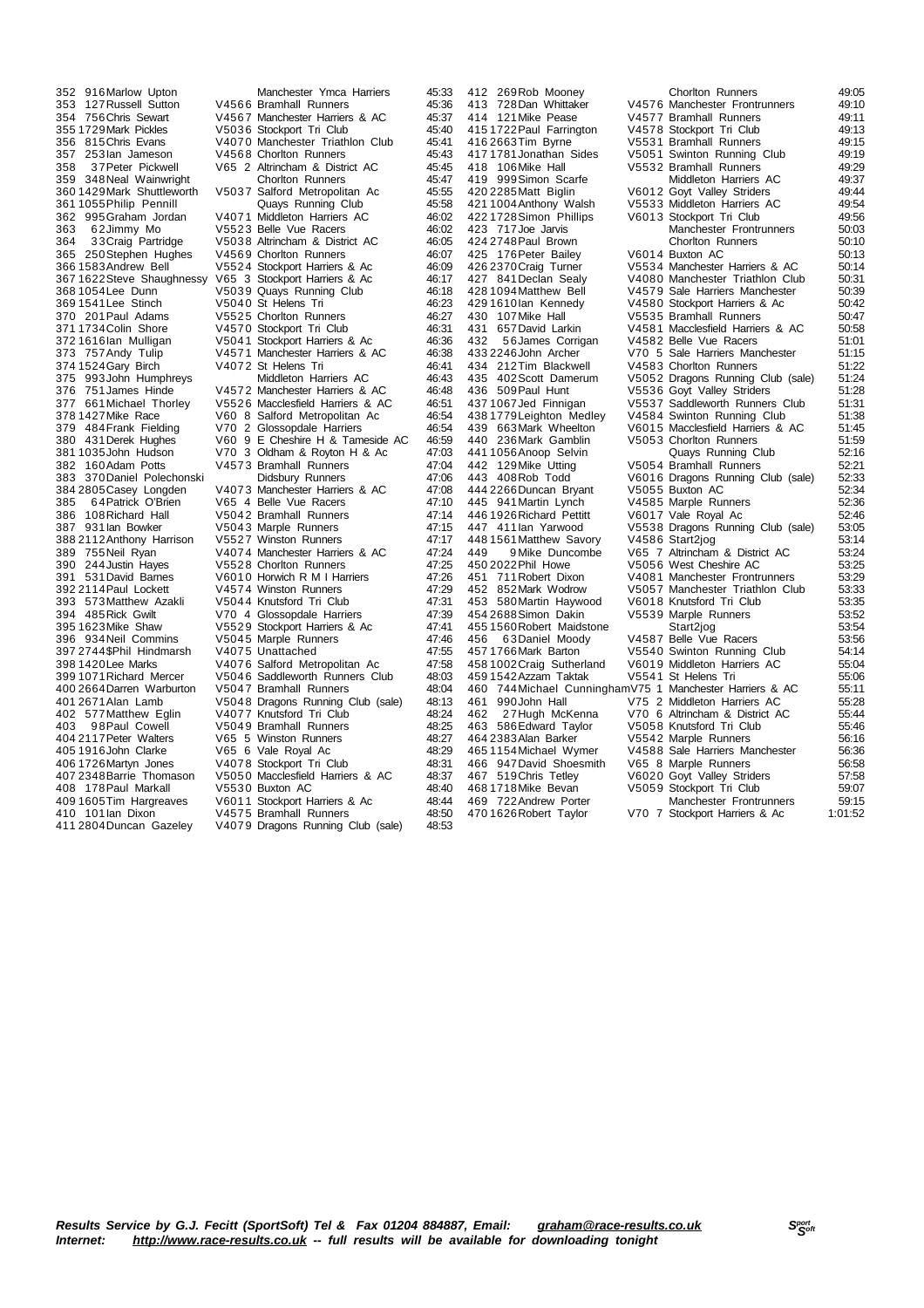### **Senior Men — TEAM RESULTS**

### **NOTE:Unattached and non-counters are DELETEDbefore teams are calculated**

| 1 Salford Harriers & AC           | 82<br>$\overline{\phantom{0}}$   | $\overline{2}$ | David Barratt                   |     | 6 Joseph Moores         |     | 11 Will Beauchamp       |     | 12 Callum Rowlinson   |     | 22 Joshua Dutton                      |     | 29 Bruno Lima          |
|-----------------------------------|----------------------------------|----------------|---------------------------------|-----|-------------------------|-----|-------------------------|-----|-----------------------|-----|---------------------------------------|-----|------------------------|
| 2 Sale Harriers Manchester        | 96<br>$\overline{\phantom{0}}$   | 1              | Nigel Martin                    |     | 3 Nicholas Barry        | 14  | Daniel Gray             | 23  | Paul Peters           |     | 27 Matthew Barnes                     |     | 28 Ken Hunt            |
| 3 Horwich R M I Harriers          | $113 -$                          | 5              | J Scott-Farrington              |     | 8 JoeMercer             | 16  | James Kevan             |     | 18 Luke Foley         |     | 32 Paul Grundy                        |     | 34 Toby Middleton      |
| 4 Chorlton Runners                | $119 -$                          | 4              | Peter Taylor-Bray               |     | 19 Dean Hughes          | 21  | <b>Steven Curley</b>    |     | 24 Matthew Shaw       |     | 25 Ben Hobson                         |     | 26 David Wyeth         |
| 5 Stockport Harriers & Ac         | $243 -$                          | 9              | Edward Corden                   |     | 20 David Lewin          | 45  | <b>Tobin Rose</b>       | 50  | JScott-Buccleuch      | 58  | <b>BenMartin</b>                      | 61  | Gavin Brittain         |
| 6 Trafford Athletic Club          | 265<br>$\overline{\phantom{m}}$  | 13             | <b>GavinTomlinson</b>           |     | 39 Alex Jones           | 41  | Matthew Cooper          | 44  | <b>JeffPrest</b>      | 59  | Lawrence Skidmore                     | 69  | <b>MichaelMelarkey</b> |
| Έ,<br>7 Chorlton Runners          | 335<br>$\overline{\phantom{m}}$  | 36             | Sean Connon                     |     | 43 OMacdonald           | 46  | <b>Matthew Devlin</b>   | 51  | Jonathan Lancaster    |     | 79 Andrew Haney                       |     | 80 Liam Braby          |
| 8 Sale Harriers Manchester 'B     | 355<br>$\overline{\phantom{0}}$  | 30             | Gareth Raven                    |     | 47 Phil Richardson      | 60  | Tom Gough               | 68  | Stephen McCarron      |     | 73 Robert Dunn                        |     | 77 Chris Donnelly      |
| 9 Altrincham & District AC        | $373 -$                          | 10             | DavidNorman                     | 48  | Nick Hamlin             | 49  | <b>Matthew Gawne</b>    |     | 78 Andy Pickford      |     | 92 Richard Johnson                    | 96  | <b>Ben Greene</b>      |
| Έ<br>10 Salford Harriers & AC     | $402 -$                          | 42             | Matthew Latham                  |     | 53 Billy McCartney      | 62  | Robert Hughes           | 71  | Jack Bristow          |     | 76 David Hudson                       |     | 98 Ian Grime           |
| 11 E Cheshire H & Tameside AC     | 504<br>$\overline{\phantom{m}}$  | 17             | <b>JosephHudak</b>              |     | 54 Liam Browne          |     | 63 Mike Holness         | 88  | Mr Horner             |     | 131 George Lewis                      |     | 151 Michael Obi        |
| 12 Stockport Harriers & Ac 'B'    | 535<br>$\overline{\phantom{0}}$  | 64             | Malcolm Johnson                 |     | 74 Tim Hudspith         | 91  | <b>Tom Peers</b>        | 99  | GedMcGrath            | 100 | David Maher                           |     | 107 Harry Ellwood      |
| 13 Horwich R M I Harriers 'B'     | 578<br>$\overline{\phantom{m}}$  | 35             | George Martindale               | 56  | Julian Goudge           | 57  | Jonathan Bruton         | 128 | Marcus Taylor         | 137 | Daniel Gilbert                        | 165 | Chris Essex-Crosby     |
| 14 Sale Harriers Manchester 'C'   | $\overline{\phantom{0}}$<br>594  | 83             | Peter Shipley                   |     | 86 Tom Stephenson       | 93  | Matthew Spragg          | 105 | <b>RichardEdwards</b> |     | 113 Tom Fordvce                       |     | 114 Olivier Gaillemin  |
| 15 Bramhall Runners               | 712<br>$\overline{\phantom{0}}$  | 72             | <b>MattDarnley</b>              |     | 85 Andy Porter          | 87  | Robin Hulme             | 121 | Matt Moran            | 170 | Damian Jones                          |     | 177 Chris Kershaw      |
| 16 Altrincham & District AC 'B'   | 739<br>$\qquad \qquad -$         | 101            | <b>Richard Lane</b>             |     | 104 EdBuckley           | 112 | Richard Jellyman        | 132 | Tom Moseley           | 141 | Tim Greenald                          |     | 149 James Pattison     |
|                                   |                                  |                |                                 |     |                         |     |                         |     |                       |     |                                       |     |                        |
| 17 Chorlton Runners<br>۴С         | $740 -$                          | 90             | <b>Tim Fletcher</b>             |     | 106 Martin Dickson      | 117 | James Moles             | 130 | Alister Pearson       |     | 143 LukeCarter                        |     | 154 Chris Ward         |
| 'B'<br>18 Trafford Athletic Club  | 748<br>$\qquad \qquad -$         | 84             | Naeem Stevens                   |     | 111 Matthew Sutton      | 118 | <b>Tony Davenport</b>   | 135 | <b>GregMarcroft</b>   | 140 | Stephen Grice                         |     | 160 George Glennon     |
| 19 Stockport Harriers & Ac 'C     | $843 - 110$                      |                | Paul Brooks                     | 116 | lain Murdoch            | 124 | Alex Macfarlane         | 142 | DavidCross            | 175 | James Corden                          |     | 176 Philip Burns       |
| 20 Vale Royal Ac                  | $861 -$                          | 33             | Rvan Moore                      | 97  | Oliver Williams         | 138 | Lee Carrington          |     | 155 RobMcBain         | 190 | Gareth Williams                       |     | 248 Ian Simpson        |
| 21 Macclesfield Harriers & AC     | 870<br>$\overline{\phantom{0}}$  | 52             | <b>MarkWalker</b>               |     | 66 Laurence Manley      |     | 127 Matthew Lynas       | 194 | James Noakes          | 209 | <b>RobertHasler</b>                   |     | 222 KevinMcCloskey     |
| 22 Didsbury Runners               | 907<br>$\overline{\phantom{m}}$  | 94             | Damien McHugh                   |     | 125 Matthew Gittins     | 150 | <b>Steven Townley</b>   | 158 | Meng Leong            |     | 166 Michael Norbury                   |     | 214 Dan Levin          |
| 23 Sale Harriers Manchester 'D'   | 993                              | $-115$         | DavidMarsh                      |     | 126 Paul Rowley         | 180 | Conor Donaghy           | 181 | Robert Fairbanks      |     | 195 Nathan Cameron                    |     | 196 Peter Hulme        |
| 24 Salford Harriers & AC<br>۰C    | 1007<br>$-$                      | 109            | Nathan Hilditch                 |     | 146 Derek Crewe         | 163 | Paul Bannister          | 169 | Matthew Brocklehurst  | 204 | <b>Stanley Owen</b>                   |     | 216 Paul Creighton     |
| 25 Wilmslow Running Club          | 1130<br>$\qquad \qquad -$        | 40             | Richard Coen                    |     | 82 Barry Archbold       | 236 | AllanMcCormick          | 252 | NickJackson           | 254 | JarrodHomer                           |     | 266 Matthew Taylor     |
| 26 Manchester Ymca Harriers       | 1134<br>$\overline{\phantom{m}}$ | 102            | Craig Jones                     |     | 119 Tim Shanker         | 197 | <b>Philip Tomkinson</b> | 227 | <b>Joseph Hayes</b>   |     | 228 Richard Brierlev                  |     | 261 Ian Cross          |
| 27 Manchester Triathlon Club      | $1143 - 129$                     |                | Jamie Platt                     |     | 172 Rob Harper          | 182 | Alex Dickinson          | 198 | PaulO'Donoghue        | 215 | Roger Thomas                          |     | 247 Tim Johns          |
| 28 Belle Vue Racers               | $1156 -$                         | 133            | Thomas Rogers                   |     | 134 VicWalsh            | 139 | Adam Cooper             | 148 | Ben Marsh             |     | 271 Tom Saunders                      |     | 331 Frankie Yan        |
| 29 Glossopdale Harriers           | 1165<br>$\overline{\phantom{m}}$ | 38             | Chris Webb                      |     | 120 Nathaniel Hicks     | 136 | Stefan Bramwell         | 201 | Jamie Helmer          | 327 | David Chrystie-Lowe 343 Ben Robertson |     |                        |
| 'D'<br>30 Chorlton Runners        | $1170 -$                         | 159            | Luke Donald                     |     | 174 Paul Griffiths      | 183 | Nick Syrett             | 199 | lan Sharpe            | 226 | <b>James Atkiss</b>                   |     | 229 Thomas Clowes      |
| 31 Manchester Harriers & AC       | $1281 -$                         | 65             | Andrew Hartley                  |     | 123 Simon Bareford      |     | 162 Ben O'Brien         |     | 284 AlexMasidlover    |     | 317 Andrew Parsonage                  |     | 330 Glen Gandy         |
| 32 Oldham & Royton H & Ac         | 1310<br>$\overline{\phantom{0}}$ | 37             | Michael Mannings                |     | 152 Lee Robinson        | 184 | Dan Timperley           | 257 | Paul Bartholomew      | 307 | Sam Davies                            |     | 373 John Hudson        |
| 33 Sale Harriers Manchester 'E'   | 1326<br>$-$                      | 200            | <b>Robert Palmer</b>            |     | 202 Paul Barrett        | 223 | D Cordingley-Gaunt      | 224 | <b>Chris Tait</b>     | 234 | <b>Oliver Bartlett</b>                |     | 243 Simon Latham       |
| 34 Altrincham & District AC 'C'   | $1376 - 168$                     |                | Dan Martell                     |     | 203 Richard Evans       | 233 | Paul Abraham            | 239 | Shaun Jackson         |     | 255 A Paton-Crockett                  |     | 278 Gordon Nicoll      |
| 35 Manchester Frontrunners        | $1381 - 147$                     |                | Matt Perry                      |     | 205 Jono Guildford      |     | 237 Blair Paterson      | 250 | David Barlow          |     | 262 Honor Gavin                       |     | 280 Roberto Raso       |
| 36 Goyt Valley Striders           | 1405<br>$\qquad \qquad -$        | 81             | Nathan Porter                   | 179 | Paul Oakley             | 249 | Pete Woodhead           | 290 | Aidan Grant           |     | 297 Chris Randall                     |     | 309 John Moore         |
| 37 Trafford Athletic Club<br>'C'  | 1426<br>$-$                      | 161            | Dan Atkinson                    |     | 185 Nicholas Brown      | 206 | <b>Richard Turner</b>   | 273 | Benjamin Langley      | 275 | <b>George Wright</b>                  |     | 326 Gary Wolstencroft  |
| 38 Stockport Harriers & Ac 'D     | 1427<br>$\overline{\phantom{m}}$ | 187            | Simon Pickard                   | 191 | <b>Adrian Nutter</b>    |     | 212 David Hulley        | 213 | <b>Blaine Emmett</b>  | 295 | Peter Dean                            |     | 329 Rob Cawley         |
| 39 St Helens Tri                  | 1451<br>$\overline{\phantom{0}}$ | 156            | Michael Forber                  | 211 | MarkTurner              | 230 | Alan McKeegan           | 277 | Andrew Fenney         | 281 | <b>Patrick Neill</b>                  |     | 296 Darren Eckersley   |
| 40 Marple Runners                 | 1540<br>$\overline{\phantom{m}}$ | 207            | Simon Burrow                    | 208 | <b>Richard Williams</b> | 210 |                         | 242 | Darren Peatfield      |     | 294 Dan Britton                       |     | 379 lan Bowker         |
| Έ                                 |                                  | $-232$         |                                 |     |                         |     | Pete Ogley              | 260 |                       |     |                                       |     |                        |
| 41 Chorlton Runners               | 1569                             |                | PaulLancaster                   |     | 240 Philip Moyle        | 258 | Kevin Duxbury           |     | Keith Holman          |     | 276 Andy Nicol                        |     | 303 Warren Bowden      |
| 42 Stockport Tri Club             | 1626<br>$\qquad \qquad -$        | 67             | <b>Carl Krystek</b>             |     | 188 Nicholas Chick      | 264 | Paul Graveney           |     | 347 Mark Pickles      | 363 | <b>Colin Shore</b>                    |     | 397 Martyn Jones       |
| 43 Swinton Running Club           | 1632<br>$\overline{\phantom{0}}$ | 217            | RichardJackson                  |     | 235 Daniel Martin       | 269 | Kevin Woodward          | 288 | lan Cronshaw          | 300 | Steve Billington                      |     | 323 Duncan Beech       |
| Έ,<br>44 Bramhall Runners         | $1671 -$                         | 231            | Lok Li                          |     | 245 Frank Podd          | 253 | Sam Evans               | 285 | Myles Mason           | 320 | M Deschoolmeester                     |     | 337 SteveMcGovern      |
| 45 Middleton Harriers AC          | 1734<br>$\overline{\phantom{0}}$ | 103            | Jorden Burke                    |     | 186 Andrew Ndoluv       | 314 | Stephen Lowe            | 354 | Graham Jordan         | 367 | John Humphreys                        |     | 410 Simon Scarfe       |
| 46 Macclesfield Harriers & AC 'B' | 1741<br>$\overline{\phantom{m}}$ | 251            | Julian Brown                    |     | 263 Richard Applewhite  | 267 | Shaun Wilde             | 302 | Gareth Stockdale      |     | 324 David Lawrance                    |     | 334 Steve Lomas        |
| 47 Salford Metropolitan Ac        | $1791 -$                         | 178            | Shane Wolstencroft 238 Paul Gee |     |                         | 311 | <b>Ben Stanley</b>      |     | 342 Malcolm Orrell    | 352 | Mark Shuttleworth                     |     | 370 MikeRace           |
| 48 Manchester Triathlon Club 'B   | 1803                             | $-282$         | Abraham Ingersoll               | 283 | John Murrav             | 292 | Damian Aspin            | 306 | Phil Mayall           |     | 318 Martin Forker                     |     | 322 Greg Strachey      |
| 49 Sale Harriers Manchester 'F'   | 1853<br>$\overline{\phantom{0}}$ | 259            | Oliver Higby                    |     | 272 Peter Fletcher      | 274 | Aidan Raftery           | 304 | Chris Webb            | 325 | Steve Gavin                           |     | 419 Matthew Bell       |
| 50 Knutsford Tri Club             | 2011<br>$\overline{\phantom{m}}$ | 225            | Andrew Keary                    | 265 | John Goggins            | 299 | Neil Duncombe           | 385 | Matthew Azakli        | 393 | <b>Matthew Eglin</b>                  |     | 444 Martin Haywood     |
| 'F'<br>51 Chorlton Runners        | $2043 - 319$                     |                | Michael Lim                     |     | 332 Sean Lord           | 335 | Etienne Humphries       | 349 | lan Jameson           | 351 | Neal Wainwright                       |     | 357 Stephen Hughes     |
| 52 Dragons Running Club (sale)    | $2115 -$                         | 220            | <b>Richard Healy</b>            | 241 | <b>Graham Brownhill</b> |     | 392 Alan Lamb           |     | 402 Duncan Gazeley    | 426 | Scott Damerum                         |     | 434 Rob Todd           |
| 53 Manchester Frontrunners 'B'    | 2181<br>$\qquad \qquad -$        | 301            | <b>Thomas Marshall</b>          | 308 | P Anderson-Xuereb       | 312 | James Bellingham        |     | 404 Dan Whittaker     | 414 | JoeJarvis                             |     | 442 Robert Dixon       |
| 54 Altrincham & District AC 'D'   | 2202<br>$-$                      | 298            | DavidHughes                     |     | 305 Graham Harrison     | 350 | Peter Pickwell          | 356 | CraigPartridge        |     | 440 MikeDuncombe                      |     | 453 Hugh McKenna       |
| 55 Manchester Harriers & AC 'B'   | 2253<br>$\overline{\phantom{m}}$ | 346            | <b>Chris Sewart</b>             |     | 365 Andy Tulip          | 368 | James Hinde             | 376 | Casey Longden         |     | 381 Neil Ryan                         |     | 417 Craig Turner       |
| 56 Bramhall Runners<br>'С'        | 2283<br>$\overline{\phantom{0}}$ | 345            | <b>Russell Sutton</b>           | 374 | Adam Potts              | 378 | <b>Richard Hall</b>     | 391 | Darren Warburton      | 394 | Paul Cowell                           |     | 401 Ian Dixon          |
| Έ<br>57 Stockport Harriers & Ac   | 2288<br>$\overline{\phantom{0}}$ | 358            | Andrew Bell                     |     | 359 Steve Shaughnessy   | 364 | lan Mulligan            |     | 387 Mike Shaw         | 400 | Tim Hargreaves                        |     | 420 Ian Kennedy        |
| 58 Chorlton Runners<br>'ና'        | $2418 - 362$                     |                | Paul Adams                      |     | 382 Justin Hayes        |     | 403 RobMooney           |     | 415 Paul Brown        |     | 425 Tim Blackwell                     |     | 431 Mark Gamblin       |
|                                   |                                  |                |                                 |     |                         |     |                         |     |                       |     |                                       |     |                        |